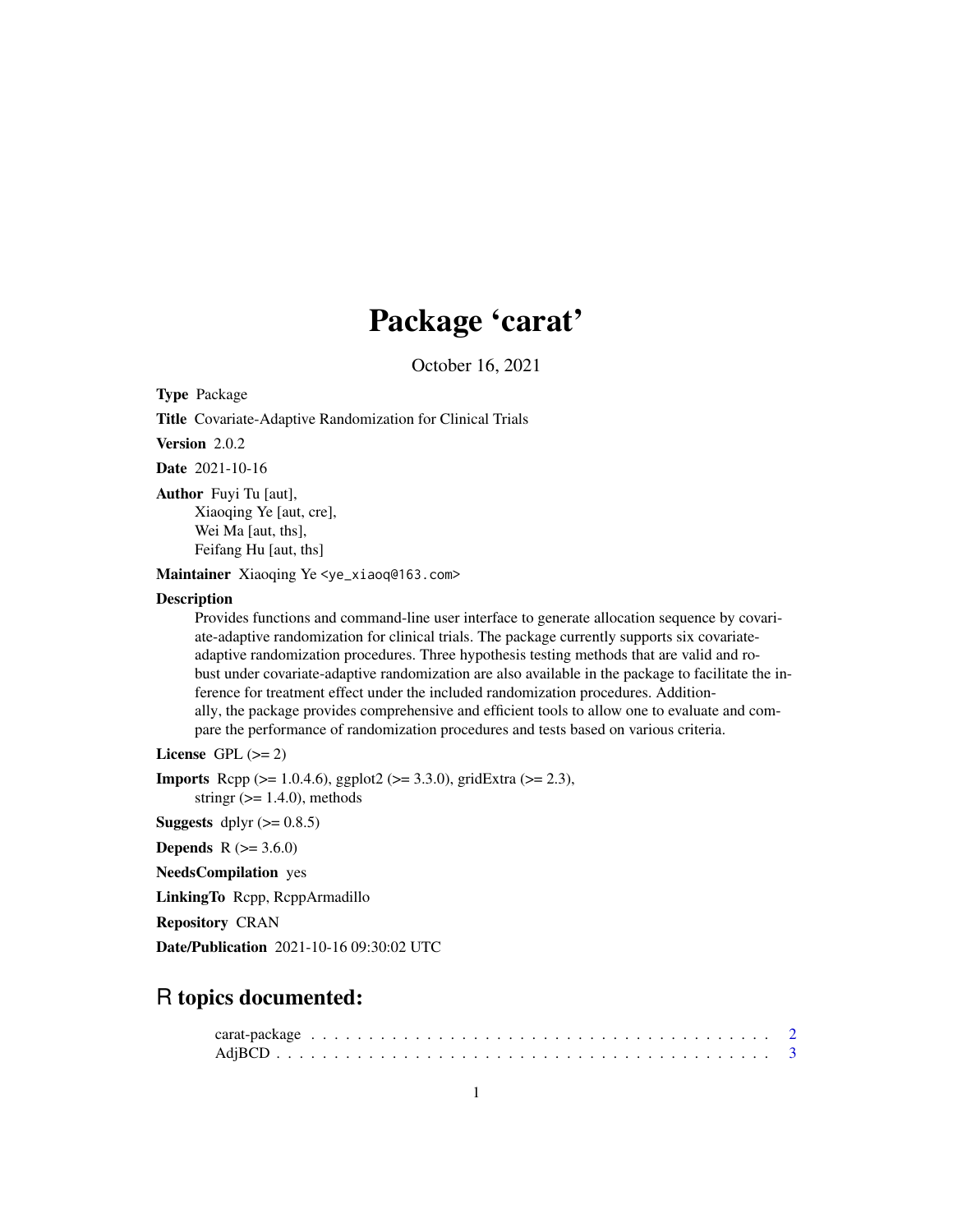<span id="page-1-0"></span>

|       |                | $\overline{5}$  |
|-------|----------------|-----------------|
|       |                | $\overline{7}$  |
|       |                | 8               |
|       |                | $\overline{10}$ |
|       |                | <b>11</b>       |
|       |                | -13             |
|       |                | 15              |
|       |                | $\overline{18}$ |
|       |                | 20              |
|       |                | 21              |
|       | evalRand       | 23              |
|       |                | 27              |
|       |                | 28              |
|       | <b>HuHuCAR</b> | 30              |
|       |                | 34              |
|       |                | 35              |
|       | pats           | 36              |
|       |                | 37              |
|       |                | 41              |
|       |                | 42              |
|       |                | 43              |
|       |                | 45              |
|       |                | 49              |
|       |                | 50              |
|       |                | 51              |
|       |                | 54              |
|       |                | 55              |
| Index |                | 56              |

carat-package *carat-package: Covariate-Adaptive Randomization for Clinical Trials*

# **Description**

Provides functions and a command-line user interface to generate allocation sequences for clinical trials with covariate-adaptive randomization methods. It currently supports six different covariateadaptive randomization procedures, including stratified randomization, minimization, and a general family of designs proposed by Hu and Hu (2012) <doi:10.1214/12-AOS983>. Three hypothesis testing methods, all valid and robust under covariate-adaptive randomization are also included in the package to facilitate the inference for treatment effects under the included randomization procedures. Additionally, the package provides comprehensive and efficient tools for the performance evaluation and comparison of randomization procedures and tests based on various criteria.

#### Acknowledgement

This work was supported by the Fundamental Research Funds for the Central Universities, and the Research Funds of Renmin University of China [grant number 20XNA023].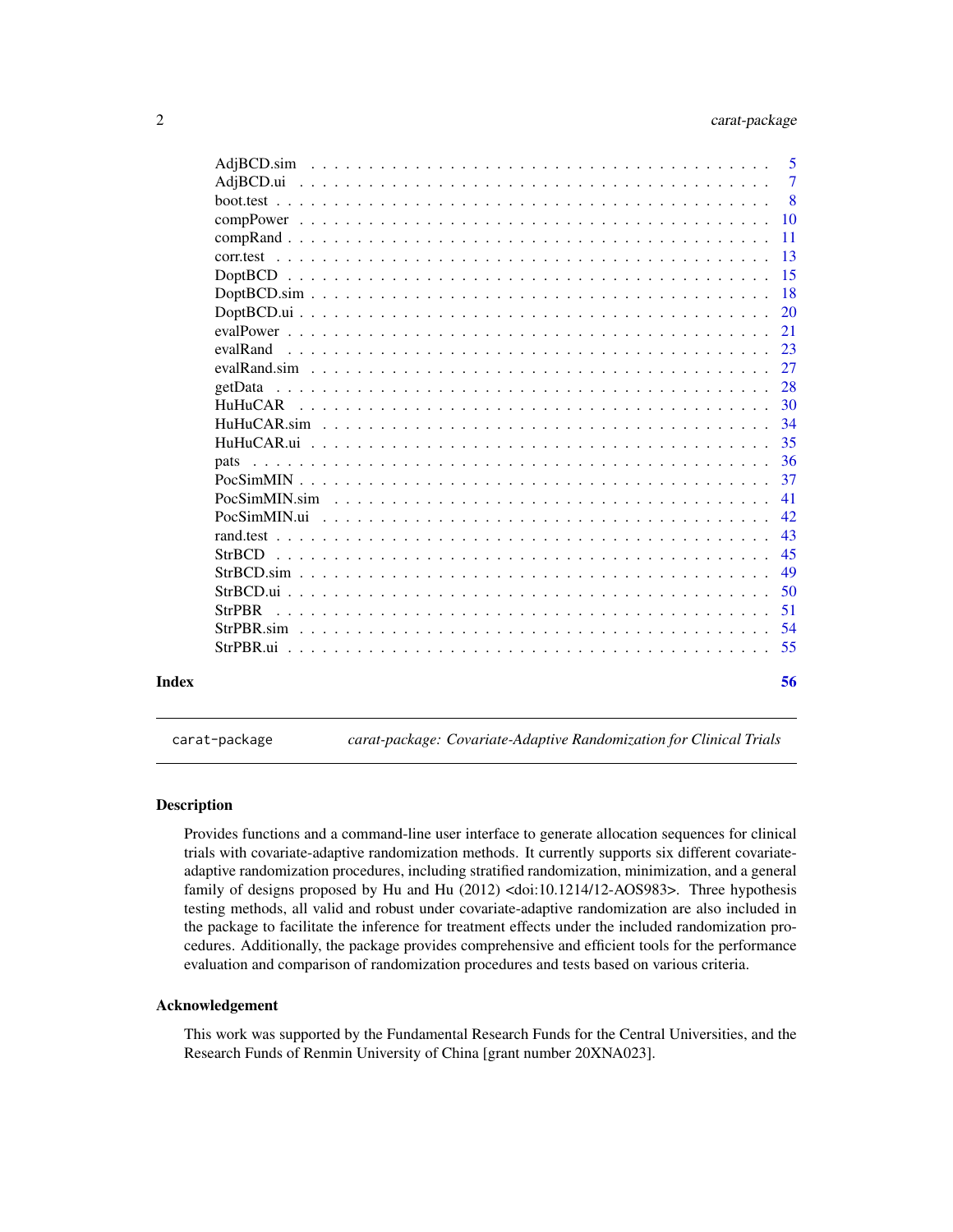#### <span id="page-2-0"></span>AdjBCD 3

# Author(s)

Fuyi Tu <fuyi.tu@ruc.edu.cn>;Xiaoqing Ye <ye\_xiaoq@163.com>; Wei Ma <mawei@ruc.edu.cn>; Feifang Hu <feifang@gwu.edu>.

#### References

Atkinson A C. *Optimum biased coin designs for sequential clinical trials with prognostic factors*[J]. Biometrika, 1982, 69(1): 61-67. <doi:10.2307/2335853>

Baldi Antognini A, Zagoraiou M. *The covariate-adaptive biased coin design for balancing clinical trials in the presence of prognostic factors*[J]. Biometrika, 2011, 98(3): 519-535. <doi:10.1093/biomet/asr021>

Hu Y, Hu F. *Asymptotic properties of covariate-adaptive randomization*[J]. The Annals of Statistics, 2012, 40(3): 1794-1815. <doi:10.1214/12-AOS983>

Ma W, Hu F, Zhang L. *Testing hypotheses of covariate-adaptive randomized clinical trials*[J]. Journal of the American Statistical Association, 2015, 110(510): 669-680. <doi:10.1080/01621459.2014.922469>

Ma W, Qin Y, Li Y, et al. *Statistical Inference for Covariate-Adaptive Randomization Procedures*[J]. Journal of the American Statistical Association, 2020, 115(531): 1488-1597. <doi:10.1080/01621459.2019.1635483>

Pocock S J, Simon R. *Sequential treatment assignment with balancing for prognostic factors in the controlled clinical trial*[J]. Biometrics, 1975: 103-115. <doi:10.2307/2529712>

Rosenberger W F, Lachin J M. *Randomization in clinical trials: theory and practice*[M]. John Wiley & Sons, 2015. <doi:10.1002/9781118742112>

Shao J., Yu, X. *Validity of tests under covariate-adaptive biased coin randomization and generalized linear models*[J]. Biometrics, 2013, 69(4), 960-969. <doi:10.1111/biom.12062>

Shao J, Yu X, Zhong B. *A theory for testing hypotheses under covariate-adaptive randomization*[J]. Biometrika, 2010, 97(2): 347-360. <doi:10.1093/biomet/asq014>

Zelen M. *The randomization and stratification of patients to clinical trials*[J]. Journal of chronic diseases, 1974, 27(7): 365-375. <doi:10.1016/0021-9681(74)90015-0>

<span id="page-2-1"></span>AdjBCD *Covariate-adjusted Biased Coin Design*

#### Description

Allocates patients to one of two treatments based on covariate-adjusted biased coin design as proposed by Baldi Antognini A, Zagoraiou M (2011) <doi:10.1093/biomet/asr021>.

#### Usage

AdjBCD(data,  $a = 3$ )

#### Arguments

| data | a data frame. A row of the dataframe corresponds to the covariate profile of a<br>patient. |
|------|--------------------------------------------------------------------------------------------|
| a    | a design parameter governing the degree of randomness. The default is 3.                   |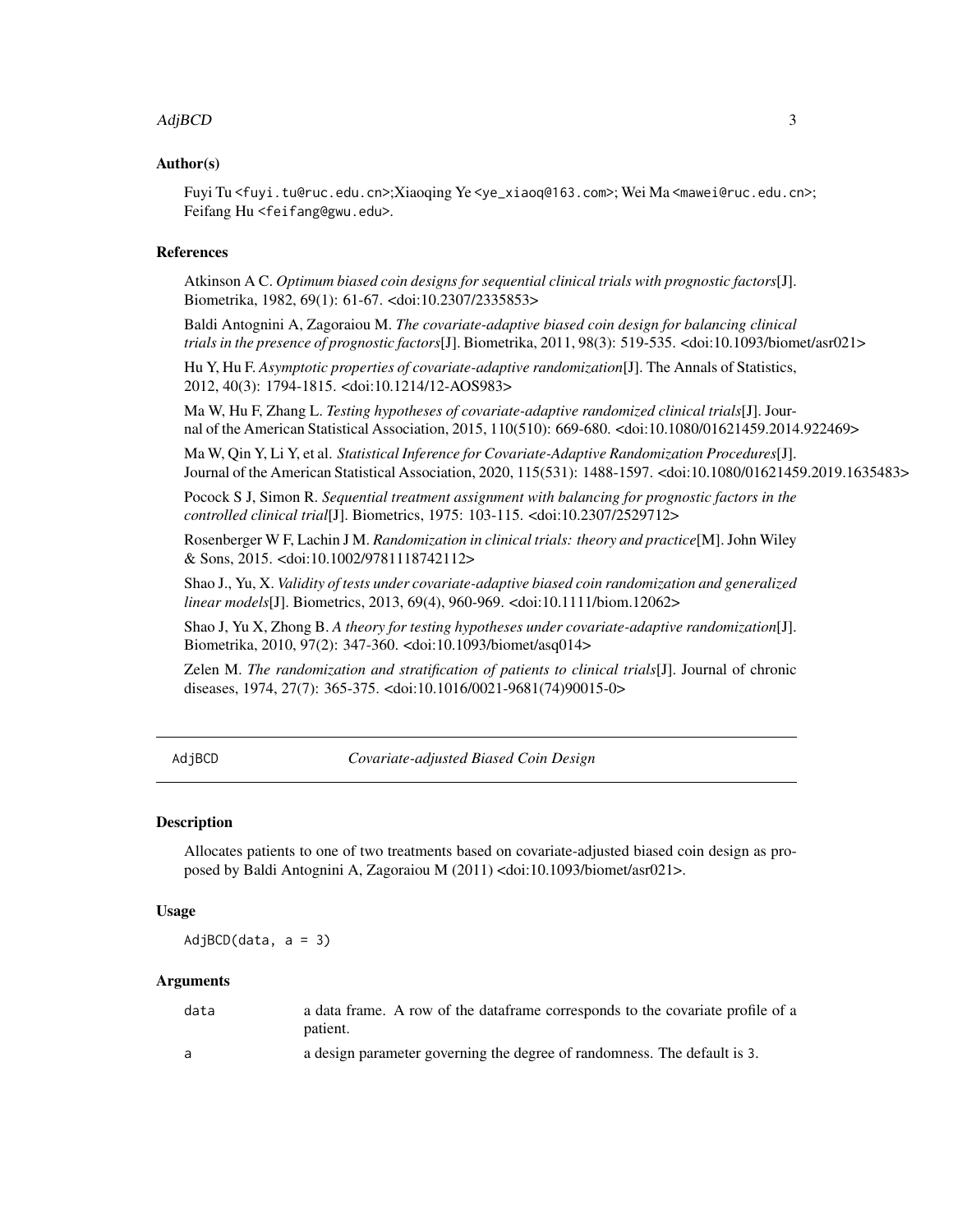#### <span id="page-3-0"></span>Details

Consider I covaraites and  $m_i$  levels for the *i*th covariate,  $i = 1, \ldots, I$ .  $T_j$  is the assignment of the *j*th patient and  $Z_j = (k_1, \ldots, k_I)$  indicates the covariate profile of the *j*th patient,  $j = 1, \ldots, n$ . For convenience,  $(k_1, \ldots, k_I)$  and  $(i; k_i)$  denote stratum and margin, respectively.  $D_j(.)$  is the difference between numbers of patients assigned to treatment 1 and treatment 2 at the corresponding level after j patients have been assigned.

Let  $F^a$  be a decreasing and symmetric function of  $D_j(.)$ , which depends on a design parameter  $a \geq 0$ . Then, the probability of allocating the  $(j + 1)$ th patient to treatment 1 is  $F^a(D_j(.))$ , where

$$
F^a(x) = \frac{1}{x^a + 1},
$$

for  $x \geq 1$ ,

$$
F^a(x) = 1/2,
$$

for  $x = 0$ , and

$$
F^{a}(x) = \frac{|x|^{a}}{|x|^{a} + 1},
$$

for  $x \le -1$ . As a goes to  $\infty$ , the design becomes more deteministic.

Details of the procedure can be found in Baldi Antognini and M. Zagoraiou (2011).

# Value

It returns an object of [class](#page-0-0) "carandom".

An object of class "carandom" is a list containing the following components:

| datanumeric | a bool indicating whether the data is a numeric data frame.                                                                                                                                                                                                                                    |
|-------------|------------------------------------------------------------------------------------------------------------------------------------------------------------------------------------------------------------------------------------------------------------------------------------------------|
| covariates  | a character string giving the name(s) of the included covariates.                                                                                                                                                                                                                              |
| strt_num    | the number of strata.                                                                                                                                                                                                                                                                          |
| COV_num     | the number of covariates.                                                                                                                                                                                                                                                                      |
| level_num   | a vector of level numbers for each covariate.                                                                                                                                                                                                                                                  |
| n           | the number of patients.                                                                                                                                                                                                                                                                        |
| Cov_Assig   | a (cov_num + 1) $\star$ n matrix containing covariate profiles for all patients and the<br>corresponding assignments. The <i>i</i> th column represents the <i>i</i> th patient. The first<br>cov_num rows include patients' covariate profiles, and the last row contains the<br>assignments. |
| assignments | the randomization sequence.                                                                                                                                                                                                                                                                    |
| All strata  | a matrix containing all strata involved.                                                                                                                                                                                                                                                       |
| Diff        | a matrix with only one column. There are final differences at the overall, within-<br>stratum, and within-covariate-margin levels.                                                                                                                                                             |
| method      | a character string describing the randomization procedure to be used.                                                                                                                                                                                                                          |
| Data Type   | a character string giving the data type, Real or Simulated.                                                                                                                                                                                                                                    |
| framework   | the framework of the used randomization procedure: stratified randomization,<br>or model-based method.                                                                                                                                                                                         |
| data        | the data frame.                                                                                                                                                                                                                                                                                |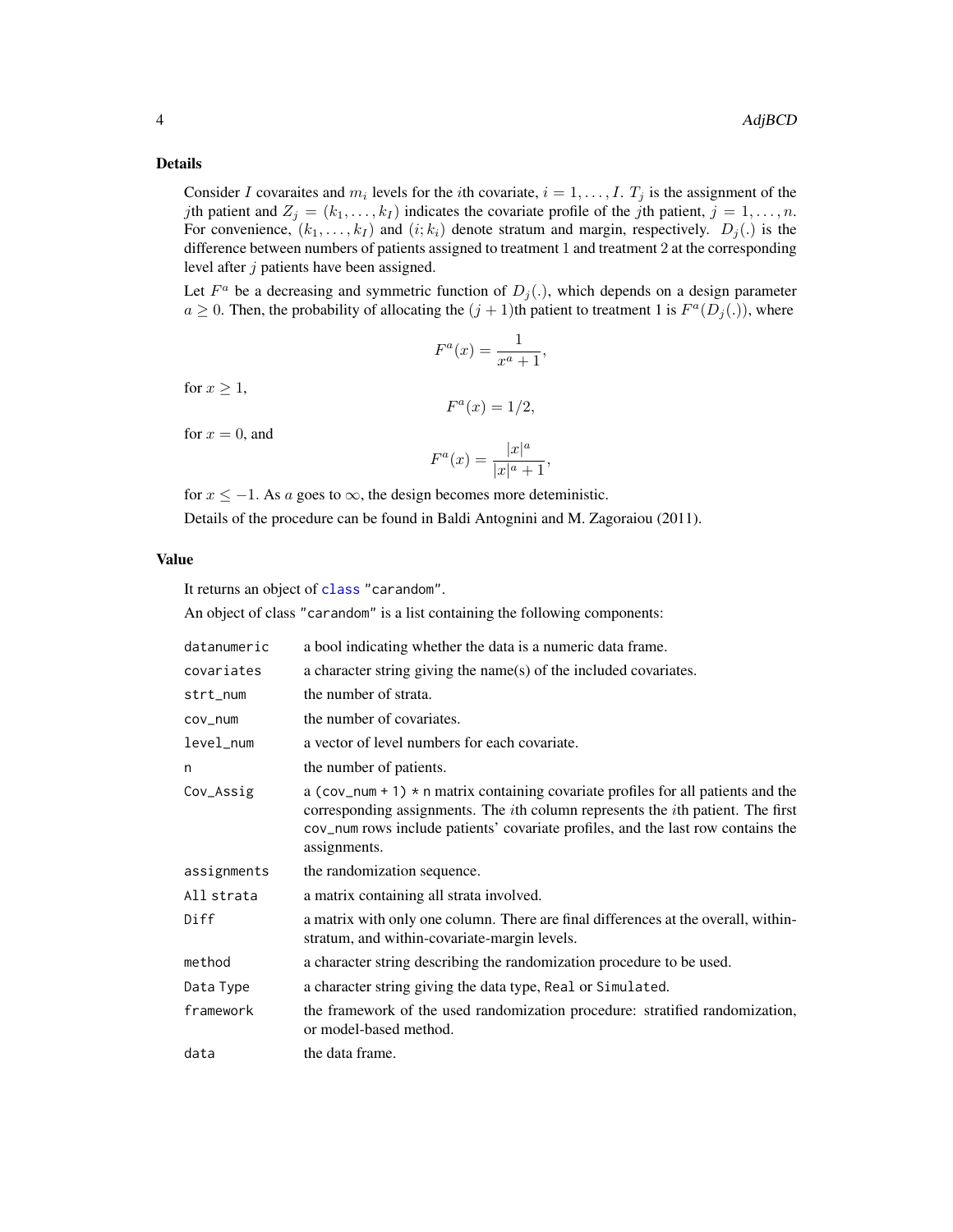# <span id="page-4-0"></span>AdjBCD.sim 5

### References

Baldi Antognini A, Zagoraiou M. *The covariate-adaptive biased coin design for balancing clinical trials in the presence of prognostic factors*[J]. Biometrika, 2011, 98(3): 519-535.

#### See Also

See AdjBCD. sim for allocating patients with covariate data generating mechanism; See [AdjBCD.ui](#page-6-1) for the command-line user interface.

#### Examples

```
# a simple use
## Real Data
## create a dataframe
df <- data.frame("gender" = sample(c("female", "male"), 1000, TRUE, c(1 / 3, 2 / 3)),
                 "age" = sample(c("0-30", "30-50", ">50"), 1000, TRUE),
                 "jobs" = sample(c("stu.", "teac.", "others"), 1000, TRUE),
                 stringsAsFactors = TRUE)
Res \leq AdjBCD(df, a = 2)
## view the output
Res
  ## view all patients' profile and assignments
  Res$Cov_Assig
## Simulated Data
n < - 1000cov_nnum <-3level_name < c(2, 3, 5)# Set pr to follow two tips:
#(1) length of pr should be sum(level_num);
#(2) sum of probabilities for each margin should be 1.
pr \leq c(0.4, 0.6, 0.3, 0.4, 0.3, rep(0.2, times = 5))
# set the design parameter
a \le -1.8# obtain result
Res.sim <- AdjBCD.sim(n, cov_num, level_num, pr, a)
  # view the assignments of patients
  Res.sim$Cov_Assig[cov_num + 1, ]
  # view the differences between treatment 1 and treatment 2 at all levels
  Res.sim$Diff
```
<span id="page-4-1"></span>AdjBCD.sim *Covariate-adjusted Biased Coin Design with Covariate Data Generating Mechanism*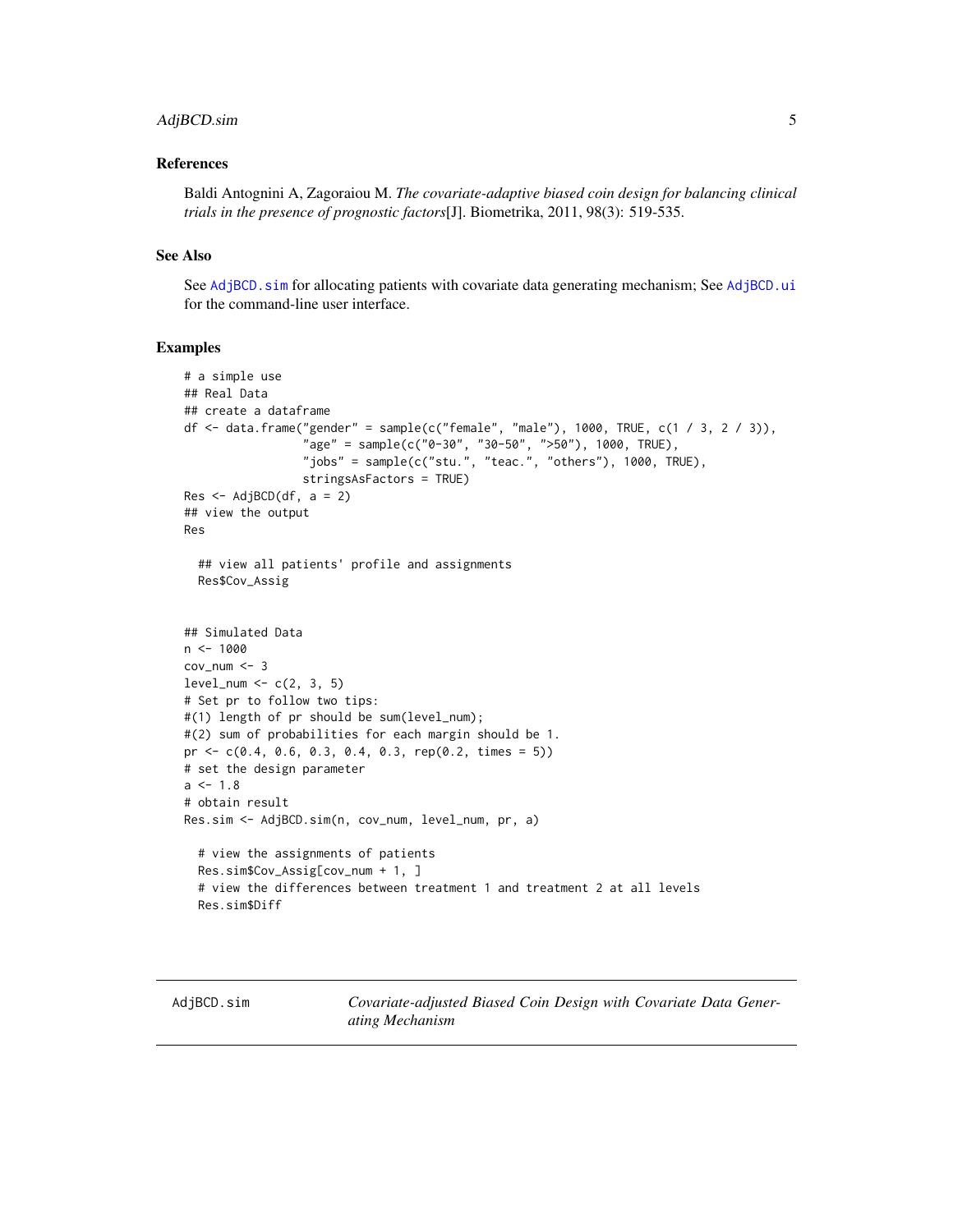<span id="page-5-0"></span>Allocates patients to one of two treatments based on the covariate-adjusted biased coin design as proposed by Baldi Antognini A, Zagoraiou M (2011) <doi:10.1093/biomet/asr021>, by simulating the covariates-profile under the assumption of independence between covariates and levels within each covariate.

# Usage

```
AdjBCD.sim(n = 1000, cov_num = 2, level_num = c(2, 2),
          pr = rep(0.5, 4), a = 3)
```
# Arguments

| n         | the number of patients. The default is 1000.                                                                                                                                                                                                                                                                                                                                                              |
|-----------|-----------------------------------------------------------------------------------------------------------------------------------------------------------------------------------------------------------------------------------------------------------------------------------------------------------------------------------------------------------------------------------------------------------|
| COV_num   | the number of covariates. The default is 2.                                                                                                                                                                                                                                                                                                                                                               |
| level_num | a vector of level numbers for each covariate. Hence the length of level_num<br>should be equal to the number of covariates. The default is $c(2, 2)$ .                                                                                                                                                                                                                                                    |
| pr        | a vector of probabilities. Under the assumption of independence between co-<br>variates, pr is a vector containing probabilities for each level of each covariate.<br>The length of pr should correspond to the number of all levels, and the sum of<br>the probabilities for each margin should be 1. The default is $rep(0.5, 4)$ , which<br>corresponds to $cov_num = 2$ , and $level_num = c(2, 2)$ . |
| a         | a design parameter governing the degree of randomness. The default is 3.                                                                                                                                                                                                                                                                                                                                  |

# Details

See [AdjBCD](#page-2-1).

# Value

See [AdjBCD](#page-2-1).

# References

Baldi Antognini A, Zagoraiou M. *The covariate-adaptive biased coin design for balancing clinical trials in the presence of prognostic factors*[J]. Biometrika, 2011, 98(3): 519-535.

# See Also

See [AdjBCD](#page-2-1) for allocating patients with complete covariate data; See [AdjBCD.ui](#page-6-1) for the commandline user interface.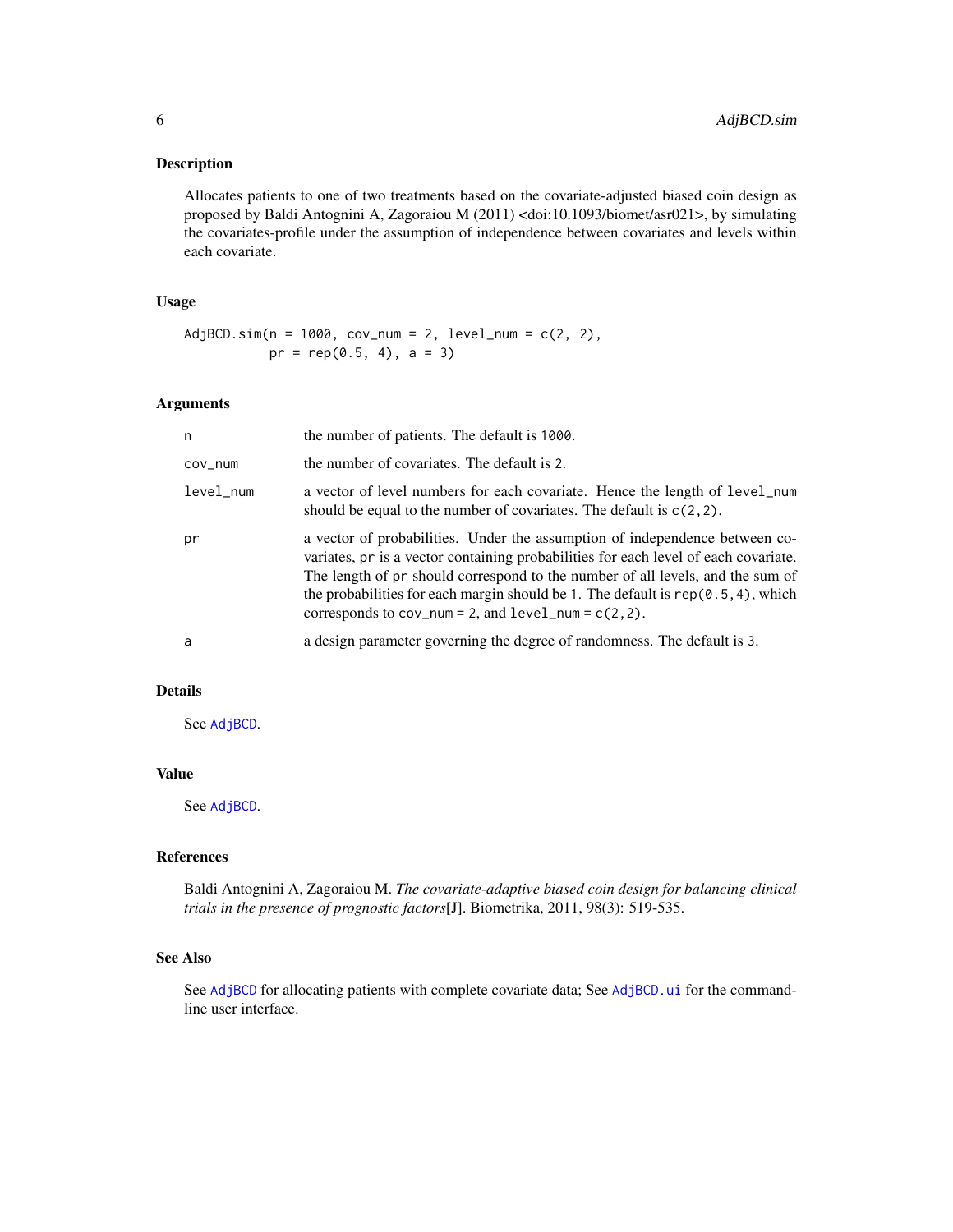<span id="page-6-1"></span><span id="page-6-0"></span>A call to the user-interface function for allocation of patients to one of two treatments, using covariate-adjusted biased coin design, as proposed by Baldi Antognini A, Zagoraiou M (2011) <doi:10.1093/biomet/asr021>.

#### Usage

AdjBCD.ui(path, folder = "AdjBCD")

#### Arguments

| path   | the path in which a folder used to store variables will be created.                 |
|--------|-------------------------------------------------------------------------------------|
| folder | name of the folder. If it is the default, a folder named "Ad jBCD" will be created. |

# Details

See [AdjBCD](#page-2-1).

# Value

It returns an object of [class](#page-0-0) "carseq".

The function [print](#page-0-0) is used to obtain results. The generic accessor functions assignment, covariate, cov\_num, cov\_profile and others extract various useful features of the value returned by AdjBCD.ui.

# Note

This function provides a command-line user interface, and users should follow the prompts to enter data including covariates as well as levels for each covariate, design parameter a and the covariate profile of the new patient.

# References

Baldi Antognini A, Zagoraiou M. *The covariate-adaptive biased coin design for balancing clinical trials in the presence of prognostic factors*[J]. Biometrika, 2011, 98(3): 519-535.

# See Also

See [AdjBCD](#page-2-1) for allocating patients with complete covariate data; See [AdjBCD.sim](#page-4-1) for allocating patients with covariate data generating mechanism.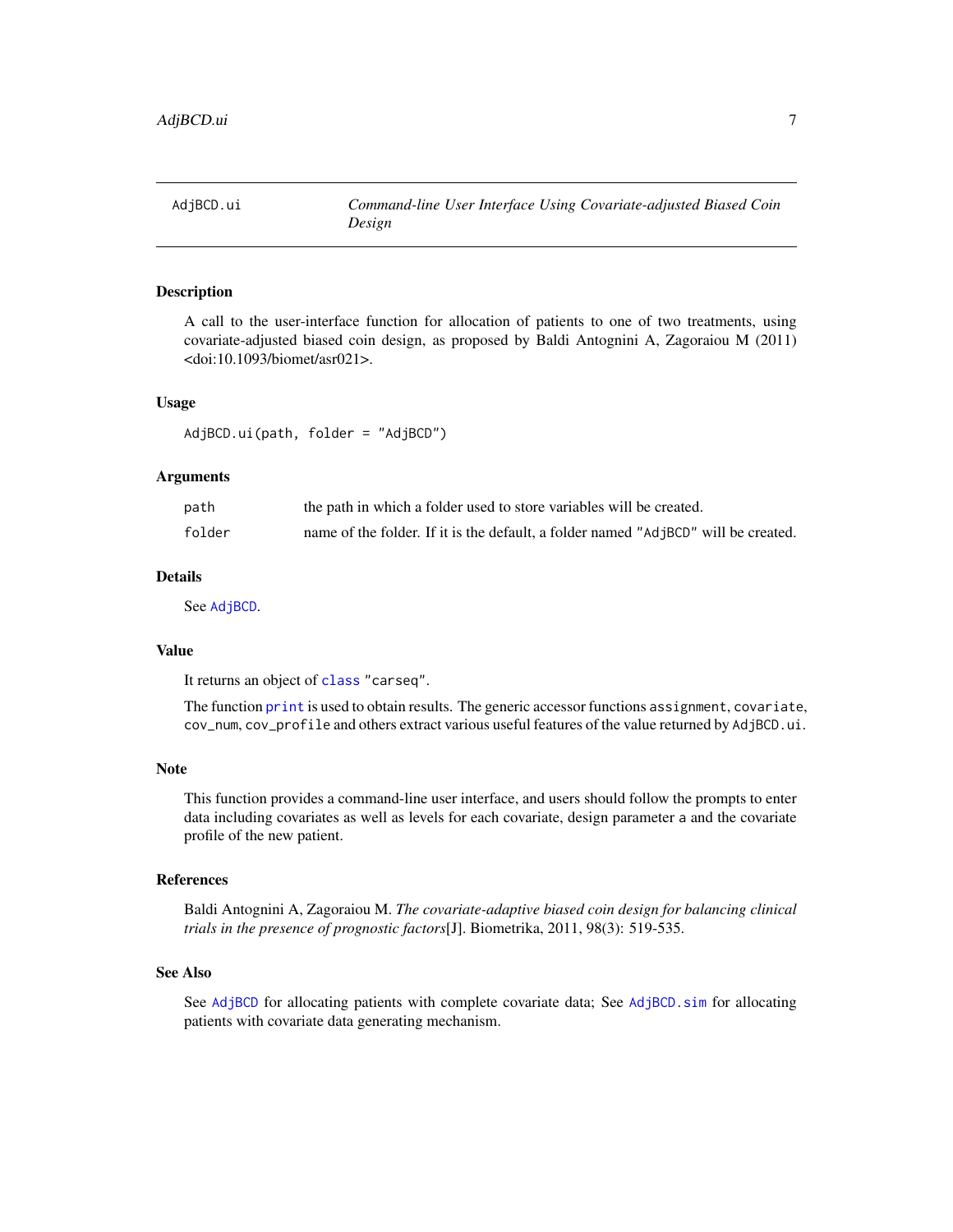<span id="page-7-0"></span>

Performs bootstrap t-test on treatment effects. This test is proposed by Shao et al. (2010) <doi:10.1093/biomet/asq014>.

# Usage

```
boot.test(data, B = 200, method = c("HuHuCAR", "PocSimMIN", "StrBCD",
                                "StrPBR", "DoptBCD", "AdjBCD"),
       conf = 0.95, ...
```
# Arguments

| a data frame. It consists of patients' profiles, treatment assignments and outputs.<br>See getData.                                                                                                                        |
|----------------------------------------------------------------------------------------------------------------------------------------------------------------------------------------------------------------------------|
| an integer. It is the number of bootstrap samples. The default is 200.                                                                                                                                                     |
| the randomization procedure to be used for testing. This package provides tests<br>for "HuHuCAR", "PocSimMIN", "StrBCD", "StrPBR", "AdjBCD", and "DoptBCD".                                                                |
| confidence level of the interval. The default is $0.95$ .                                                                                                                                                                  |
| arguments to be passed to method. These arguments depend on the randomiza-<br>tion method used and the following arguments are accepted:                                                                                   |
| omega a vector of weights at the overall, within-stratum, and within-covariate-<br>margin levels. It is required that at least one element is larger than 0. Note<br>that omega is only needed when HuHuCAR is to be used. |
| weight a vector of weights for within-covariate-margin imbalances. It is re-<br>quired that at least one element is larger than 0. Note that weight is only<br>needed when PocSimMIN is to be used.                        |
| <b>p</b> the biased coin probability. p should be larger than 1/2 and less than 1. Note<br>that p is only needed when "HuHuCAR", "PocSimMIN" and "StrBCD" are to<br>be used.                                               |
| <b>a</b> a design parameter governing the degree of randomness. Note that a is only<br>needed when "AdjBCD" is to be used.                                                                                                 |
| <b>bsize</b> the block size for stratified randomization. It is required to be a multiple<br>of 2. Note that bsize is only needed when "StrPBR" is to be used.                                                             |
|                                                                                                                                                                                                                            |

# Details

The bootstrap t-test is described as follows:

1) Generate bootstrap data  $(Y_1^*, Z_1^*)$ , ...,  $(Y_n^*, Z_n^*)$  as a simple random sample with replacement from the original data  $(Y_1, Z_1), \ldots, (Y_n, Z_n)$ , where  $Y_i$  denotes the outcome and  $Z_i$  denotes the profile of the ith patient.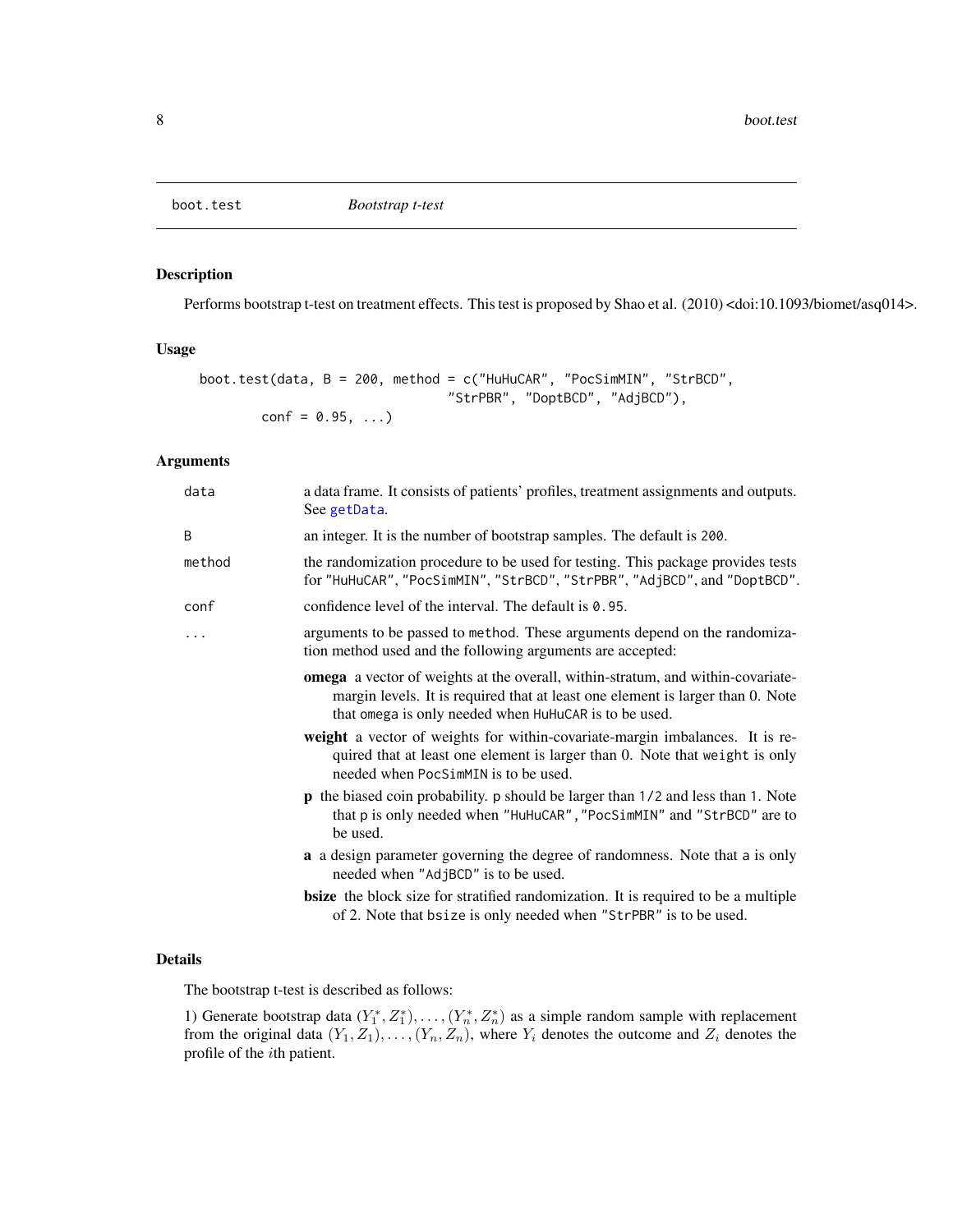#### boot.test 9

2) Perform covariate-adaptive procedures on the patients' profiles to obtain new treatment assignments  $T_1^*, \ldots, T_n^*$ , and define

$$
\hat{\theta}^* = -\frac{1}{n_1^*} \sum_{i=1}^n (T_i^* - 2) \times Y_i^* - \frac{1}{n_0^*} \sum_{i=1}^n (T_i^* - 1) \times Y_i
$$

where  $n_1^*$  is the number of patients assigned to treatment 1 and  $n_0^*$  is the number of patients assigned to treatment 2.

3) Repeat step 2 B times to generate B independent boostrap samples to obtain  $\hat{\theta}_b^*, b = 1, \ldots, B$ . The variance of  $\bar{Y}_1 - \bar{Y}_0$  can then be approximated by the sample variance of  $\hat{\theta}_b^*$ .

#### Value

It returns an object of class "htest".

An object of class "htest" is a list containing the following components:

| statistic | the value of the t-statistic.                                                                                                    |
|-----------|----------------------------------------------------------------------------------------------------------------------------------|
| p.value   | the p-value of the test, the null hypothesis is rejected if p-value is less than the<br>pre-determined significance level.       |
| conf.int  | a confidence interval under the chosen level conf for the difference in treatment<br>effect between treatment 1 and treatment 2. |
| estimate  | the estimated treatment effect difference between treatment 1 and treatment 2.                                                   |
| stderr    | the standard error of the mean (difference), used as denominator in the t-statistic<br>formula.                                  |
| method    | a character string indicating what type of test was performed.                                                                   |
| data.name | a character string giving the name(s) of the data.                                                                               |

# References

Shao J, Yu X, Zhong B. *A theory for testing hypotheses under covariate-adaptive randomization*[J]. Biometrika, 2010, 97(2): 347-360.

# Examples

```
#Suppose the data used is patients' profile from real world,
# while it is generated here. Data needs to be preprocessed
# and then get assignments following certain randomization.
set.seed(100)
df<- data.frame("gender" = sample(c("female", "male"), 100, TRUE, c(1 / 3, 2 / 3)),
                "age" = sample(c("0-30", "30-50", ">50"), 100, TRUE),
               "jobs" = sample(c("stu." , "teac." , "other"), 100, TRUE, c(0.4, 0.2, 0.4)),stringsAsFactors = TRUE)
##data preprocessing
data.pd <- StrPBR(data = df, bsize = 4)$Cov_Assig
#Then we need to combine patients' profiles and outcomes after randomization and treatments.
outcome = runif(100)
```
data.combined = data.frame(rbind(data.pd,outcome), stringsAsFactors = TRUE)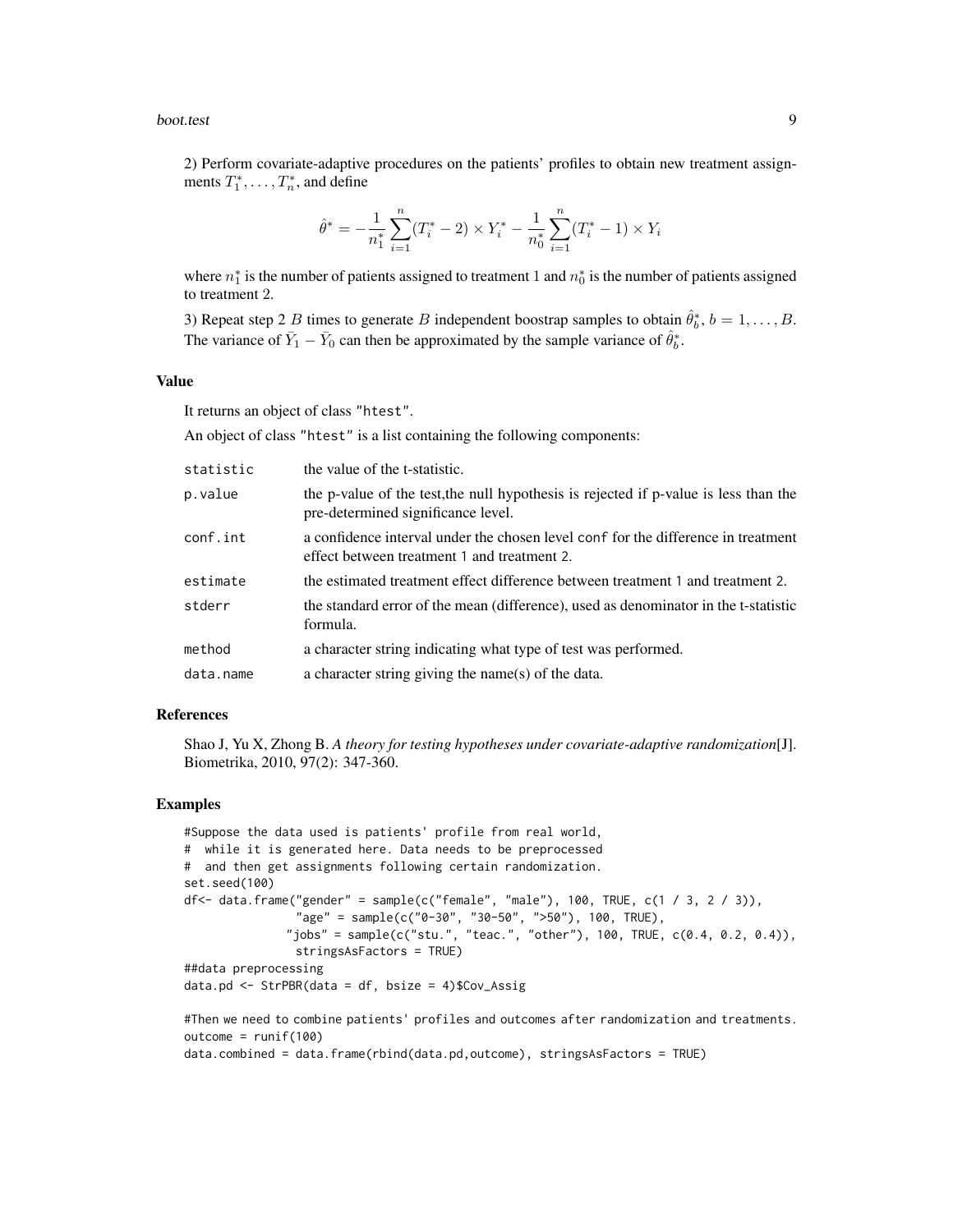```
#run the bootstrap t-test
B = 200Strbt = boot.test(data.combined, B, "StrPBR", bsize = 4)
Strbt
```
compPower *Comparison of Powers for Different Tests under Different Randomization methods*

# Description

Compares the power of tests under different randomization methods and treatment effects through matrices and plots.

# Usage

```
compPower(powers, diffs, testname)
```
# Arguments

| powers   | a list. Each argument consists the power generated by evalPower() in this<br>package or by other sources. The length of each argument must match.                                                                                                              |
|----------|----------------------------------------------------------------------------------------------------------------------------------------------------------------------------------------------------------------------------------------------------------------|
| diffs    | a vector. It contains values of group treatment effect differences. The length of<br>this argument and the length of each argument of powers must match.                                                                                                       |
| testname | a vector. Each element is the name of test and the randomization method used.<br>For example, when applying rand. test and corr. test under HuHuCAR, it can<br>be $c("HH.random", "HH.corr")$ . The length of this argument must match the<br>length of diffs. |

# Value

This function returns a list. The first element is a matrix consisting of powers of chosen tests under different values of treatment effects. The second element of the list is a plot of powers. diffs forms the vertical axis of the plot.

# Examples

```
##settings
set.seed(100)
n = 1000cov\_num = 5level\_num = c(2, 2, 2, 2, 2)pr = rep(0.5,10)beta = c(1, 4, 3, 2, 5)di = seq(0,0.5,0.1)
sigma = 1type = "linear"
```
<span id="page-9-0"></span>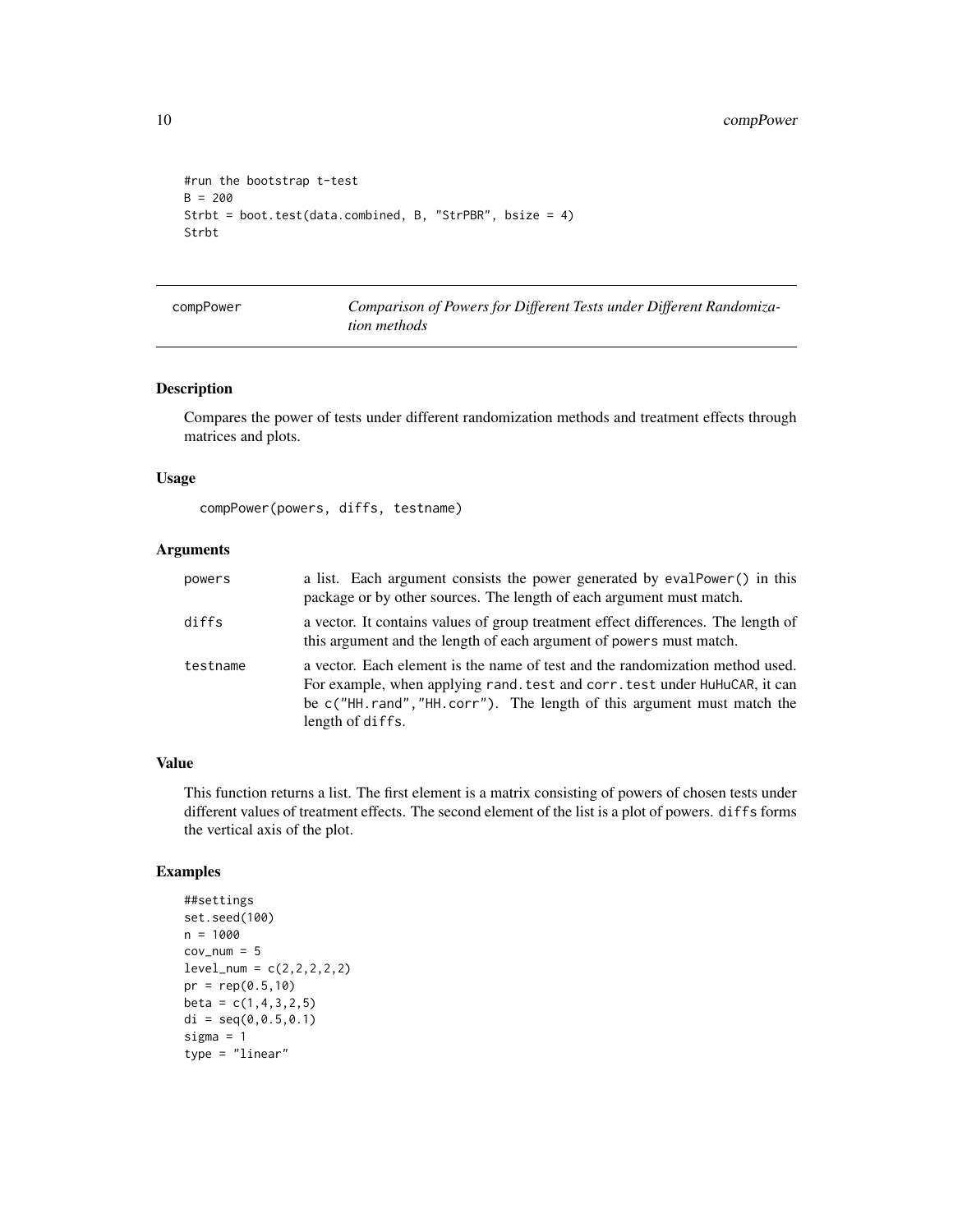#### <span id="page-10-0"></span>compRand 11

```
p=0.85
Iternum = 10 #<<for demonstration,it is suggested to be around 1000
sl = 0.05weight = rep(0.1, 5)#comparison of corrected t-test under StrBCD and PocSim
##data generation
library("ggplot2")
Strctp=evalPower(n,cov_num,level_num,pr,type,beta,di,
                sigma,Iternum,sl,"StrBCD","corr.test",FALSE,p)
PSctp=evalPower(n,cov_num,level_num,pr,type,beta,di,sigma,
                Iternum,sl,"PocSimMIN","corr.test",FALSE,weight,p)
powers = list(Strctp,PSctp)
testname = c("StrBCD.corr","PocSimMIN.corr")
#get plot and matrix for comparison
cp = compPower(powers,di,testname)
cp
```
compRand *Compare Different Randomization Procedures via Tables and Plots*

#### Description

Compares randomization procedures based on several different quantities of imbalances. Among all included randomization procedures of class "careval", two or more procedures can be compared in this function.

#### Usage

compRand(...)

# Arguments

... objects of class "careval".

# Details

The primary goal of using covariate-adaptive randomization in practice is to achieve balance with respect to the key covariates. We choose four rules to measure the absolute imbalances at overall, within-covariate-margin, and within-stratum levels, which are maximal, 95%quantile, median and mean of the absolute imbalances at different aspects. The Monte Carlo method is used to calculate the four types of imbalances. Let  $D_{n,i}(\cdot)$  be the final difference at the corresponding level for *i*th iteration,  $i = 1, \ldots, N$ , and N is the number of iterations.

(1) Maximal

$$
\max_{i=1,\ldots,N} |D_{n,i}(\cdot)|.
$$

(2) 95% quantile

 $|D_{n,[0.95N]}(\cdot)|.$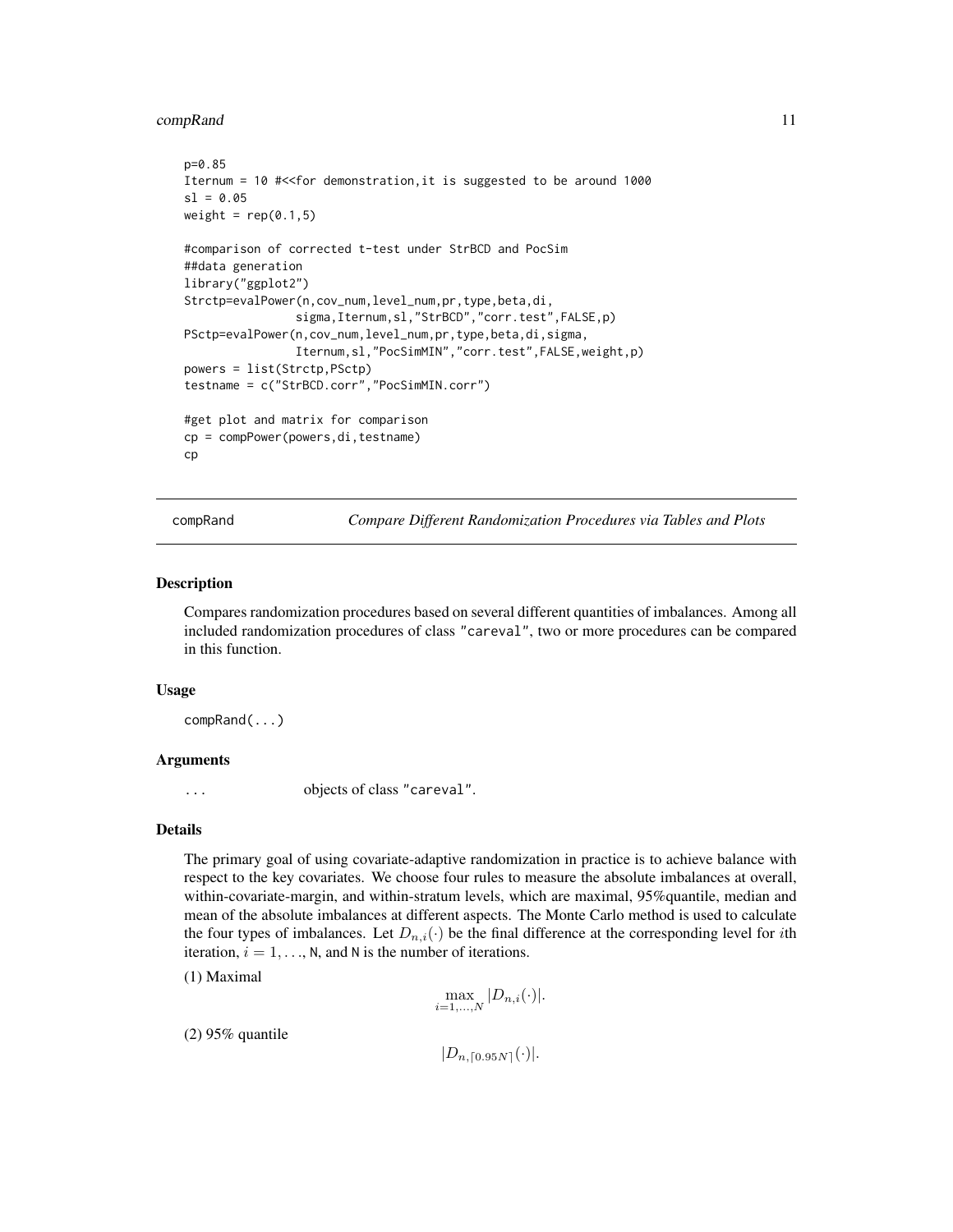# <span id="page-11-0"></span>12 compRand

(3) Median

$$
|D_{n,(N+1)/2}(\cdot)|
$$

for N is odd, and

$$
\frac{1}{2}(|D_{(N/2)}(\cdot)|+|D_{(N/2+1)}(\cdot)|)
$$

for N is even.

(4) Mean

$$
\frac{1}{N} \sum_{i=1}^{N} |D_{n,i}(\cdot)|.
$$

# Value

It returns an object of [class](#page-0-0) "carcomp".

An object of class "carcomp" is a list containing the following components:

| Overall Imbalances        |                                                                                                                                                                                 |
|---------------------------|---------------------------------------------------------------------------------------------------------------------------------------------------------------------------------|
|                           | a matrix containing the maximum, 95%-quantile, median, and mean of the ab-<br>solute overall imbalances for the randomization method(s) to be evaluated.                        |
|                           | Within–covariate–margin Imbalances Imbalances                                                                                                                                   |
|                           | a matrix containing the maximum, 95%-quantile, median, and mean of the ab-<br>solute within-covariate-margin imbalances for the randomization method(s) to<br>be evaluated.     |
| Within-stratum Imbalances |                                                                                                                                                                                 |
|                           | a matrix containing the maximum, 95%-quantile, median, and mean of the abso-<br>lute within-stratum imbalances for the randomization method $(s)$ to be evaluated.              |
| dfmm                      | a data frame containing the mean absolute imbalances at the overall, within-<br>stratum, and within-covariate-margin levels for the randomization method(s) to<br>be evaluated. |
| df_abm                    | a data frame containing the absolute imbalances at the overall, within-stratum,<br>and within-covariate-margin levels.                                                          |
| mechanism                 | a character string giving the randomization method(s) to be evaluated.                                                                                                          |
| n                         | the number of patients.                                                                                                                                                         |
| iteration                 | the number of iterations.                                                                                                                                                       |
| cov_num                   | the number of covariates.                                                                                                                                                       |
| level_num                 | a vector of level numbers for each covariate.                                                                                                                                   |
| Data Type                 | a character string giving the data type, Real or Simulated.                                                                                                                     |
| DataGeneration            | a bool vector indicating whether the data used for all the iterations is the same<br>for the randomization method(s) to be evaluated.                                           |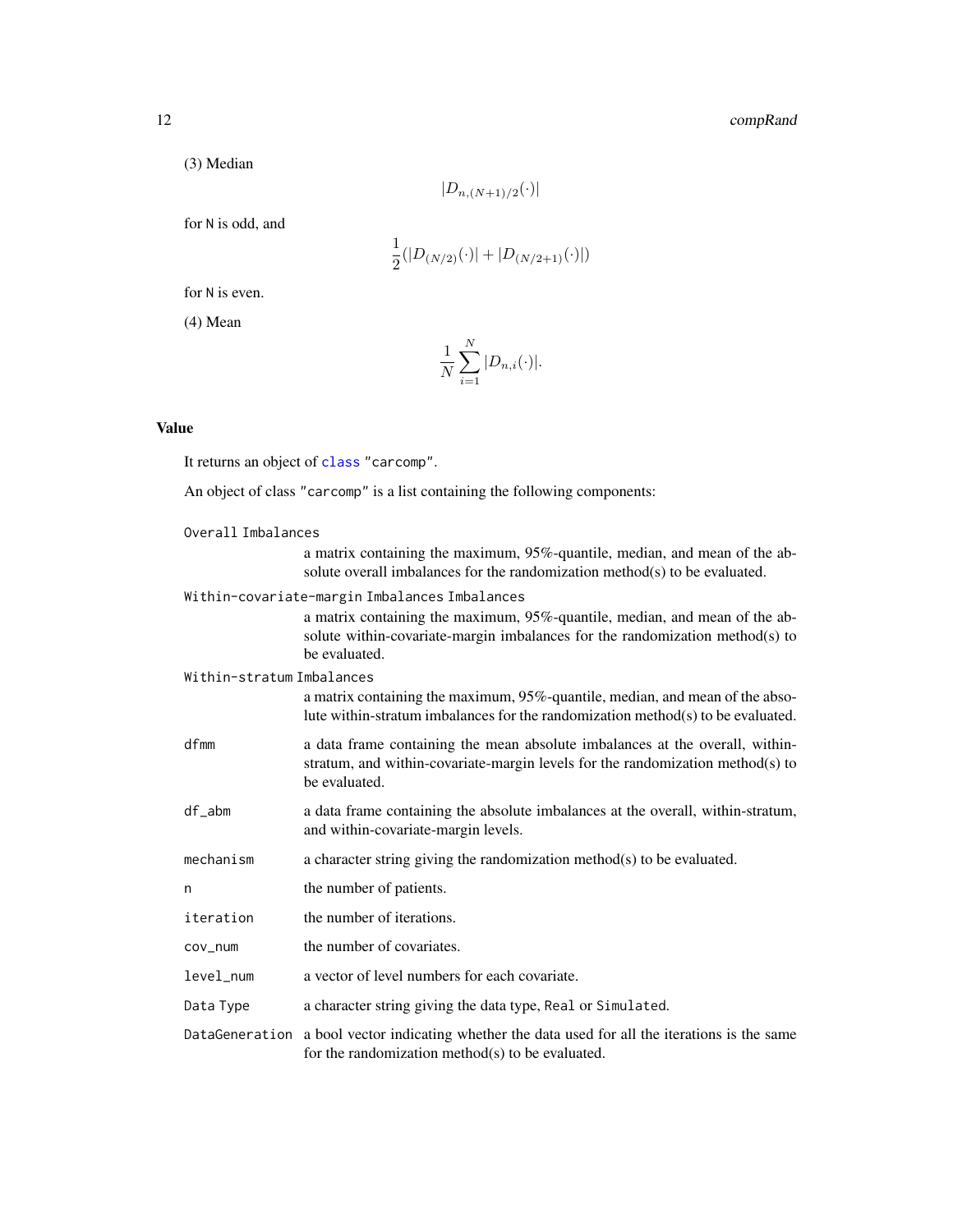#### <span id="page-12-0"></span>corr.test 13

#### References

Atkinson A C. *Optimum biased coin designs for sequential clinical trials with prognostic factors*[J]. Biometrika, 1982, 69(1): 61-67.

Baldi Antognini A, Zagoraiou M. *The covariate-adaptive biased coin design for balancing clinical trials in the presence of prognostic factors*[J]. Biometrika, 2011, 98(3): 519-535.

Hu Y, Hu F. *Asymptotic properties of covariate-adaptive randomization*[J]. The Annals of Statistics, 2012, 40(3): 1794-1815.

Pocock S J, Simon R. *Sequential treatment assignment with balancing for prognostic factors in the controlled clinical trial*[J]. Biometrics, 1975: 103-115.

Shao J, Yu X, Zhong B. *A theory for testing hypotheses under covariate-adaptive randomization*[J]. Biometrika, 2010, 97(2): 347-360.

Zelen M. *The randomization and stratification of patients to clinical trials*[J]. Journal of chronic diseases, 1974, 27(7): 365-375.

# See Also

See [evalRand](#page-22-1) or evalRand. sim to evaluate a specific randomization procedure.

#### Examples

```
## Compare stratified permuted block randomization and Hu and Hu's general CAR
cov_num < -2level_name < c(2, 2)pr \le rep(0.5, 4)
n <- 500
N <- 20 # << adjust according to CPU
bsize <-4# set weight for Hu and Hu's method, it satisfies
# (1)Length should equal to cov_num
omega <- c(1, 2, 1, 1)
# Assess Hu and Hu's general CAR
Obj1 \leq evalRand.sim(n = n, N = N, Replace = FALSE, cov_num = cov_num,
                     level_num = level_num, pr = pr, method = "HuHuCAR",
                     omega, p = 0.85)
# Assess stratified permuted block randomization
Obj2 \leq evalRand.sim(n = n, N = N, Replace = FALSE, cov_num = cov_num,
                     level_num = level_num, pr = pr, method = "StrPBR",
                     bsize)
```
RES <- compRand(Obj1, Obj2)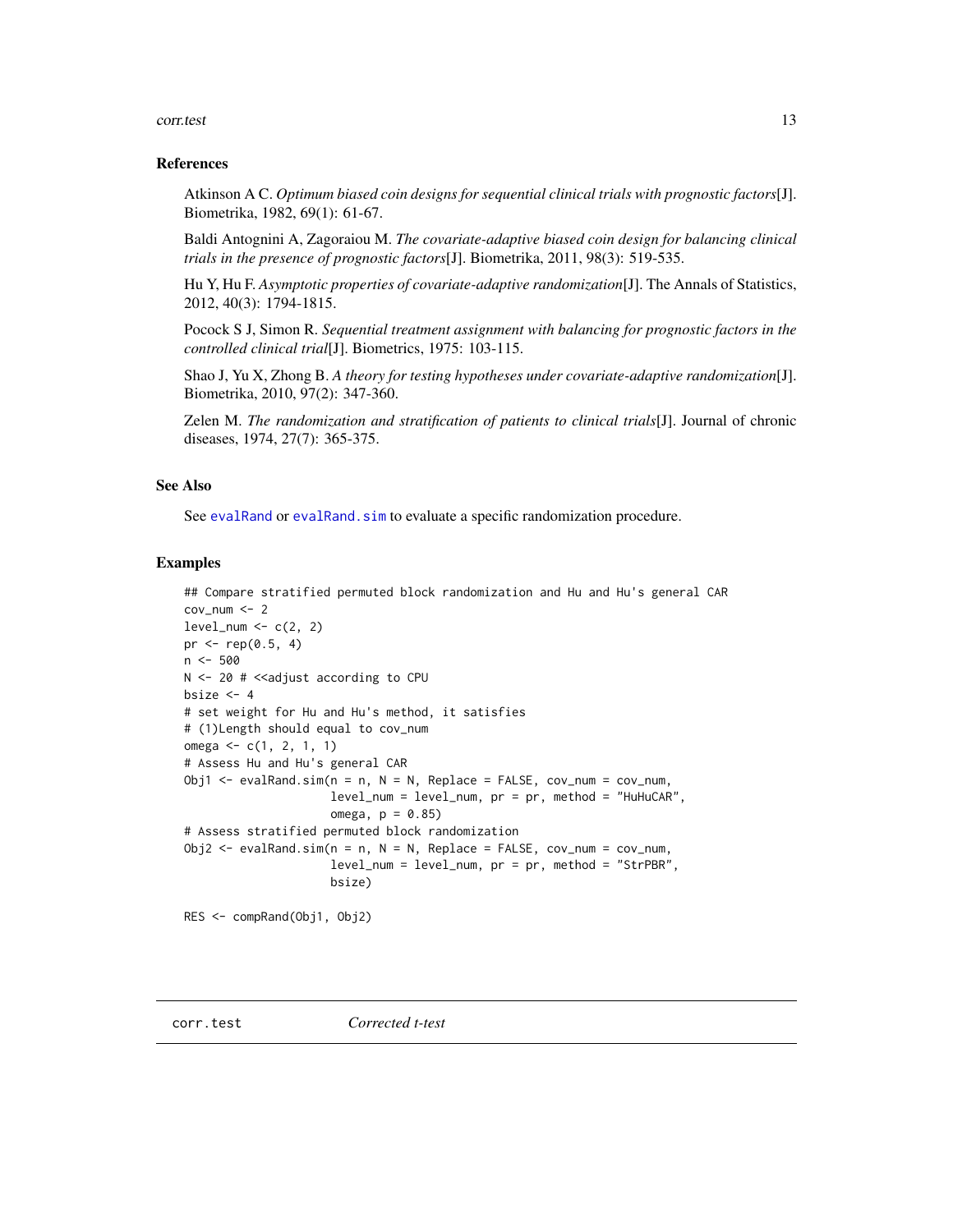<span id="page-13-0"></span>Performs corrected t-test on treatment effects. This test follows the idea of Ma et al. (2015) <doi:10.1080/01621459.2014.922469>.

#### Usage

 $corr.test(data, conf = 0.95)$ 

#### Arguments

| data | a data frame. It consists of patients' profiles, treatment assignments and outputs.<br>See getData. |
|------|-----------------------------------------------------------------------------------------------------|
| conf | confidence level of the interval. The default is 0.95.                                              |

# Details

When the working model is the true underlying linear model, and the chosen covariate-adaptive design achieves that the overall imbalance and marginal imbalances for all covariates are bounded in probability, we can derive the asymptotic distribution under the null distribution, where the treatment effect of each group is the same. Subsequently, we can replace the variance estimator in a simple two sample t-test with an adjusted variance estimator. Details can be found in Ma et al.(2015).

#### Value

It returns an object of class "htest".

An object of class "htest" is a list containing the following components:

| statistic | the value of the t-statistic.                                                                                                    |
|-----------|----------------------------------------------------------------------------------------------------------------------------------|
| p.value   | the p-value of the test, the null hypothesis is rejected if p-value is less than the<br>pre-determined significance level.       |
| conf.int  | a confidence interval under the chosen level conf for the difference in treatment<br>effect between treatment 1 and treatment 2. |
| estimate  | the estimated treatment effect difference between treatment 1 and treatment 2.                                                   |
| stderr    | the standard error of the mean (difference), used as denominator in the t-statistic<br>formula.                                  |
| method    | a character string indicating what type of test was performed.                                                                   |
| data.name | a character string giving the name(s) of the data.                                                                               |

# References

Ma W, Hu F, Zhang L. *Testing hypotheses of covariate-adaptive randomized clinical trials*[J]. Journal of the American Statistical Association, 2015, 110(510): 669-680.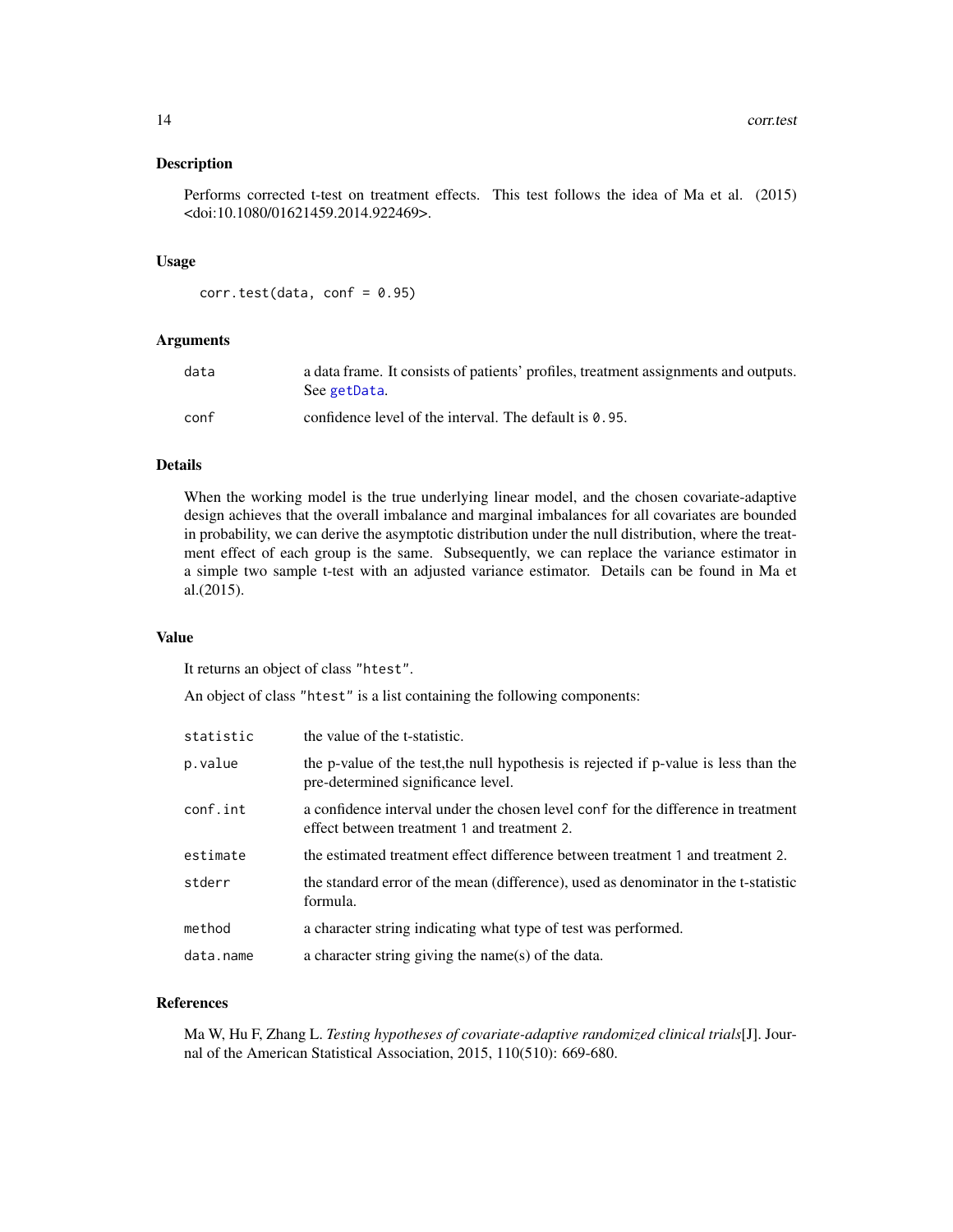#### <span id="page-14-0"></span>DoptBCD 15

### Examples

```
##generate data
set.seed(100)
n = 1000
cov_nnum = 5
level_name = c(2, 2, 2, 2, 2)pr = rep(0.5,10)beta = c(0.1, 0.4, 0.3, 0.2, 0.5)omega = c(0.1, 0.1, rep(0.8 / 5, times = 5))mu1 = 0mu2 = 0.7sigma = 1type = "linear"
p = 0.85dataH = getData(n,cov_num,level_num,pr,type,beta,
                mu1,mu2,sigma,"HuHuCAR",omega,p)
#run the corrected t-test
HHct=corr.test(dataH)
HHct
```
<span id="page-14-1"></span>DoptBCD *Atkinson's* D*\_*A*-optimal Biased Coin Design*

# Description

Allocates patients to one of two treatments based on the  $D<sub>A</sub>$ -optimal biased coin design in the presence of the prognostic factors proposed by Atkinson A C (1982) <doi:10.2307/2335853>.

# Usage

DoptBCD(data)

# Arguments

data a data frame. A row of the dataframe corresponds to the covariate profile of a patient.

#### Details

Consider an experiment involving  $n$  patients. Assuming a linear model between response and covariates, Atkinson's  $D_A$ -optimal biased coin design sequentially assigns patients to minimize the variance of estimated treatment effects. Supposing  $j$  patients have been assigned, the probability of assigning the  $(j + 1)$ th patient to treatment 1 is

$$
\frac{[1-(1;\pmb{x}^t_{j+1})(\pmb{F}^t_j\pmb{F}_j)^{-1}\pmb{b}_j]^2}{[1-(1;\pmb{x}^t_{j+1})(\pmb{F}^t_j\pmb{F}_j)^{-1}\pmb{b}_j]^2+[1+(1;\pmb{x}^t_{j+1})(\pmb{F}^t_j\pmb{F}_j)^{-1}\pmb{b}_j]^2},
$$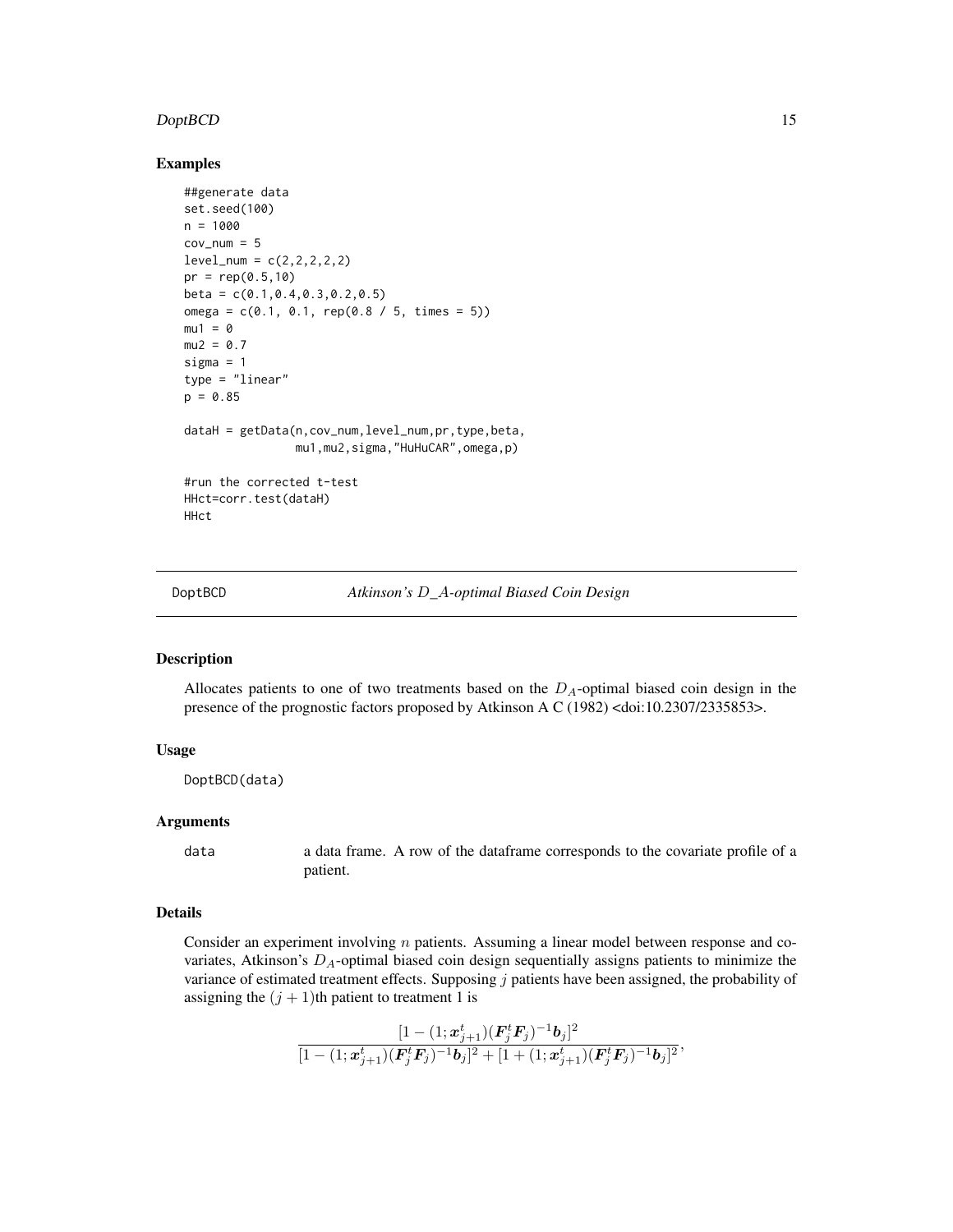<span id="page-15-0"></span>where  $X = (x_i, i = 1, \ldots, j)$  and  $x_i = (x_{i1}, \ldots, x_{ij})$  denote the covariate profile of the *i*th patient; and  $F_j = [\mathbf{1}_j; X]$  is the information matrix; and  $\bm{b}_j^T = (2\bm{T}_j - \mathbf{1}_j)^T \bm{F}_j,$   $\bm{T}_j = (T_1, \dots, T_j)$ is a sequence containing the first  $j$  patients' allocations.

Details of the procedure can be found in A.C.Atkinson (1982).

# Value

It returns an object of [class](#page-0-0) "carandom".

An object of class "carandom" is a list containing the following components:

| datanumeric | a bool indicating whether the data is a numeric data frame.                                                                                                                                                                                                                                |
|-------------|--------------------------------------------------------------------------------------------------------------------------------------------------------------------------------------------------------------------------------------------------------------------------------------------|
| covariates  | a character string giving the name(s) of the included covariates.                                                                                                                                                                                                                          |
| strt_num    | the number of strata.                                                                                                                                                                                                                                                                      |
| cov_num     | the number of covariates.                                                                                                                                                                                                                                                                  |
| level_num   | a vector of level numbers for each covariate.                                                                                                                                                                                                                                              |
| n           | the number of patients.                                                                                                                                                                                                                                                                    |
| Cov_Assig   | a (cov_num + 1) $*$ n matrix containing covariate profiles for all patients and the<br>corresponding assignments. The <i>i</i> th column represents the <i>i</i> th patient. The first<br>cov_num rows include patients' covariate profiles, and the last row contains the<br>assignments. |
| assignments | the randomization sequence.                                                                                                                                                                                                                                                                |
| All strata  | a matrix containing all strata involved.                                                                                                                                                                                                                                                   |
| Diff        | a matrix with only one column. There are final differences at the overall, within-<br>stratum, and within-covariate-margin levels.                                                                                                                                                         |
| method      | a character string describing the randomization procedure to be used.                                                                                                                                                                                                                      |
| Data Type   | a character string giving the data type, Real or Simulated.                                                                                                                                                                                                                                |
| framework   | the framework of the used randomization procedure: stratified randomization,<br>or model-based method.                                                                                                                                                                                     |
| data        | the data frame.                                                                                                                                                                                                                                                                            |

# References

Atkinson A C. *Optimum biased coin designs for sequential clinical trials with prognostic factors*[J]. Biometrika, 1982, 69(1): 61-67.

#### See Also

See DoptBCD. sim for allocating patients with covariate data generating mechanism. See [DoptBCD.ui](#page-19-1) for the command-line user interface.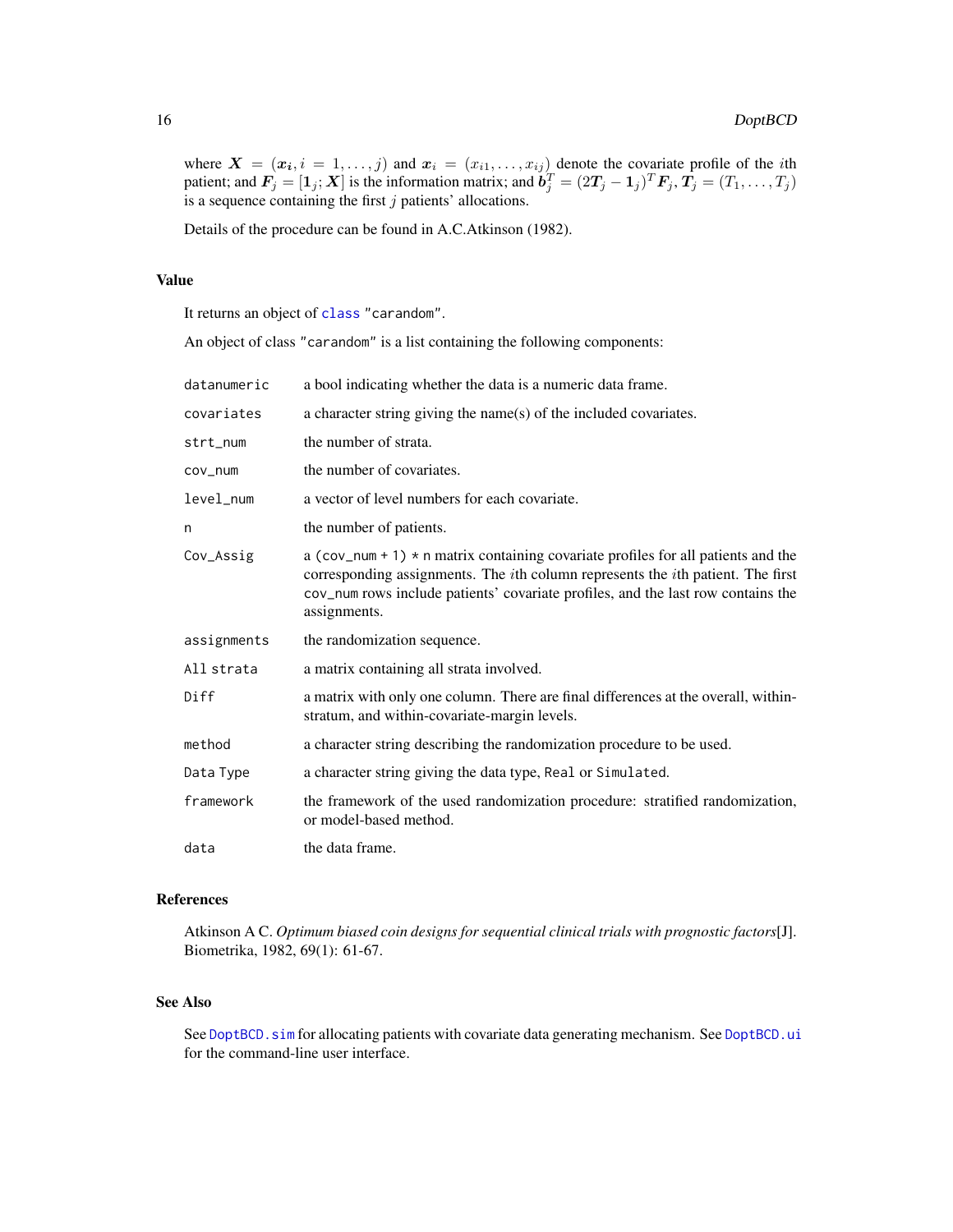# DoptBCD 17

### Examples

```
# a simple use
## Real Data
df <- data.frame("gender" = sample(c("female", "male"), 100, TRUE, c(1 / 3, 2 / 3)),
                 "age" = sample(c("0-30", "30-50", ">50"), 100, TRUE),
                 "jobs" = sample(c("stu.", "teac.", "others"), 100, TRUE),
                 stringsAsFactors = TRUE)
Res <- DoptBCD(df)
## view the output
Res
## view all patients' profile and assignments
## Res$Cov_Assig
## Simulated Data
n < -1000cov_num < -2level\_num \leftarrow c(2, 5)# Set pr to follow two tips:
#(1) length of pr should be sum(level_num);
#(2)sum of probabilities for each margin should be 1.
pr \leq -c(0.4, 0.6, rep(0.2, times = 5))Res.sim <- DoptBCD.sim(n, cov_num, level_num, pr)
## view the output
Res.sim
## view the difference between treatment 1 and treatment 2
## at overall, within-strt. and overall levels
Res.sim$Diff
N < -5n < -100cov_num < -2level_num <- c(3, 5) # << adjust to your CPU and the length should correspond to cov_nnum
## Set pr to follow two tips:
## (1) length of pr should be sum(level_num);
## (2)sum of probabilities for each margin should be 1
pr \leq c(0.3, 0.4, 0.3, rep(0.2, times = 5))
omega <- c(0.2, 0.2, rep(0.6 / cov_num, times = cov_num))
## generate a container to contain Diff
DH \le matrix(NA, ncol = N, nrow = 1 + prod(level_num) + sum(level_num))
DA \le matrix(NA, ncol = N, nrow = 1 + prod(level_num) + sum(level_num))
for(i in 1 : N){
  result <- HuHuCAR.sim(n, cov_num, level_num, pr, omega)
  resultA <- StrBCD.sim(n, cov_num, level_num, pr)
 DH[ , i] <- result$Diff; DA[ , i] <- resultA$Diff
}
## do some analysis
require(dplyr)
```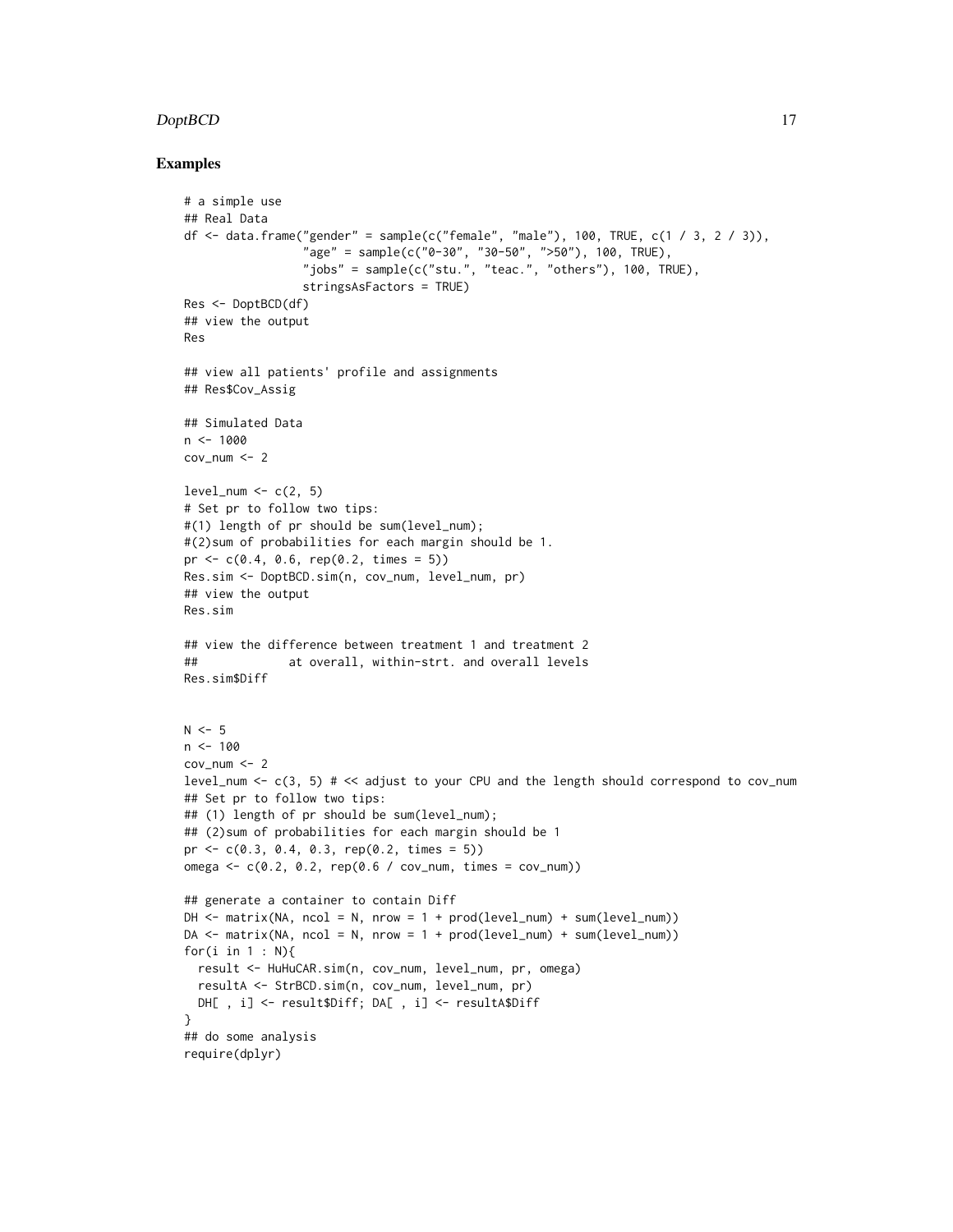```
## analyze the overall imbalance
Ana_0 \le matrix(NA, nrow = 2, ncol = 3)
rownames(Ana_O) <- c("HuHuCAR", "DoptBCD")
colnames(Ana_O) <- c("mean", "median", "95%quantile")
temp <- DH[1, ] %>% abs
tempA <- DA[1, ] %>% abs
Ana_O[1, ] <- c((temp %>% mean), (temp %>% median),
                (temp %>% quantile(0.95)))
Ana_O[2, ] <- c((tempA %>% mean), (tempA %>% median),
                (tempA %>% quantile(0.95)))
## analyze the within-stratum imbalances
tempW <- DH[2 : (1 + prod(level_number)), ] %>% abs
tempWA <- DA[2 : 1 + prod(level_number), ] %>% abs
Ana_W \leq matrix(NA, nrow = 2, ncol = 3)
rownames(Ana_W) <- c("HuHuCAR", "DoptBCD")
colnames(Ana_W) <- c("mean", "median", "95%quantile")
Ana_W[1, ] = c((tempW % > % apply(1, mean) % > % mean)),
               (tempW %>% apply(1, median) %>% mean),
               (tempW %>% apply(1, mean) %>% quantile(0.95)))
Ana_W[2, ] = c((tempWA %> % apply(1, mean) % > % mean),(tempWA %>% apply(1, median) %>% mean),
               (tempWA %>% apply(1, mean) %>% quantile(0.95)))
## analyze the marginal imbalance
tempM < -DH[(1 + prod(level_number + 1) :(1 + prod(level_num) + sum(level_num)), ] %>% abs
tempMA \leq DAI(1 + prod(level\_num) + 1):
               (1 + prod(level_num) + sum(level_num)), ] %>% abs
Ana_M \leq matrix(NA, nrow = 2, ncol = 3)
rownames(Ana_M) <- c("HuHuCAR", "DoptBCD")
colnames(Ana_M) <- c("mean", "median", "95%quantile")
Ana_M[1, ] = c((tempM % > 3, appl)(1, mean) % > 3, m = 3,(tempM %>% apply(1, median) %>% mean),
               (tempM %>% apply(1, mean) %>% quantile(0.95)))
Ana_M[2, ] = c((tempMA %>% apply(1, mean) %>% mean),
               (tempMA %>% apply(1, median) %>% mean),
               (tempMA %>% apply(1, mean) %>% quantile(0.95)))
AnaHP <- list(Ana_O, Ana_M, Ana_W)
names(AnaHP) <- c("Overall", "Marginal", "Within-stratum")
```
AnaHP

<span id="page-17-1"></span>DoptBCD.sim *Atkinson's* D*\_*A*-optimal Biased Coin Design with Covariate Data Generating Mechanism*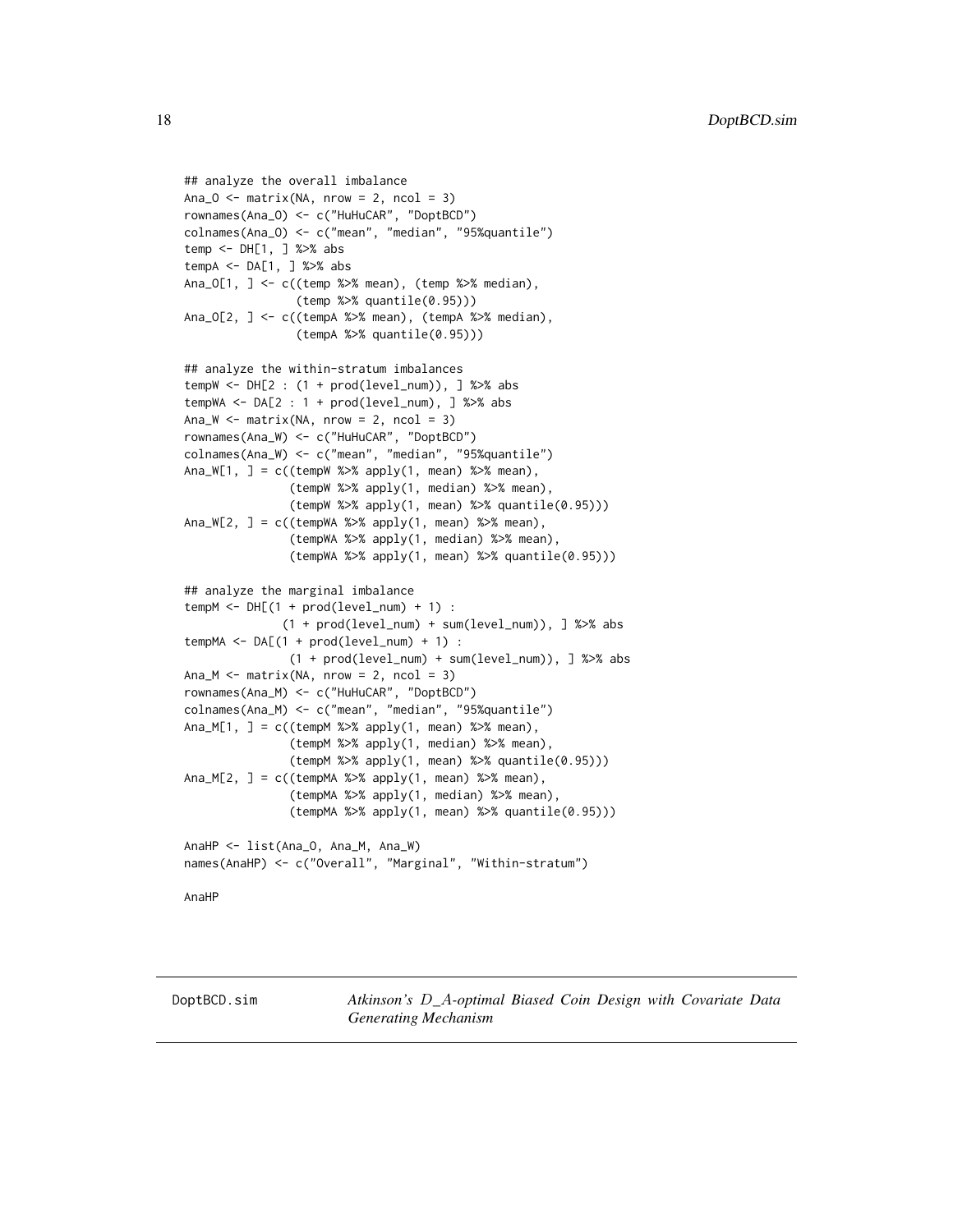# <span id="page-18-0"></span>DoptBCD.sim 19

# Description

Allocates patients generated by simulating covariates-profile under the assumption of independence between covariates and levels within each covariate, to one of two treatments based on the  $D_A$ optimal biased coin design in the presence of prognostic factors, as proposed by Atkinson A C (1982) <doi:10.2307/2335853>.

#### Usage

```
DoptBCD.sim(n = 1000, cov_num = 2, level_num = c(2, 2),
           pr = rep(0.5, 4)
```
# Arguments

| n         | the number of patients. The default is 1000.                                                                                                                                                                                                                                                                                                                                                              |
|-----------|-----------------------------------------------------------------------------------------------------------------------------------------------------------------------------------------------------------------------------------------------------------------------------------------------------------------------------------------------------------------------------------------------------------|
| COV_NUM   | the number of covariates. The default is 2.                                                                                                                                                                                                                                                                                                                                                               |
| level_num | a vector of level numbers for each covariate. Hence the length of level num<br>should be equal to the number of covariates. The default is $c(2, 2)$ .                                                                                                                                                                                                                                                    |
| рr        | a vector of probabilities. Under the assumption of independence between co-<br>variates, pr is a vector containing probabilities for each level of each covariate.<br>The length of pr should correspond to the number of all levels, and the sum of<br>the probabilities for each margin should be 1. The default is $rep(0.5, 4)$ , which<br>corresponds to $cov_num = 2$ , and $level_num = c(2, 2)$ . |

# Details

See [DoptBCD](#page-14-1).

# Value

See [DoptBCD](#page-14-1).

# References

Atkinson A C. *Optimum biased coin designs for sequential clinical trials with prognostic factors*[J]. Biometrika, 1982, 69(1): 61-67.

# See Also

See [DoptBCD](#page-14-1) for allocating patients with complete covariate data; See DoptBCD. ui for the commandline user interface.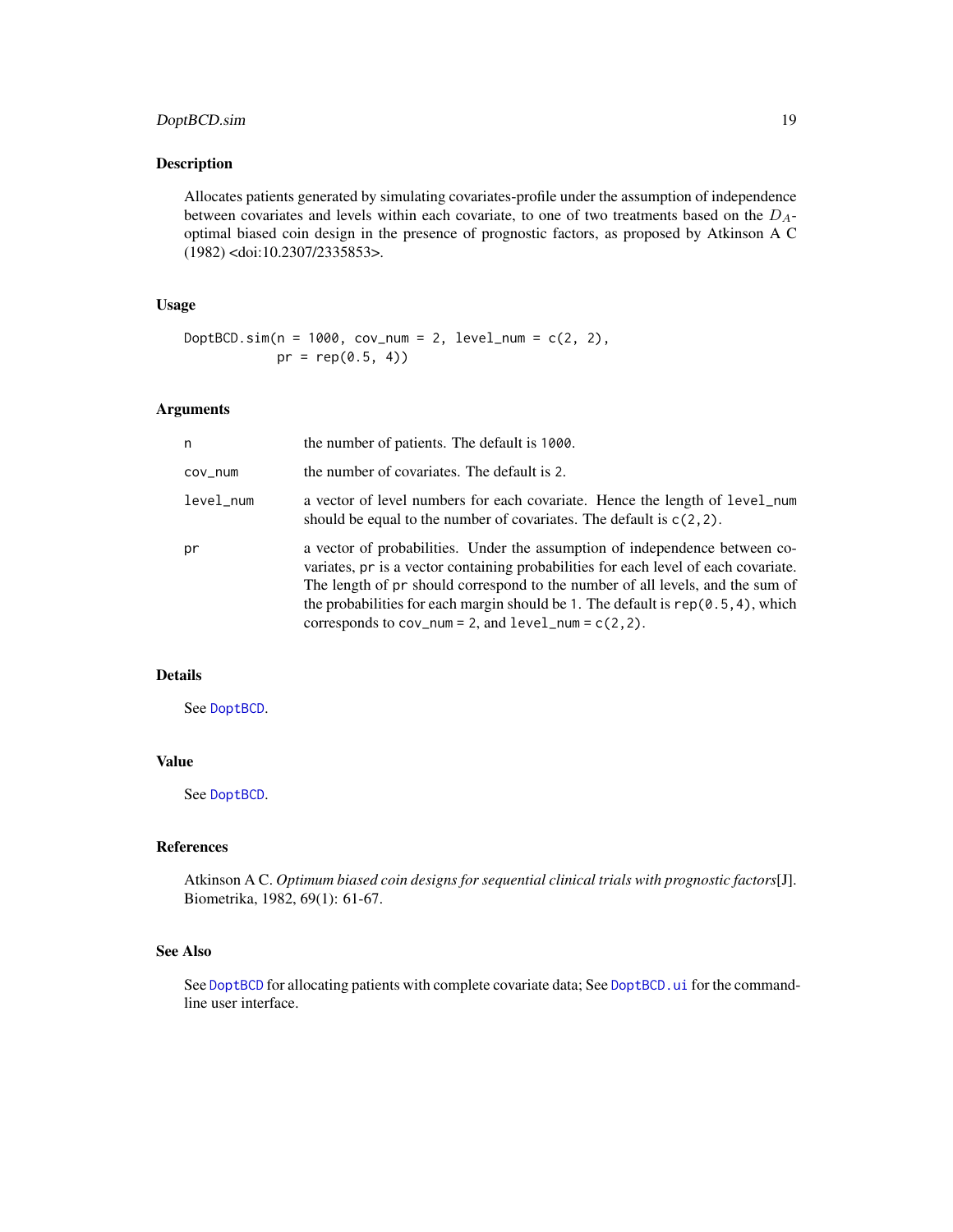<span id="page-19-1"></span><span id="page-19-0"></span>

A call to the user-interface function used to allocate patients to one of two treatments using Atkinson's  $D_A$ -optimal biased coin design proposed by Atkinson A C (1982) <doi:10.2307/2335853>.

#### Usage

DoptBCD.ui(path, folder = "DoptBCD")

#### Arguments

| path   | the path in which a folder used to store variables will be created.       |
|--------|---------------------------------------------------------------------------|
| folder | name of the folder. If default, a folder named "DoptBCD" will be created. |

#### Details

See [DoptBCD](#page-14-1).

#### Value

It returns an object of [class](#page-0-0) "carseq".

The function [print](#page-0-0) is used to obtain results. The generic accessor functions assignment, covariate, cov\_num, cov\_profile and others extract various useful features of the value returned by that function.

# Note

This function provides a command-line user interface and users should follow the prompts to enter data including covariates, as well as levels for each covariate and the covariate profile of the new patient.

# References

Atkinson A C. *Optimum biased coin designs for sequential clinical trials with prognostic factors*[J]. Biometrika, 1982, 69(1): 61-67.

# See Also

See [DoptBCD](#page-14-1) for allocating patients with complete covariate data; See [DoptBCD.sim](#page-17-1) for allocating patients with covariate data generating mechanism.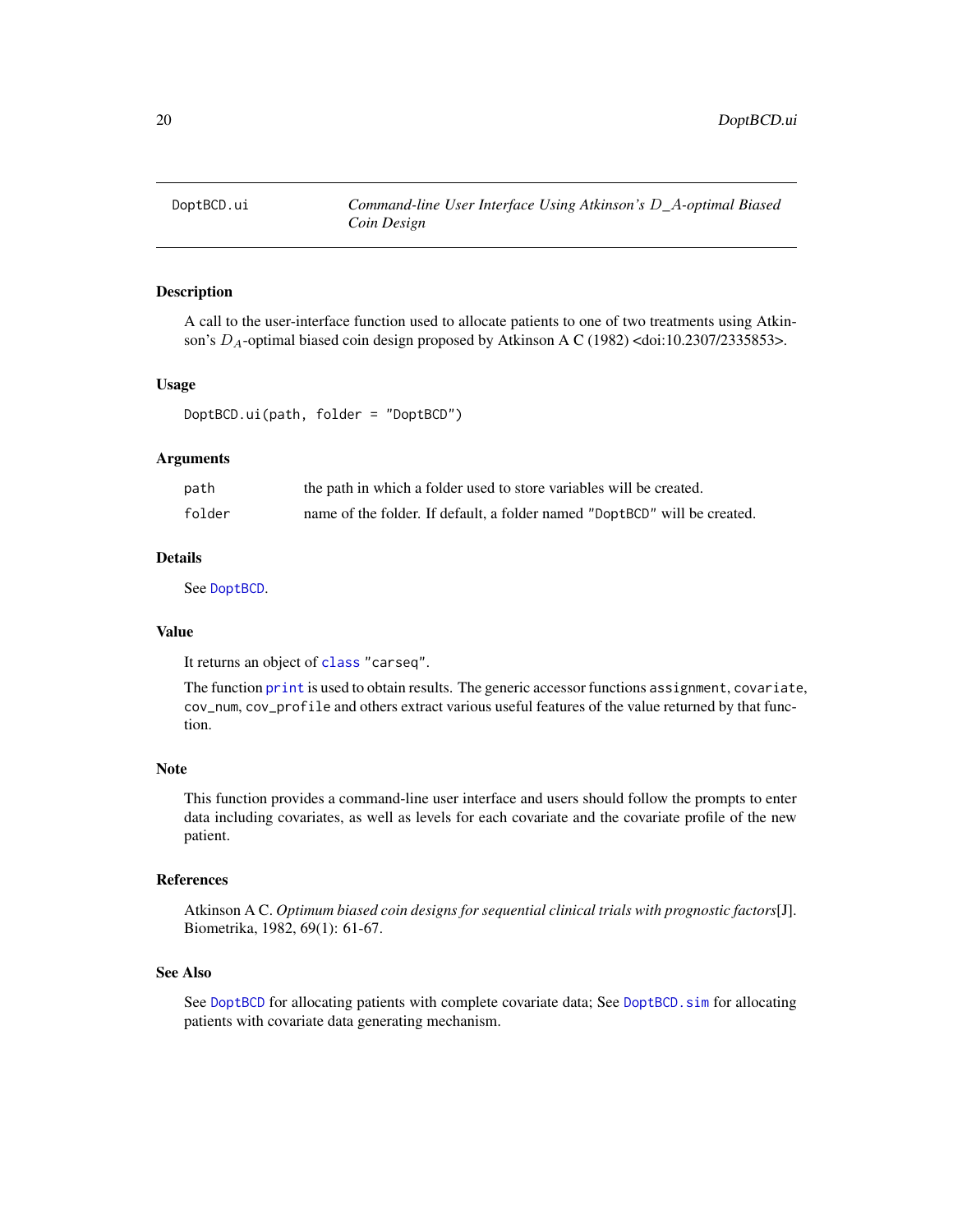<span id="page-20-0"></span>

Returns powers and a plot of the chosen test and method under different treatment effects.

# Usage

```
evalPower(n, cov_num, level_num, pr, type, beta, di = seq(0,0.5,0.1), sigma = 1,
      Iternum, sl = 0.05, method = c("HuHuCAR", "PocSimMIN", "StrBCD", "StrPBR",
                                        "DoptBCD","AdjBCD"),
        test = c("rand.test", "boot.test", "corr.test"), plot = TRUE, ...)
```
# Arguments

| n         | the number of patients.                                                                                                                                                                                                                                                                                                                                                    |
|-----------|----------------------------------------------------------------------------------------------------------------------------------------------------------------------------------------------------------------------------------------------------------------------------------------------------------------------------------------------------------------------------|
| cov_num   | the number of covariates.                                                                                                                                                                                                                                                                                                                                                  |
| level_num | a vector of level numbers for each covariate. Hence the length of level_num<br>should be equal to the number of covariates.                                                                                                                                                                                                                                                |
| pr        | a vector of probabilities. Under the assumption of independence between co-<br>variates, pr is a vector containing probabilities for each level of each covariate.<br>The length of pr should correspond to the number of all levels, and the sum of<br>the probabilities for each margin should be 1.                                                                     |
| type      | a data-generating method. Optional input: "linear" or "logit".                                                                                                                                                                                                                                                                                                             |
| beta      | a vector of coefficients of covariates. The length of beta must correspond to<br>cov_num.                                                                                                                                                                                                                                                                                  |
| di        | a value or a vector of values of difference in treatment effects. The default value<br>is a sequence from $\theta$ to $\theta$ .5 with increments of $\theta$ .1. The value(s) forms the<br>horizontal axis of the plot.                                                                                                                                                   |
| sigma     | the error variance for the linear model. The default is 1. This should be a positive<br>value and is only used when type = linear.                                                                                                                                                                                                                                         |
| Iternum   | an integer. It is the number of iterations required for power calculation.                                                                                                                                                                                                                                                                                                 |
| sl        | the significance level. If the $p$ value returned by the test is less than $s1$ , the null<br>hypothesis will be rejected. The default value is 0.05.                                                                                                                                                                                                                      |
| method    | the randomization procedure to be used for power calculation. This package pro-<br>vides power calculation for "HuHuCAR", "PocSimMIN", "StrBCD", "StrPBR",<br>"AdjBCD", and "DoptBCD".                                                                                                                                                                                     |
| test      | a character string specifying the alternative tests used to verify hypothesis, must<br>be one of "boot.test", "corr.test" or "rand.test", which are the random-<br>ization test, the bootstrap $t$ test, and the corrected $t$ test, respectively. The ar-<br>guments associated with the testing function can be specified; otherwise, the<br>default value will be used. |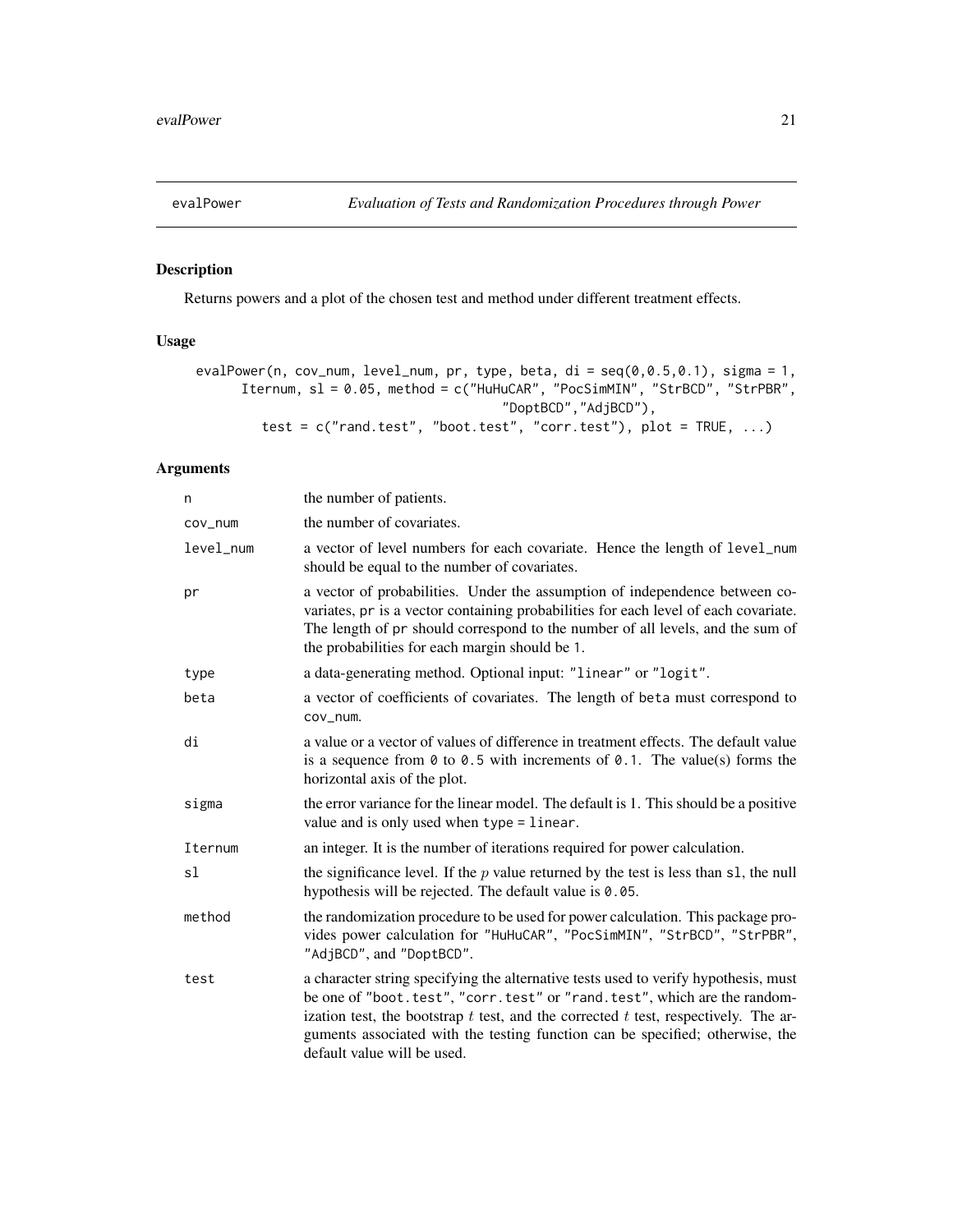| plot | a bool. It indicates whether to plot or not. Optional input: TRUE or FALSE.                                                                                                                                                       |
|------|-----------------------------------------------------------------------------------------------------------------------------------------------------------------------------------------------------------------------------------|
| .    | arguments to be passed to method. These arguments depend on the randomiza-<br>tion method used and the following arguments are accepted:                                                                                          |
|      | <b>omega</b> a vector of weights at the overall, within-stratum, and within-covariate-<br>margin levels. It is required that at least one element is larger than 0. Note<br>that omega is only needed when HuHuCAR is to be used. |
|      | weight a vector of weights for within-covariate-margin imbalances. It is re-<br>quired that at least one element is larger than 0. Note that weight is only<br>needed when PocSimMIN is to be used.                               |
|      | <b>p</b> the biased coin probability. p should be larger than 1/2 and less than 1. Note<br>that p is only needed when "HuHuCAR", "PocSimMIN" and "StrBCD" are to<br>be used.                                                      |
|      | <b>a</b> a design parameter governing the degree of randomness. Note that a is only<br>needed when "AdjBCD" is to be used.                                                                                                        |
|      | <b>bsize</b> the block size for the stratified randomization. It is required to be a mul-<br>tiple of 2. Note that bsize is only needed when "StrPBR" is to be used.                                                              |
|      | <b>B</b> an integer. It is the number of bootstrap samples. It is needed only when<br>test is boot, test.                                                                                                                         |
|      | <b>Reps</b> an integer. It is the number of randomized replications used in the ran-<br>domization test. It is needed only when test is rand. test.                                                                               |
|      | <b>nthreads</b> the number of threads to be used in parallel computation. This is<br>needed only under rand. test and boot. test. The default is 1.                                                                               |

#### Value

This function returns a list. The first element is a dataframe representing the powers of the chosen test under different values of treatment effects. The second element is the execution time. An optional element is the plot of power in which di forms the vertical axis.

# Examples

```
##settings
set.seed(2019)
n = 100#<<for demonstration,it is suggested to be larger than 1000
cov\_num = 5level_name = c(2, 2, 2, 2, 2)pr = rep(0.5,10)beta = c(0.1, 0.4, 0.3, 0.2, 0.5)omega = c(0.1, 0.1, rep(0.8 / 5, times = 5))di = seq(0, 0.5, 0.1)sigma = 1type = "linear"
p = 0.85Iternum = 10#<<for demonstration,it is suggested to be around 1000
sl = 0.05
Reps = 10#<<for demonstration,it is suggested to be 200
#Evaluation of Power
library("ggplot2")
```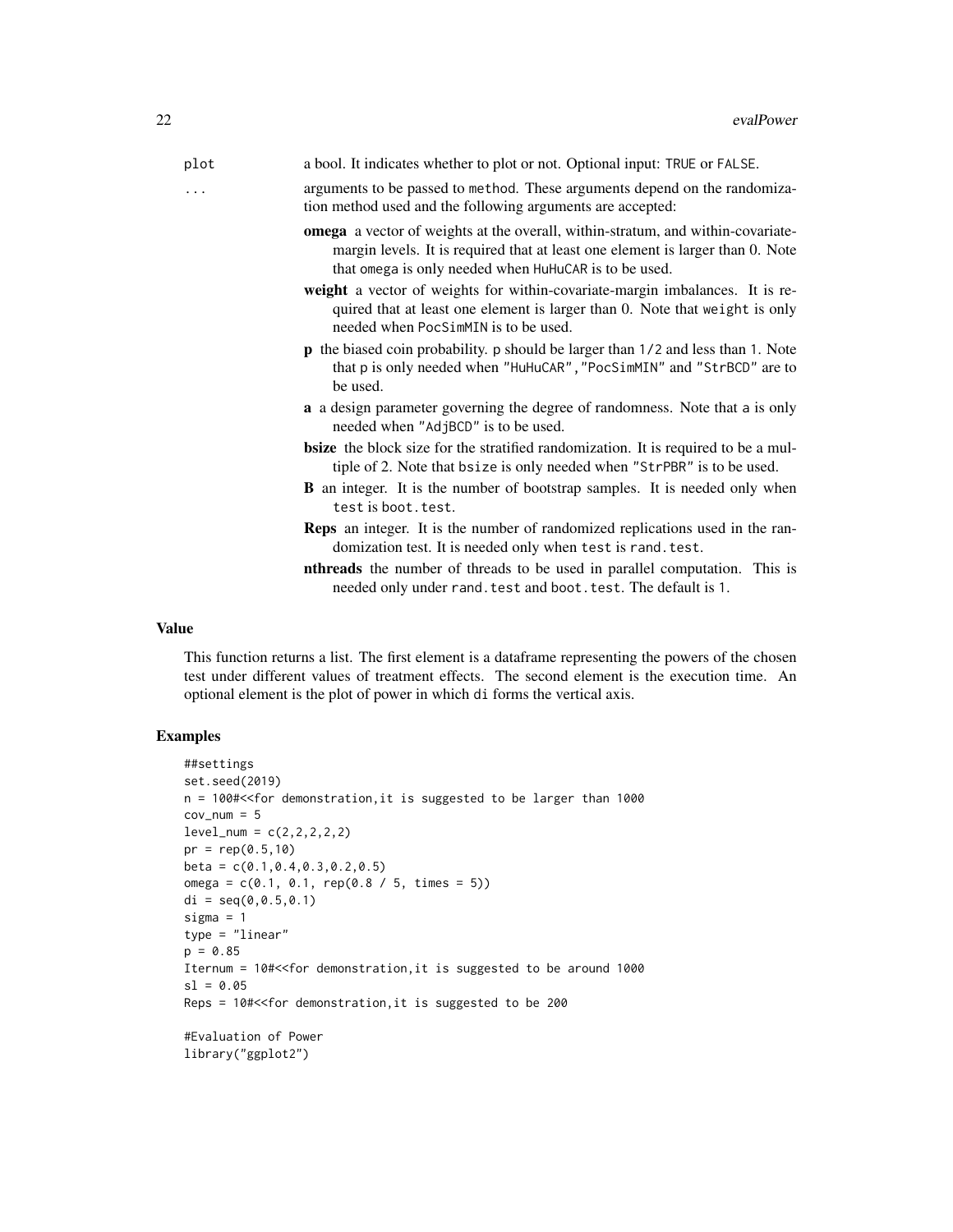#### <span id="page-22-0"></span>evalRand 23

```
Strtp=evalPower(n,cov_num,level_num,pr,type,beta,di,sigma,
                Iternum,sl,"HuHuCAR","rand.test",TRUE,omega,p,Reps, nthreads = 1)
Strtp
```
<span id="page-22-1"></span>evalRand *Evaluation of Randomization Procedures*

# Description

Evaluates a specific randomization procedure based on several different quantities of imbalances.

# Usage

evalRand(data, method = "HuHuCAR",  $N = 500, ...$ )

# Arguments

| data   | a data frame. A row of the dataframe corresponds to the covariate profile of a<br>patient.                                                                                                                                            |
|--------|---------------------------------------------------------------------------------------------------------------------------------------------------------------------------------------------------------------------------------------|
| N      | the iteration number. The default is 500.                                                                                                                                                                                             |
| method | the randomization procedure to be evaluated. This package provides assessment<br>for "HuHuCAR", "PocSimMIN", "StrBCD", "StrPBR", "AdjBCD", and "DoptBCD".                                                                             |
| .      | arguments to be passed to method. These arguments depend on the randomiza-<br>tion method assessed and the following arguments are accepted:                                                                                          |
|        | <b>omega</b> a vector of weights at the overall, within-stratum, and within-covariate-<br>margin levels. It is required that at least one element is larger than 0. Note<br>that omega is only needed when HuHuCAR is to be assessed. |
|        | weight a vector of weights for within-covariate-margin imbalances. It is re-<br>quired that at least one element is larger than 0. Note that weight is only<br>needed when PocSimMIN is to be assessed.                               |
|        | <b>p</b> the biased coin probability. p should be larger than 1/2 and less than 1. Note<br>that p is only needed when "HuHuCAR", "PocSimMIN" and "StrBCD" are to<br>be assessed.                                                      |
|        | a a design parameter governing the degree of randomness. Note that a is only<br>needed when "AdjBCD" is to be assessed.                                                                                                               |
|        | <b>bsize</b> the block size for stratified permuted block randomization. It is required<br>to be a multiple of 2. Note that bsize is only needed when "StrPBR" is to<br>be assessed.                                                  |
|        |                                                                                                                                                                                                                                       |

# Details

The data is designed for N times using method.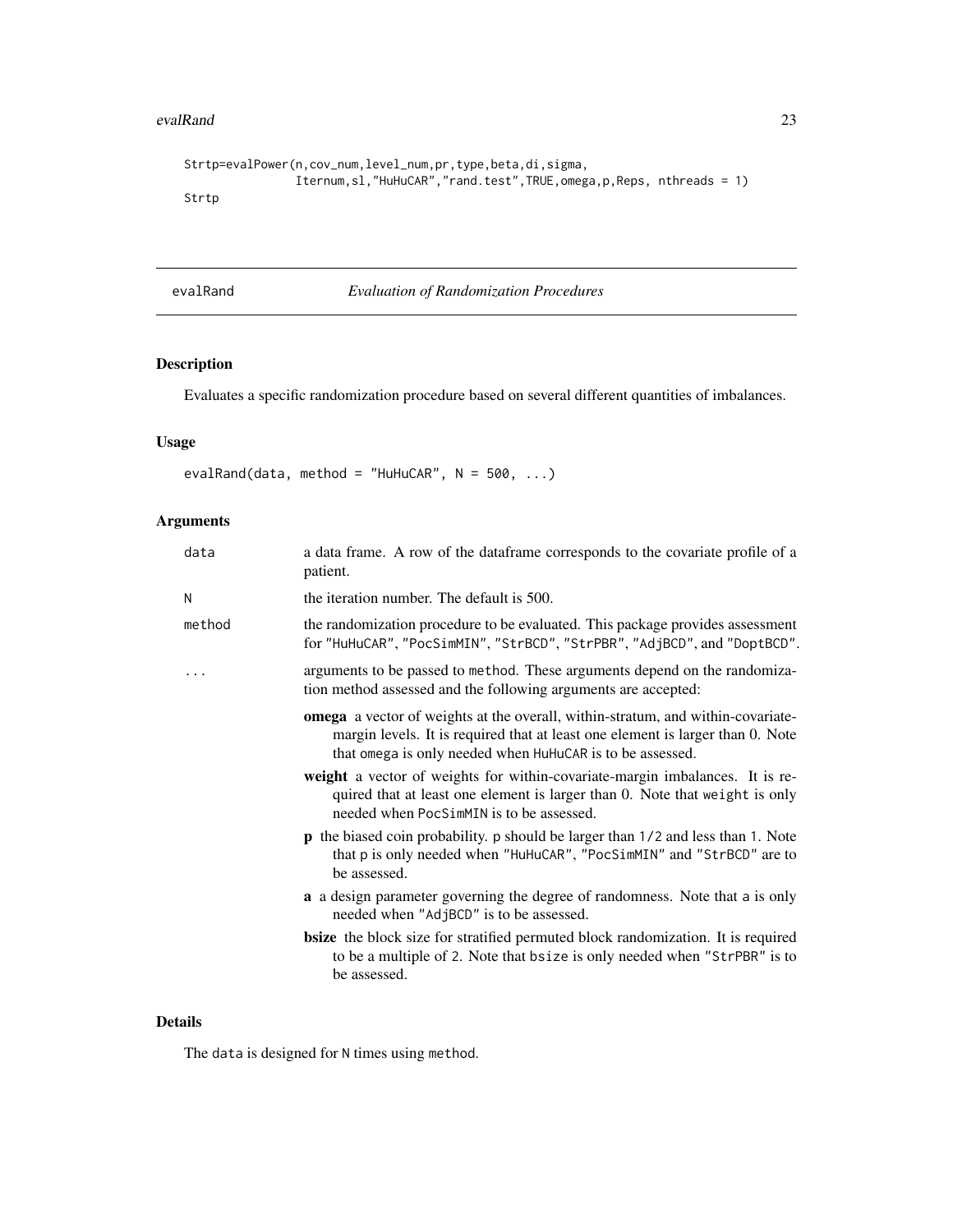# <span id="page-23-0"></span>Value

It returns an object of [class](#page-0-0) "careval".

An object of class "careval" is a list containing the following components:

| datanumeric | a bool indicating whether the data is a numeric data frame.                                                                                                                                                                                                                               |
|-------------|-------------------------------------------------------------------------------------------------------------------------------------------------------------------------------------------------------------------------------------------------------------------------------------------|
| weight      | a vector giving the weights imposed on each covariate.                                                                                                                                                                                                                                    |
| bsize       | the block size.                                                                                                                                                                                                                                                                           |
| covariates  | a character string giving the name(s) of the included covariates.                                                                                                                                                                                                                         |
| Assig       | a n*N matrix containing assignments for each patient for N iterations.                                                                                                                                                                                                                    |
| strt_num    | the number of strata.                                                                                                                                                                                                                                                                     |
| All strata  | a matrix containing all strata involved.                                                                                                                                                                                                                                                  |
| Imb         | a matrix containing maximum, 95%-quantile, median, and mean of absolute<br>imbalances at overall, within-stratum and within-covariate-margin levels. Note<br>that, we refer users to the <i>i</i> th column of 'All strata' for details of level<br>$i, i = 1, \ldots, \text{strt\_num}.$ |
| <b>SNUM</b> | a matrix with N colunms containing the number of patients in each stratum for<br>each iteration.                                                                                                                                                                                          |
| method      | the randomization method to be evaluated.                                                                                                                                                                                                                                                 |
| cov_num     | the number of covariates.                                                                                                                                                                                                                                                                 |
| level_num   | a vector of level numbers for each covariate.                                                                                                                                                                                                                                             |
| n           | the number of patients.                                                                                                                                                                                                                                                                   |
| iteration   | the number of iterations.                                                                                                                                                                                                                                                                 |
| Data Type   | the data type. Real or Simulated.                                                                                                                                                                                                                                                         |
| DIF         | a matrix containing the final differences at the overall, within-stratum, and within-<br>covariate-margin levels for each iteration.                                                                                                                                                      |
| data        | the data frame.                                                                                                                                                                                                                                                                           |

#### References

Atkinson A C. *Optimum biased coin designs for sequential clinical trials with prognostic factors*[J]. Biometrika, 1982, 69(1): 61-67.

Baldi Antognini A, Zagoraiou M. *The covariate-adaptive biased coin design for balancing clinical trials in the presence of prognostic factors*[J]. Biometrika, 2011, 98(3): 519-535.

Hu Y, Hu F. *Asymptotic properties of covariate-adaptive randomization*[J]. The Annals of Statistics, 2012, 40(3): 1794-1815.

Pocock S J, Simon R. *Sequential treatment assignment with balancing for prognostic factors in the controlled clinical trial*[J]. Biometrics, 1975: 103-115.

Shao J, Yu X, Zhong B. *A theory for testing hypotheses under covariate-adaptive randomization*[J]. Biometrika, 2010, 97(2): 347-360.

Zelen M. *The randomization and stratification of patients to clinical trials*[J]. Journal of chronic diseases, 1974, 27(7): 365-375.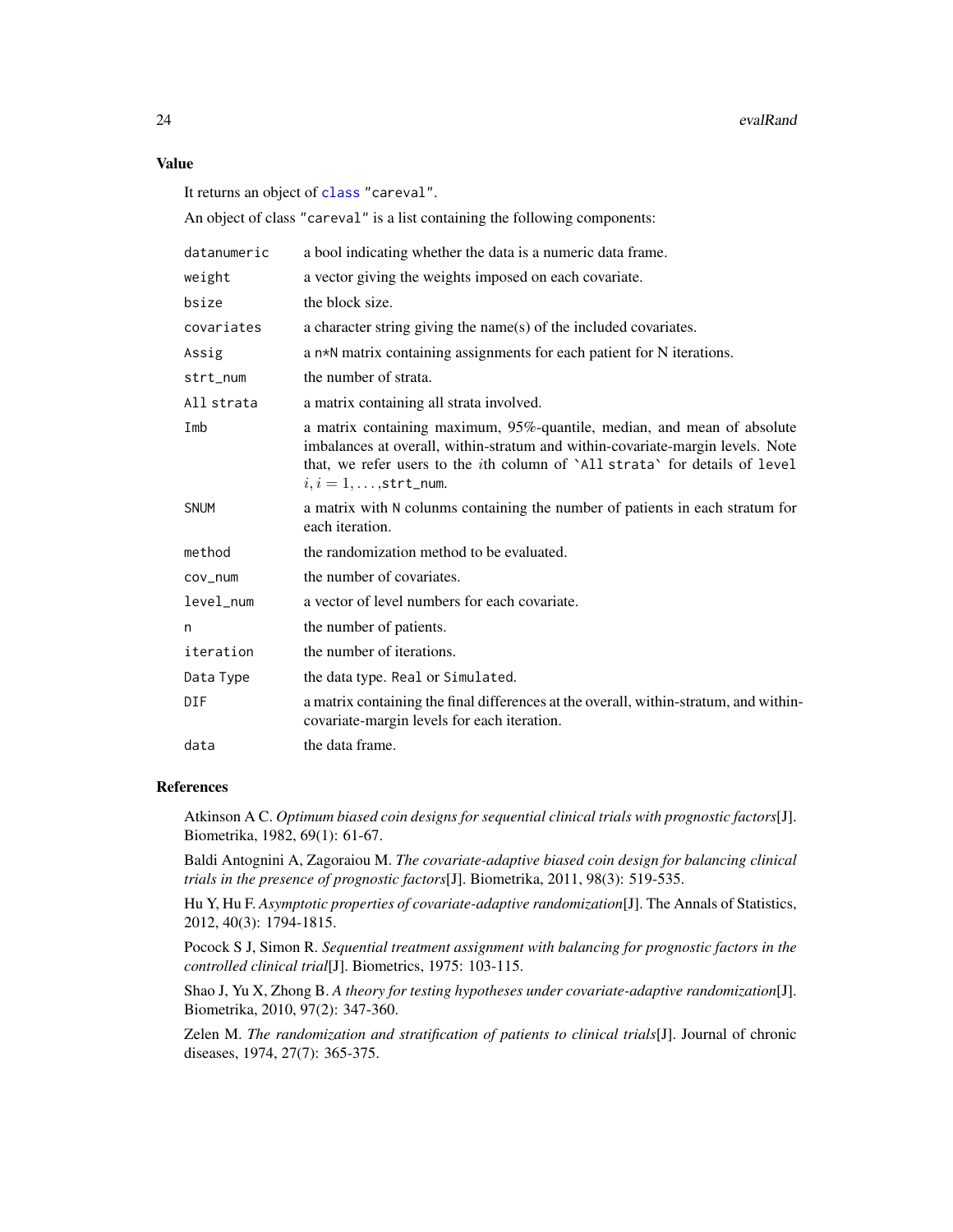#### <span id="page-24-0"></span>evalRand 25

# See Also

See [evalRand.sim](#page-26-1) to evaluate a randomization procedure with covariate data generating mechanism.

# Examples

```
# a simple use
## Access by real data
## create a dataframe
df <- data.frame("gender" = sample(c("female", "male"), 1000, TRUE, c(1 / 3, 2 / 3)),
                 "age" = sample(c("0-30", "30-50", ">50"), 1000, TRUE),
                 "jobs" = sample(c("stu.", "teac.", "others"), 1000, TRUE),
                 stringsAsFactors = TRUE)
Res \leq evalRand(data = df, method = "HuHuCAR", N = 500,
                omega = c(1, 2, rep(1, ncol(df))), p = 0.85## view the output
Res
  ## view all patients' assignments
  Res$Assig
## Assess by simulated data
cov_nnum <-3level_num <- c(2, 3, 5)
pr <- c(0.35, 0.65, 0.25, 0.35, 0.4, 0.25, 0.15, 0.2, 0.15, 0.25)
n <- 1000
N < -50omega = c(1, 2, 1, 1, 2)# assess Hu and Hu's procedure with the same group of patients
Res.sim \leq evalRand.sim(n = n, N = N, Replace = FALSE, cov_num = cov_num,
                        level_num = level_num, pr = pr, method = "HuHuCAR",
                        omega, p = 0.85)
  ## Compare four procedures
  cov_nnum <-3level\_num \leq c(2, 10, 2)pr < -c (rep(0.5, times = 2), rep(0.1, times = 10), rep(0.5, times = 2))
  n <- 100
  N <- 200 # << adjust according to CPU
  bsize <-4## set weights for HuHuCAR
  omega <- c(1, 2, rep(1, cov_num));
  ## set weights for PocSimMIN
  weight = rep(1, cov_num);## set biased probability
  p = 0.80# assess Hu and Hu's procedure
  RH \leq evalRand.sim(n = n, N = N, Replace = FALSE, cov_num = cov_num,
                     level_num = level_num, pr = pr, method = "HuHuCAR",
                     omega = \omega, p = p)
  # assess Pocock and Simon's method
  RPS \leq evalRand.sim(n = n, N = N, Replace = FALSE, cov_num = cov_num,
```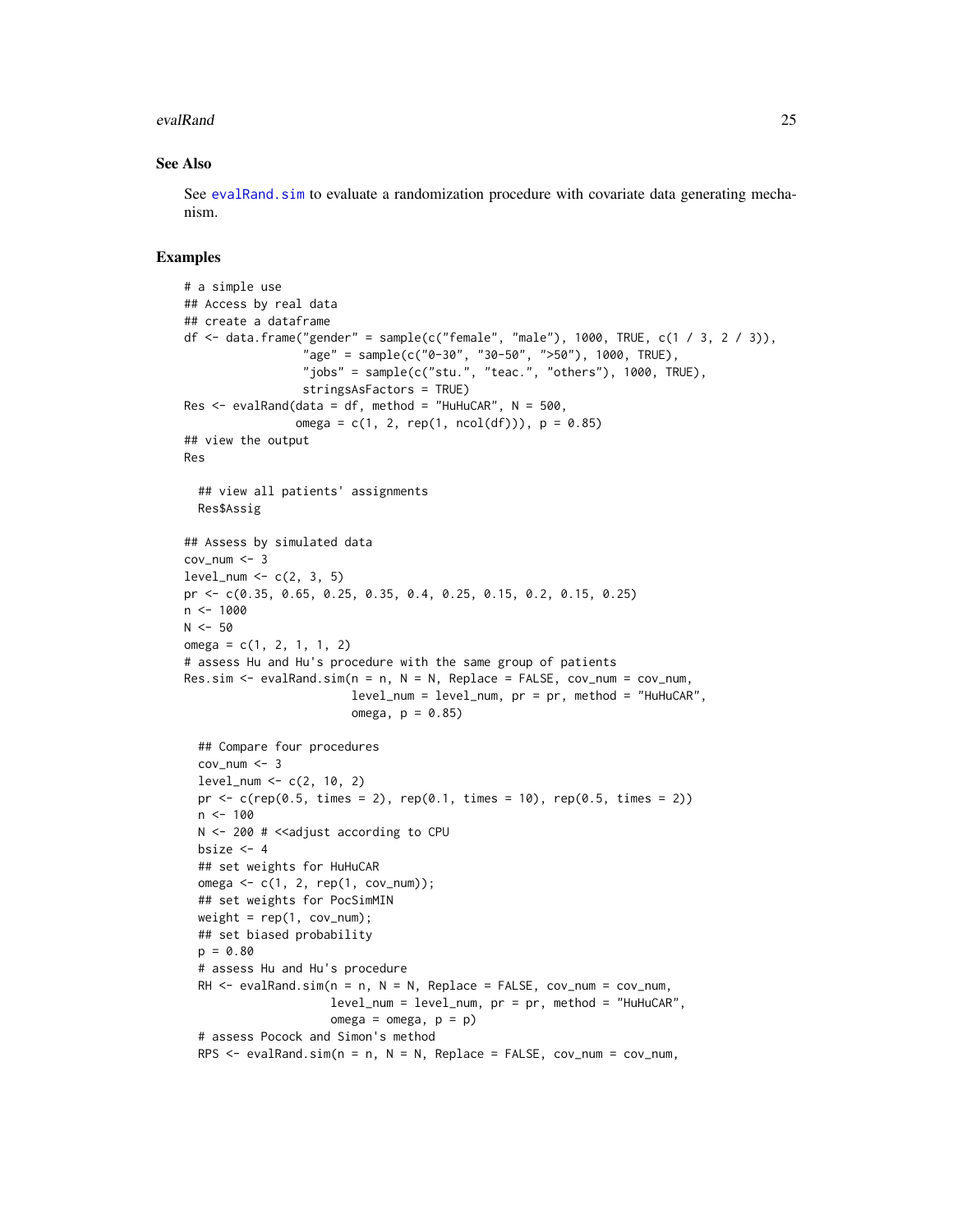```
level_num = level_num, pr = pr, method = "PocSimMIN",
                     weight, p = p)
# assess Shao's procedure
RS \le evalRand.sim(n = n, N = N, Replace = FALSE, cov_num = cov_num,
                    level_num = level_num, pr = pr, method = "StrBCD",
                    p = p# assess stratified randomization
RSR \le - evalRand.sim(n = n, N = N, Replace = FALSE, cov_num = cov_num,
                     level_num = level_num, pr = pr, method = "StrPBR",
                     bsize)
# create containers
C_M = C_O = C_N = \text{matrix}(NA, nrow = 4, ncol = 4)colnames(C_M) = colnames(C_O) = colnames(C_WS) =c("max", "95%quan", "med", "mean")
rownames(C_M) = rownames(C_0) = rownames(C_M) = rownames(C_M) = rowうc("HH", "PocSim", "Shao", "StraRand")
# assess the overall imbalance
C_0[1, ] = RH$Imb[1, ]C_0[2, ] = RPS$Imb[1, ]C_0[3, ] = RSSImb[1, ]C_0[4, ] = RSR$Imb[1, ]# view the result
C_O
# assess the marginal imbalances
C_M[1, ] = apply(RH$Imb[(1 + RH$strt_num) : (1 + RH$strt_num + sum(level_num)), ], 2, mean)
C_M[2, ] = apply(RPS$Imb[(1 + RPS$strt_num) : (1 + RPS$strt_num + sum(level_num)), ], 2, mean)
C_M[3, ] = apply(RS$Imb[(1 + RS$strt_num) : (1 + RS$strt_num + sum(level_num)), ], 2, mean)
C_M[4, ] = apply(RSR$Imb[(1 + RSR$strt_num) : (1 + RSR$strt_num + sum(level_num)), ], 2, mean)
# view the result
C_M
# assess the within-stratum imbalances
C_MSE[1, ] = apply(RH$Imb[2 : (1 + RH$strt_number], ], 2, mean)C_MSE[2, ] = apply(RPS$Imb[2 : (1 + RPS$strt_number, ], ], 2, mean)C_WS[3, ] = apply(RS$Imb[2 : (1 + RS$strt_number, ], ], 2, mean)C_WS[4, ] = apply(RSR$Imb[2 : (1 + RSR$strt_number], ], 2, mean)# view the result
C_WS
# Compare the four procedures through plots
meth = rep(c("Hu", "PS", "Shao", "STR"), times = 3)shape \leq rep(1 : 4, times = 3)
crt < - rep(1 : 3, each = 4)ct_c < - rep(c("0", "M", "WS"), each = 4)mean <- c(C_O[, 4], C_M[, 4], C_WS[, 4])
df_1 <- data.frame(meth, shape, crt, crt_c, mean,
                    stringsAsFactors = TRUE)
require(ggplot2)
p1 \leq - ggplot(df_1, aes(x = meth, y = mean, color = crt_c, group = crt,
```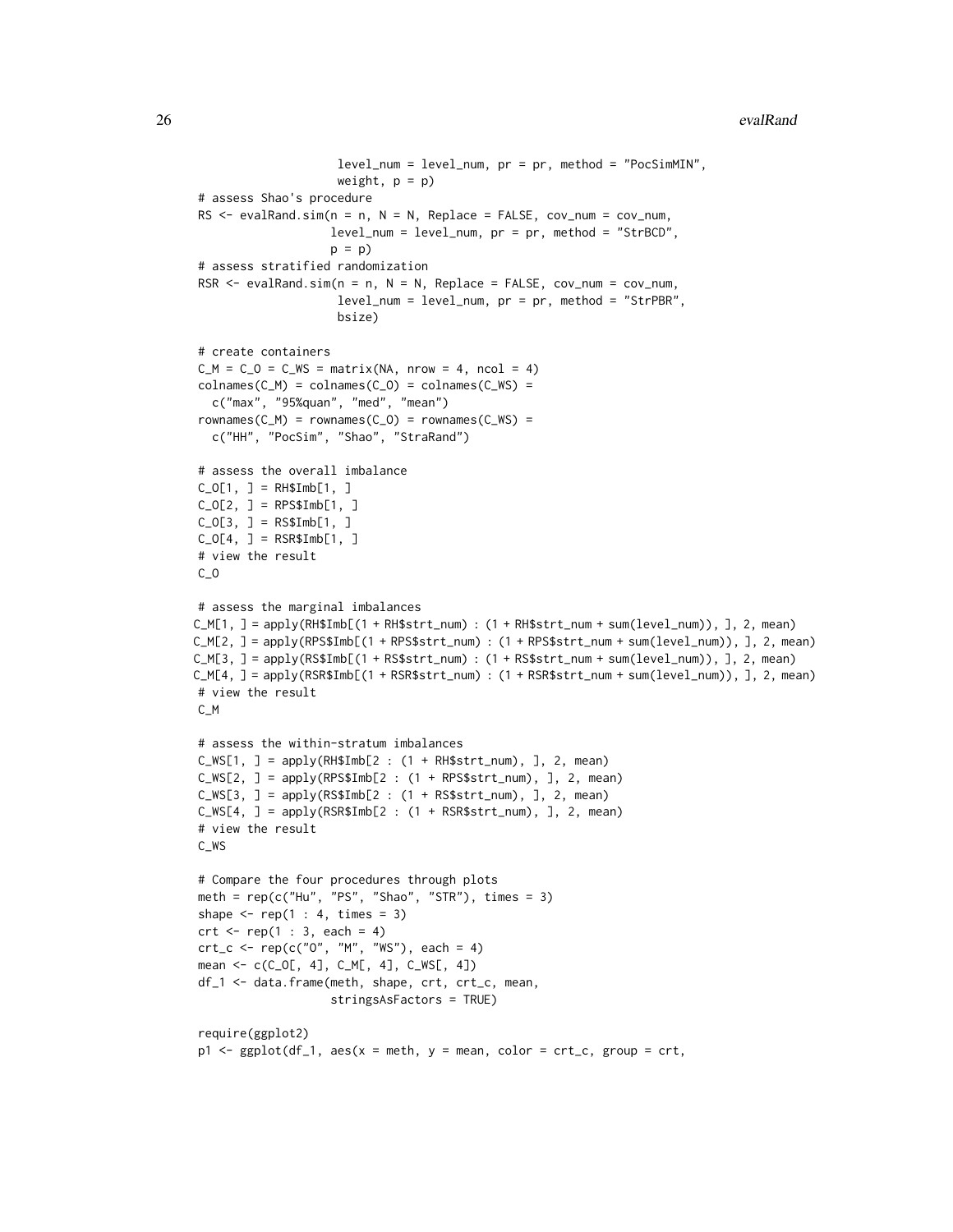# <span id="page-26-0"></span>evalRand.sim 27

```
linetype = crt_c, shape = crt_c) +
  geom\_line(size = 1) +geom_point(size = 2) +
 xlab("method") +
 ylab("absolute mean") +
  theme(plot.title = element_text(hjust = 0.5))
p1
```
<span id="page-26-1"></span>evalRand.sim *Evaluation Randomization Procedures with Covariate Data Generating Mechanism*

# Description

Evaluates randomization procedure based on several different quantities of imbalances by simulating patients' covariate profiles under the assumption of independence between covariates and levels within each covariate.

# Usage

evalRand.sim( $n = 1000$ ,  $N = 500$ , Replace = FALSE, cov\_num = 2,  $level\_num = c(2, 2), pr = rep(0.5, 4), method = "HuHuCAR", ...)$ 

# Arguments

| N         | the iteration number. The default is 500.                                                                                                                                                                                                                                                                                                                                                                 |
|-----------|-----------------------------------------------------------------------------------------------------------------------------------------------------------------------------------------------------------------------------------------------------------------------------------------------------------------------------------------------------------------------------------------------------------|
| n         | the number of patients. The default is 1000.                                                                                                                                                                                                                                                                                                                                                              |
| Replace   | a bool. If Replace = FALSE, the function does clinical trial design for N iterations<br>for one group of patients. If Replace = TRUE, the function dose clinical trial<br>design for N iterations for N different groups of patients.                                                                                                                                                                     |
| cov_num   | the number of covariates. The default is 2.                                                                                                                                                                                                                                                                                                                                                               |
| level_num | a vector of level numbers for each covariate. Hence the length of level_num<br>should be equal to the number of covariates. The default is $c(2, 2)$ .                                                                                                                                                                                                                                                    |
| pr        | a vector of probabilities. Under the assumption of independence between co-<br>variates, pr is a vector containing probabilities for each level of each covariate.<br>The length of pr should correspond to the number of all levels, and the sum of<br>the probabilities for each margin should be 1. The default is $rep(0.5, 4)$ , which<br>corresponds to $cov_num = 2$ , and $level_num = c(2, 2)$ . |
| method    | the randomization procedure to be evaluated. This package provides assessment<br>for "HuHuCAR", "PocSimMIN", "StrBCD", "StrPBR", "AdjBCD", and "DoptBCD".                                                                                                                                                                                                                                                 |
|           | arguments to be passed to method. These arguments depend on the randomiza-<br>tion method assessed and the following arguments are accepted:                                                                                                                                                                                                                                                              |
|           | <b>omega</b> a vector of weights at the overall, within-stratum, and within-covariate-<br>margin levels. It is required that at least one element is larger than 0. Note<br>that omega is only needed when HuHuCAR are to be assessed.                                                                                                                                                                    |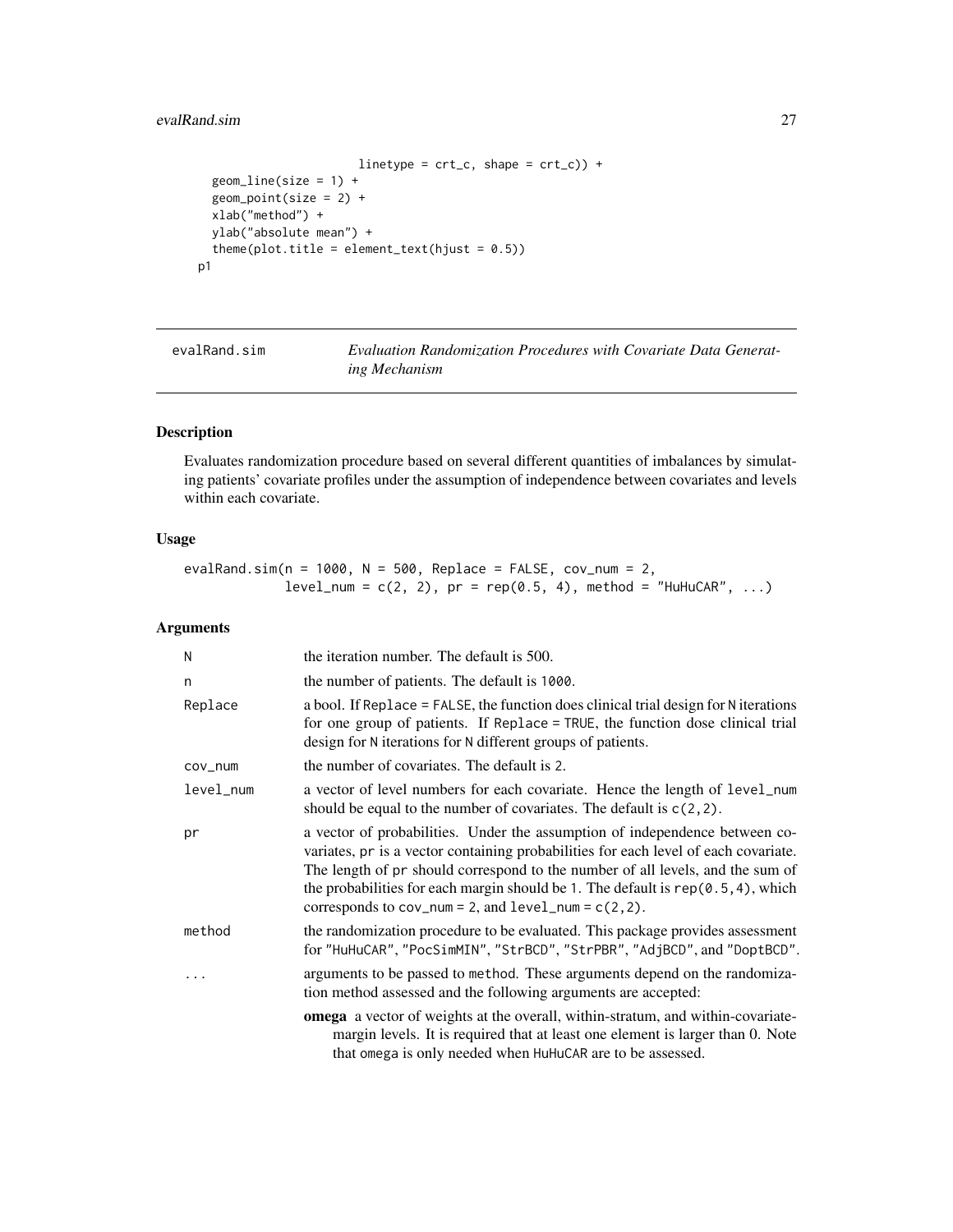- <span id="page-27-0"></span>weight a vector of weights for within-covariate-margin imbalances. It is required that at least one element is larger than 0. Note that weight is only needed when PocSimMIN is to be assessed.
- p the biased coin probability. p should be larger than 1/2 and less than 1. Note that p is only needed when "HuHuCAR", "PocSimMIN" and "StrBCD" is to be assessed.
- a a design parameter governing the degree of randomness. Note that a is only needed when "AdjBCD" is to be assessed.
- bsize the block size for stratified permuted block randomization. It is required to be a multiple of 2. Note that bsize is only needed when "StrPBR" is to be assessed.

#### Details

See [evalRand](#page-22-1).

#### Value

See [evalRand](#page-22-1).

# See Also

See [evalRand](#page-22-1) to evaluate a randomization procedure with complete covariate data.

<span id="page-27-1"></span>getData *Data Generation*

# Description

Generates continuous or binary outcomes given patients' covariates, the underlying model and the randomization procedure.

#### Usage

```
getData(n, cov_num, level_num, pr, type, beta,
        mu1, mu2, sigma = 1, method = "HuHuCAR", \ldots)
```
#### Arguments

| n         | the number of patients.                                                                                                                                                                                                                                                                                |
|-----------|--------------------------------------------------------------------------------------------------------------------------------------------------------------------------------------------------------------------------------------------------------------------------------------------------------|
| COV_NUM   | the number of covariates.                                                                                                                                                                                                                                                                              |
| level_num | a vector of level numbers for each covariate. Hence the length of level_num<br>should be equal to the number of covariates.                                                                                                                                                                            |
| pr        | a vector of probabilities. Under the assumption of independence between co-<br>variates, pr is a vector containing probabilities for each level of each covariate.<br>The length of pr should correspond to the number of all levels, and the sum of<br>the probabilities for each margin should be 1. |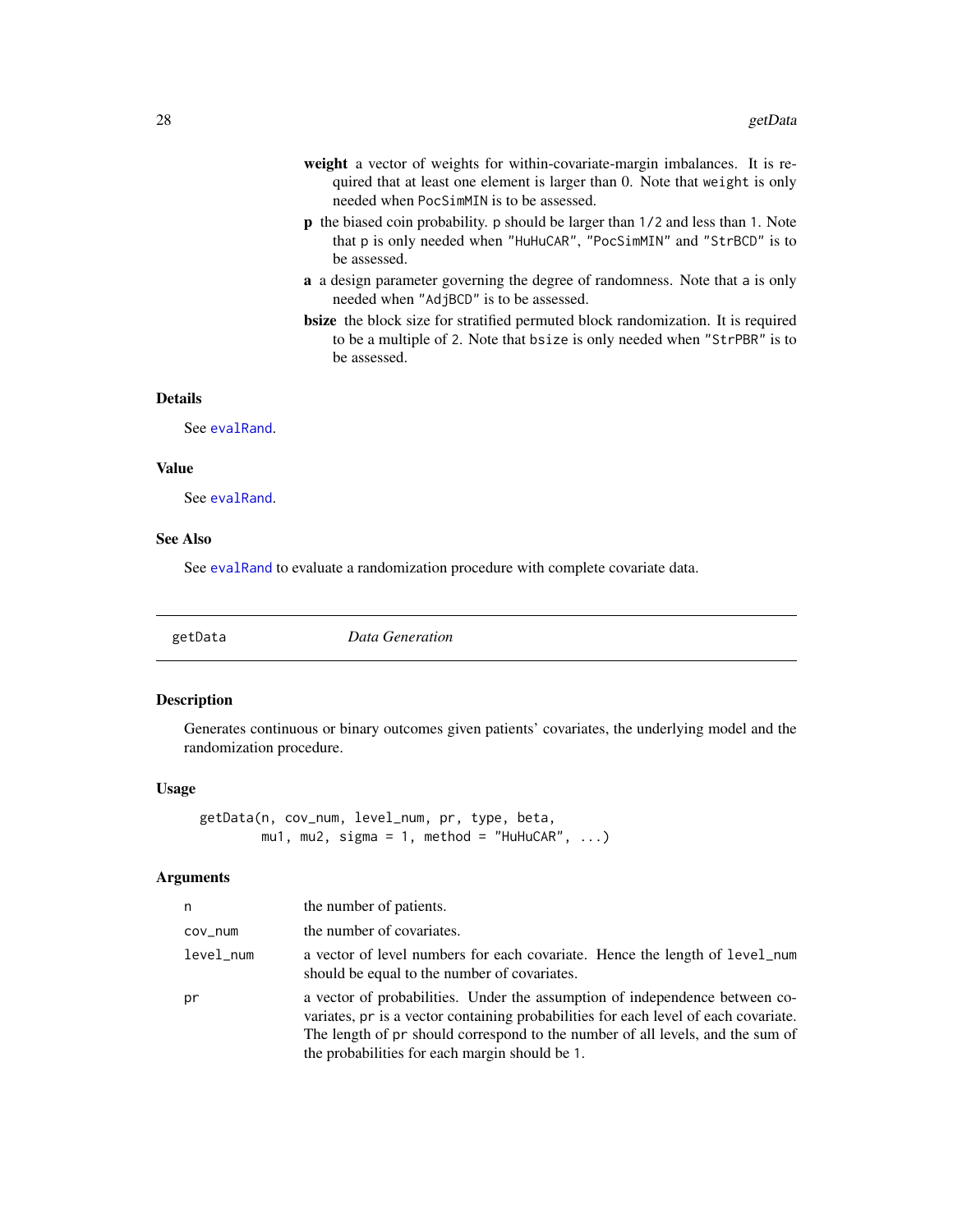#### getData 29

| type          | a data-generating method. Optional input: "linear" or "logit".                                                                                                                                                                    |
|---------------|-----------------------------------------------------------------------------------------------------------------------------------------------------------------------------------------------------------------------------------|
| beta          | a vector of coefficients of covariates. The length of beta must correspond to<br>cov_num.                                                                                                                                         |
| $mu1$ , $mu2$ | main effects of treatment 1 and treatment 2.                                                                                                                                                                                      |
| sigma         | the error variance for the linear model. The default is 1. This should be a positive<br>value and is only used when type = linear.                                                                                                |
| method        | the randomization procedure to be used for generating randomization sequences.<br>This package provides data-generating function for "HuHuCAR", "PocSimMIN",<br>"StrBCD", "StrPBR", "AdjBCD", and "DoptBCD".                      |
|               | arguments to be passed to method. These arguments depend on the randomiza-<br>tion method used and the following arguments are accepted:                                                                                          |
|               | <b>omega</b> a vector of weights at the overall, within-stratum, and within-covariate-<br>margin levels. It is required that at least one element is larger than 0. Note<br>that omega is only needed when HuHuCAR is to be used. |
|               | weight a vector of weights for within-covariate-margin imbalances. It is re-<br>quired that at least one element is larger than 0. Note that weight is only<br>needed when PocSimMIN is to be used.                               |
|               | <b>p</b> the biased coin probability. p should be larger than 1/2 and less than 1. Note<br>that p is only needed when "HuHuCAR", "PocSimMIN" and "StrBCD" are to<br>be used.                                                      |
|               | a a design parameter governing the degree of randomness. Note that a is only<br>needed when "AdjBCD" is to be used.                                                                                                               |
|               | <b>bsize</b> the block size for stratified randomization. It is required to be a multiple<br>of 2. Note that bsize is only needed when "StrPBR" is to be used.                                                                    |
|               |                                                                                                                                                                                                                                   |

# Details

To generate continuous outcomes, we use the linear model:

$$
y_i = \mu_j + x_i^T \beta + \epsilon_i,
$$

to generate binary outcomes, we use the logit link function:

$$
P(y_i = 1) = \frac{exp{u_j + x_i^T \beta}}{1 + exp{u_j + x_i^T \beta}}
$$

where  $j$  indicates patient  $i$  belongs to treatment  $j$ .

# Value

,

getData returns a size  $cov<sub>n</sub>um + 2 \times n$  dataframe. The first cov\_num rows represent patients' profile. The next row consists of patients' assignments and the final row consists of generated outcomes.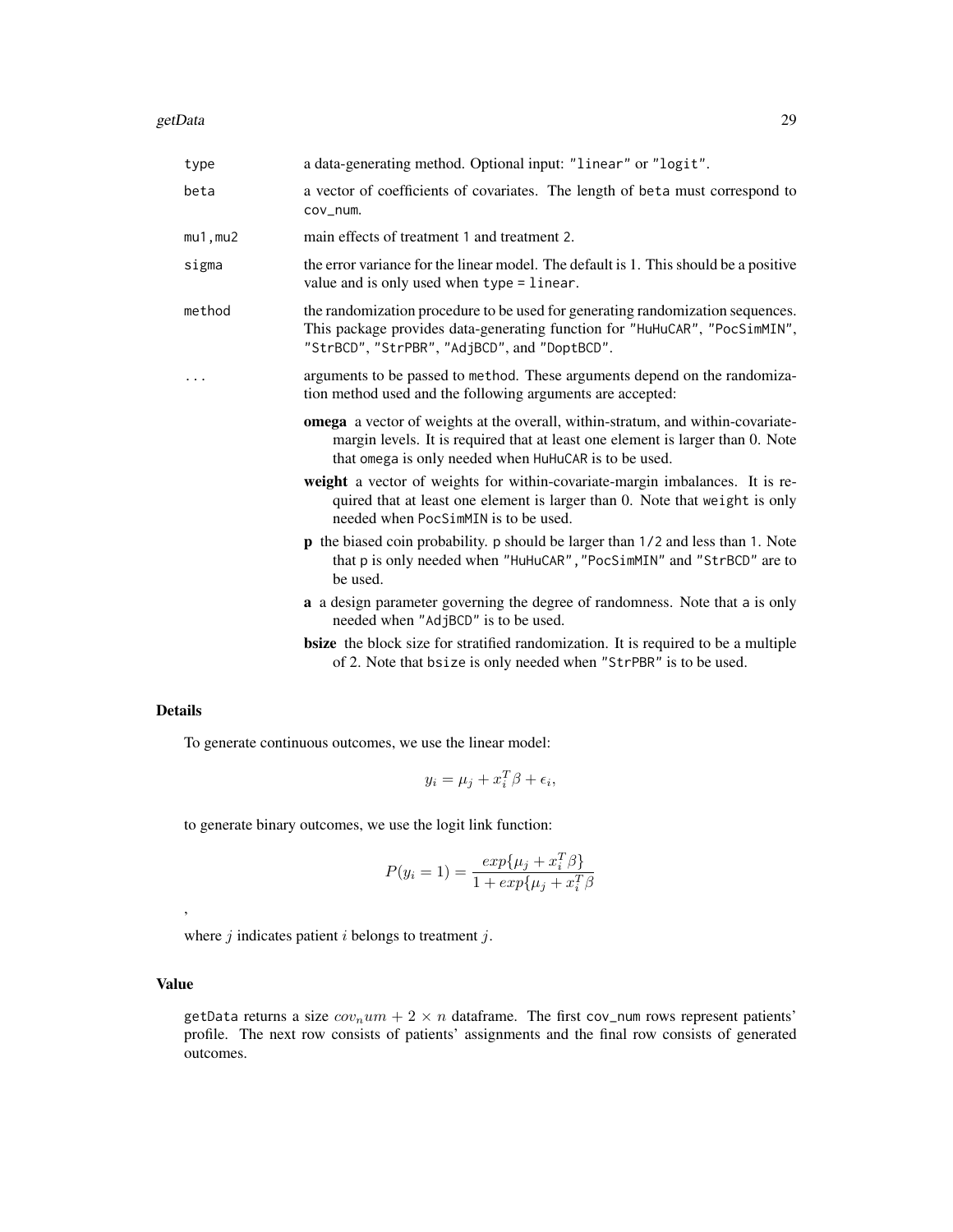# Examples

```
#Parameters' Setting
set.seed(100)
n = 1000
cov_nnum = 5
level_name = c(2, 2, 2, 2, 2)beta = c(1, 4, 3, 2, 5)mu1 = 0mu2 = 0sigma = 1
type = "linear"
p = 0.85omega = c(0.1, 0.1, rep(0.8 / 5, times = 5))pr = rep(0.5,10)#Data Generation
dataH = getData(n, cov_num,level_num, pr, type, beta,
                mu1, mu2, sigma, "HuHuCAR", omega, p)
dataH[1:(cov_num+2),1:5]
```
<span id="page-29-1"></span>HuHuCAR *Hu and Hu's General Covariate-Adaptive Randomization*

# Description

Allocates patients to one of two treatments using Hu and Hu's general covariate-adaptive randomization proposed by Hu Y, Hu F (2012) <doi:10.1214/12-AOS983>.

# Usage

HuHuCAR(data, omega = NULL,  $p = 0.85$ )

# Arguments

| data  | a data frame. A row of the data frame corresponds to the covariate profile of a<br>patient.                                                                                                                                                                                                                                                                                                                                         |
|-------|-------------------------------------------------------------------------------------------------------------------------------------------------------------------------------------------------------------------------------------------------------------------------------------------------------------------------------------------------------------------------------------------------------------------------------------|
| omega | a vector of weights at the overall, within-stratum, and within-covariate-margin<br>levels. It is required that at least one element is larger than 0. If omega = NULL<br>(default), the overall, within-stratum, and within-covariate-margin imbalances<br>are weighted with porportions $0.2$ , $0.3$ , and $0.5$ / $cov$ _num for each covariate-<br>margin, respectively, where cov_num is the number of covariates of interest. |
| р     | the biased coin probability. p should be larger than 1/2 and less than 1. The<br>default is $0.85$ .                                                                                                                                                                                                                                                                                                                                |

<span id="page-29-0"></span>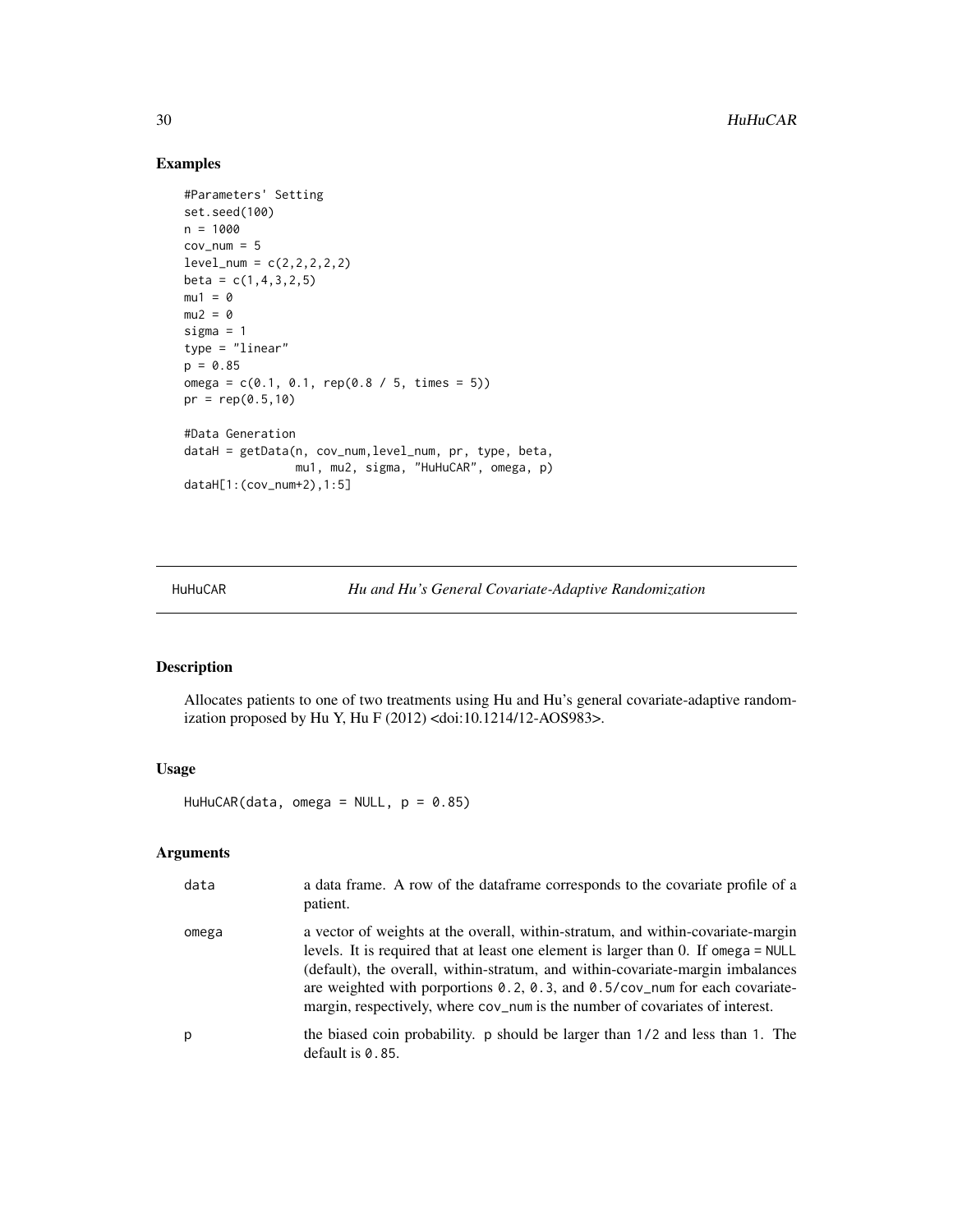#### <span id="page-30-0"></span>HuHuCAR 31

#### Details

Consider I covariates and  $m_i$  levels for the *i*th covariate,  $i = 1, \ldots, I$ .  $T_j$  is the assignment of the jth patient and  $Z_j = (k_1, \ldots, k_l)$  indicates the covariate profile of this patient,  $j = 1, \ldots, n$ . For convenience,  $(k_1, \ldots, k_I)$  and  $(i; k_i)$  denote the stratum and margin, respectively.  $D_j(.)$  is the difference between the numbers of patients assigned to treatment 1 and treatment 2 at the corresponding levels after  $j$  patients have been assigned. The general covariate-adaptive randomization procedure is as follows:

(1) The first patient is assigned to treatment 1 with probability  $1/2$ ;

(2) Suppose that  $j - 1$  patients have been assigned  $(1 \lt j \leq n)$  and the jth patient falls within  $(k_1^*, \ldots, k_I^*)$ ;

(3) If the *j*th patient were assigned to treatment 1, then the potential overall, within-covariatemargin, and within-stratum differences between the two treatments would be

$$
D_j^{(1)} = D_{j-1} + 1,
$$
  
\n
$$
D_j^{(1)}(i; k_i^*) = D_{j-1}(i, k_i^*) + 1,
$$
  
\n
$$
D_j^{(1)}(k_1^*, \dots, k_I^*) = D_j(k_1^*, \dots, k_I^*) + 1,
$$

for margin  $(i; k_i^*)$  and stratum  $(k_1^*, \ldots, k_l^*)$ . Similarly, the potential differences at the overall, within-covariate-margin, and within-stratum levels would be obtained if the jth patient were assigned to treatment 2;

(4) An imbalance measure is defined by

$$
Im b_j^{(l)} = \omega_o [D_j^{(l)}]^2 + \sum_{i=1}^I \omega_{m,i} [D_j^{(l)}(i;k_i^*)]^2 + \omega_s [D_j^{(l)}(k_1^*,\ldots,k_I^*)]^2, l = 1,2;
$$

(5) Conditional on the assignments of the first  $(j - 1)$  patients as well as the covariate profiles of the first  $j$  patients, assign the  $j$ th patient to treatment 1 with probability

$$
P(T_j = 1 | Z_j, T_1, \dots, T_{j-1}) = q
$$

for  $Imb_j^{(1)} > Imb_j^{(2)}$ ,

$$
P(T_j = 1 | Z_j, T_1, \dots, T_{j-1}) = p
$$

for  $Imb_j^{(1)} < Imb_j^{(2)},$  and

$$
P(T_j = 1 | Z_j, T_1, \dots, T_{j-1}) = 0.5
$$

for  $Imb_j^{(1)} = Imb_j^{(2)}$ .

Details of the procedure can be found in Hu and Hu (2012).

#### Value

It returns an object of [class](#page-0-0) "carandom".

An object of class "carandom" is a list containing the following components:

datanumeric a bool indicating whether the data is a numeric data frame.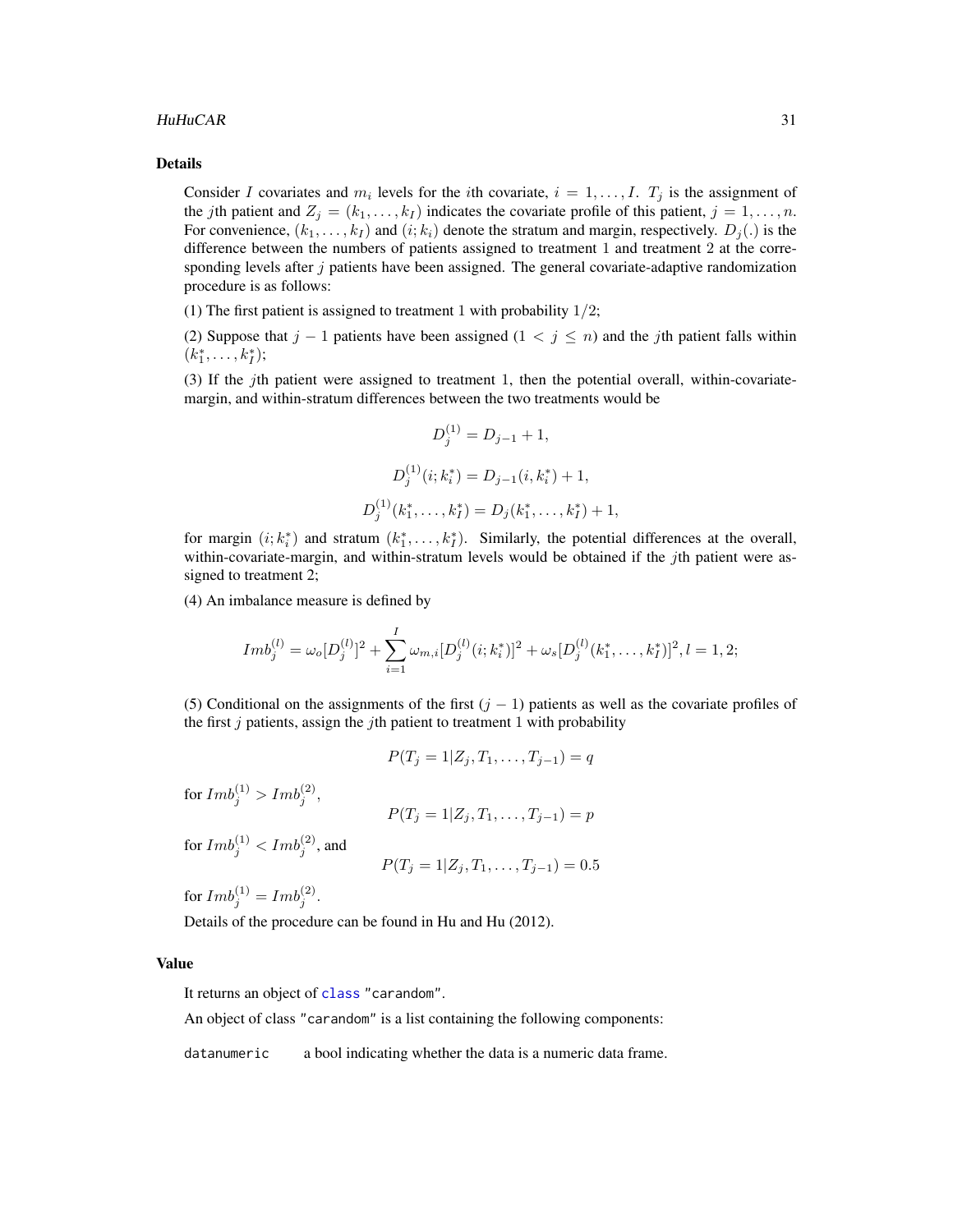<span id="page-31-0"></span>

| covariates  | a character string giving the name(s) of the included covariates.                                                                                                                                                                                                                              |
|-------------|------------------------------------------------------------------------------------------------------------------------------------------------------------------------------------------------------------------------------------------------------------------------------------------------|
| strt_num    | the number of strata.                                                                                                                                                                                                                                                                          |
| COV_num     | the number of covariates.                                                                                                                                                                                                                                                                      |
| level_num   | a vector of level numbers for each covariate.                                                                                                                                                                                                                                                  |
| n           | the number of patients.                                                                                                                                                                                                                                                                        |
| Cov_Assig   | a (cov_num + 1) $\star$ n matrix containing covariate profiles for all patients and the<br>corresponding assignments. The <i>i</i> th column represents the <i>i</i> th patient. The first<br>cov_num rows include patients' covariate profiles, and the last row contains the<br>assignments. |
| assignments | the randomization sequence.                                                                                                                                                                                                                                                                    |
| All strata  | a matrix containing all strata involved.                                                                                                                                                                                                                                                       |
| Diff        | a matrix with only one column. There are final differences at the overall, within-<br>stratum, and within-covariate-margin levels.                                                                                                                                                             |
| method      | a character string describing the randomization procedure to be used.                                                                                                                                                                                                                          |
| Data Type   | a character string giving the data type, Real or Simulated.                                                                                                                                                                                                                                    |
| weight      | a vector giving the weights imposed on each covariate.                                                                                                                                                                                                                                         |
| framework   | the framework of the used randomization procedure: stratified randomization,<br>or model-based method.                                                                                                                                                                                         |
| data        | the data frame.                                                                                                                                                                                                                                                                                |

# References

Hu Y, Hu F. *Asymptotic properties of covariate-adaptive randomization*[J]. The Annals of Statistics, 2012, 40(3): 1794-1815.

#### See Also

See [HuHuCAR.sim](#page-33-1) for allocating patients with covariate data generating mechanism. See [HuHuCAR.ui](#page-34-1) for the command-line user interface.

# Examples

```
# a simple use
## Real Data
## create a dataframe
df <- data.frame("gender" = sample(c("female", "male"), 1000, TRUE, c(1 / 3, 2 / 3)),
                 "age" = sample(c("0-30", "30-50", ">50"), 1000, TRUE),
                 "jobs" = sample(c("stu.", "teac.", "others"), 1000, TRUE),
                 stringsAsFactors = TRUE)
omega \leq c(1, 2, rep(1, 3))Res <- HuHuCAR(data = df, omega)
## view the output
Res
## view all patients' profile and assignments
Res$Cov_Assig
```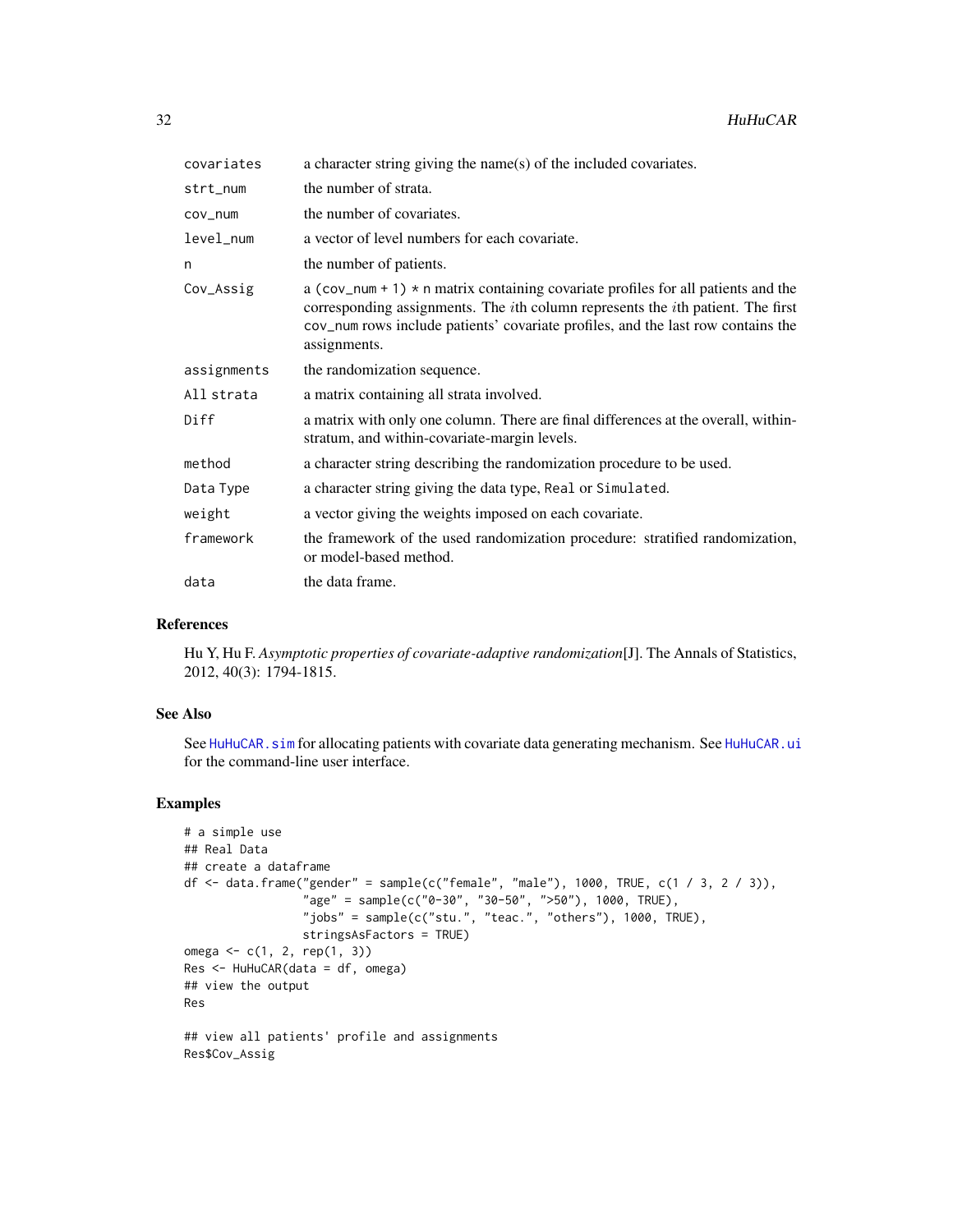#### HuHuCAR 33

```
## Simulated data
cov_nnum <-3level_name < -c(2, 3, 3)pr <- c(0.4, 0.6, 0.3, 0.4, 0.3, 0.4, 0.3, 0.3)
omega \leq rep(0.2, times = 5)
Res.sim <- HuHuCAR.sim(n = 100, cov_num, level_num, pr, omega)
## view the output
Res.sim
## view the detials of difference
Res.sim$Diff
N <- 100 # << adjust according to your CPU
n <- 1000
cov_num <- 3
level_num <- c(2, 3, 5) # << adjust to your CPU and the length should correspond to cov_num
# Set pr to follow two tips:
#(1) length of pr should be sum(level_num);
#(2)sum of probabilities for each margin should be 1.
pr \leq c(0.4, 0.6, 0.3, 0.4, 0.3, rep(0.2, times = 5))
omega <- c(0.2, 0.2, rep(0.6 / cov_num, times = cov_num))
# Set omega0 = omegaS = 0
omegaP <- c(0, 0, rep(1 / cov_num, times = cov_num))
## generate a container to contain Diff
DH <- matrix(NA, ncol = N, nrow = 1 + prod(level_num) + sum(level_num))
DP \leq -\text{matrix}(NA, \text{ncol} = N, \text{nrow} = 1 + \text{prod}(level\_num) + \text{sum}(level\_num))for(i in 1 : N){
  result <- HuHuCAR.sim(n, cov_num, level_num, pr, omega)
  resultP <- HuHuCAR.sim(n, cov_num, level_num, pr, omegaP)
  DH[ , i] <- result$Diff; DP[ , i] <- resultP$Diff
}
## do some analysis
require(dplyr)
## analyze the overall imbalance
Ana_0 \le matrix(NA, nrow = 2, ncol = 3)
rownames(Ana_O) <- c("NEW", "PS")
colnames(Ana_O) <- c("mean", "median", "95%quantile")
temp <- DH[1, ] %>% abs
tempP <- DP[1, ] %>% abs
Ana_O[1, ] <- c((temp %>% mean), (temp %>% median),
                 (temp %>% quantile(0.95)))
Ana_O[2, ] <- c((tempP %>% mean), (tempP %>% median),
                (tempP %>% quantile(0.95)))
## analyze the within-stratum imbalances
tempW <- DH[2 : (1 + prod(level_number)), ] %>% abs
tempWP <- DP[2 : 1 + prod(level_number), ] %>% abs
Ana_W \leq matrix(NA, nrow = 2, ncol = 3)
rownames(Ana_W) <- c("NEW", "PS")
```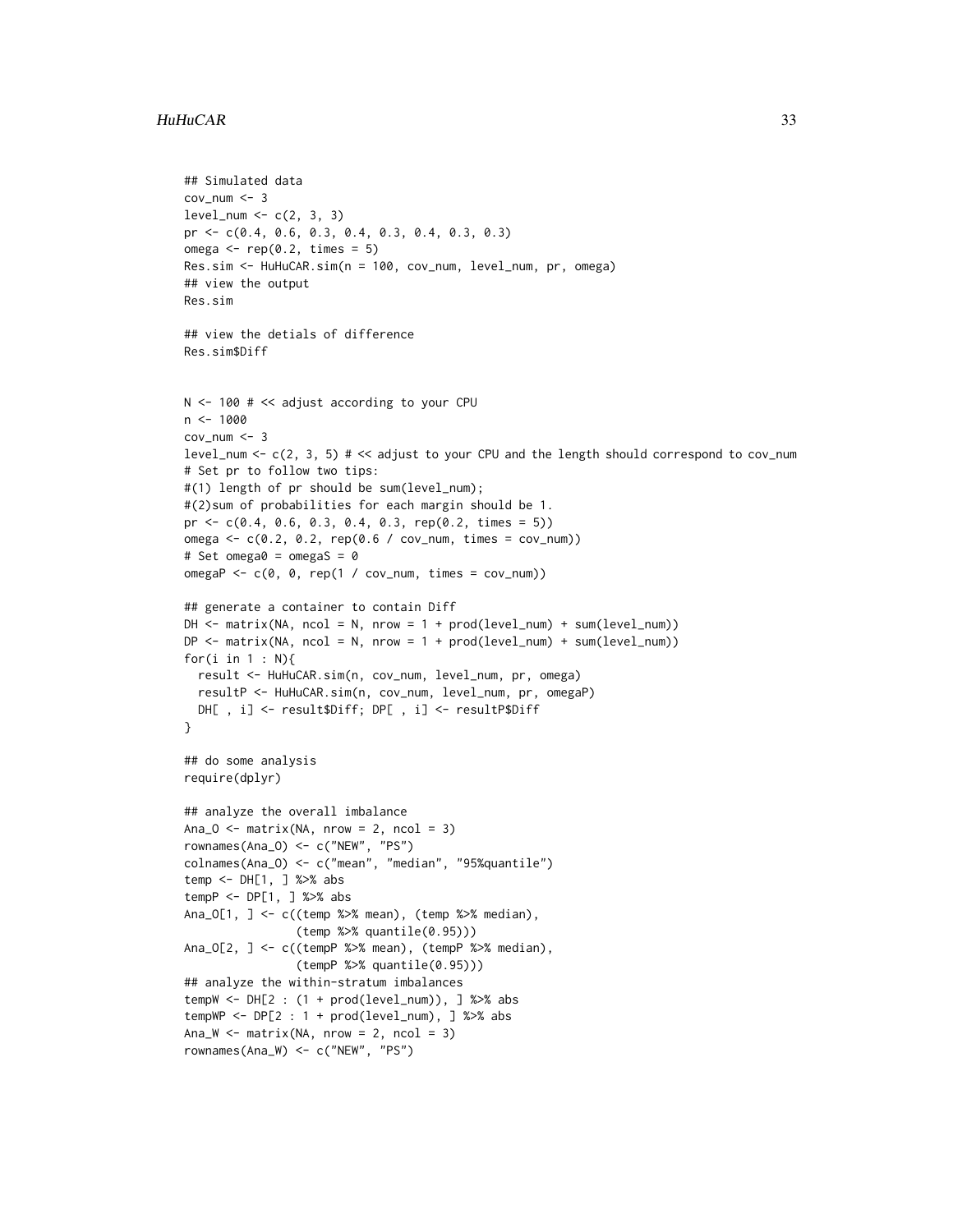```
colnames(Ana_W) <- c("mean", "median", "95%quantile")
Ana_W[1, ] = c((tempW % > % apply(1, mean) % > % mean),(tempW %>% apply(1, median) %>% mean),
               (tempW %>\% apply(1, mean) % \times% quantile(0.95)))Ana_W[2, ] = c((tempWP %> % apply(1, mean) % > % mean),(tempWP %>% apply(1, median) %>% mean),
               (tempWP %>% apply(1, mean) %>% quantile(0.95)))
## analyze the marginal imbalance
tempM <- DH[(1 + prod(level_num) + 1) : (1 + prod(level_num) + sum(level_num)), ] %>% abs
tempMP <- DP[(1 + prod(level_num) + 1) : (1 + prod(level_num) + sum(level_num)), ] %>% abs
Ana_M \leq matrix(NA, nrow = 2, ncol = 3)
rownames(Ana_M) <- c("NEW", "PS"); colnames(Ana_M) <- c("mean", "median", "95%quantile")
Ana_M[1, ] = c((tempM % > % apply(1, mean) % > % mean)),
               (tempM %>% apply(1, median) %>% mean),
               (tempM %>% apply(1, mean) %>% quantile(0.95)))
Ana_M[2, ] = c((tempMP %>% apply(1, mean) %>% mean),
               (tempMP %>% apply(1, median) %>% mean),
               (tempMP %>% apply(1, mean) %>% quantile(0.95)))
AnaHP <- list(Ana_O, Ana_M, Ana_W)
names(AnaHP) <- c("Overall", "Marginal", "Within-stratum")
AnaHP
```
<span id="page-33-1"></span>

| HuHuCAR.sim | Hu and Hu's General Covariate-Adaptive Randomization with Co- |  |  |
|-------------|---------------------------------------------------------------|--|--|
|             | variate Data Generating Mechanism                             |  |  |

Allocates patients to one of two treatments using general covariate-adaptive randomization proposed by Hu Y, Hu F (2012) <doi:10.1214/12-AOS983>, by simulating covariate profiles based on the assumption of independence between covariates and levels within each covariate.

#### Usage

HuHuCAR.sim( $n = 1000$ , cov\_num = 2, level\_num =  $c(2, 2)$ ,  $pr = rep(0.5, 4)$ , omega = NULL,  $p = 0.85$ )

# Arguments

| n         | the number of patients. The default is 1000.                                                                                                           |
|-----------|--------------------------------------------------------------------------------------------------------------------------------------------------------|
| cov num   | the number of covariates. The default is 2.                                                                                                            |
| level num | a vector of level numbers for each covariate. Hence the length of level num<br>should be equal to the number of covariates. The default is $c(2, 2)$ . |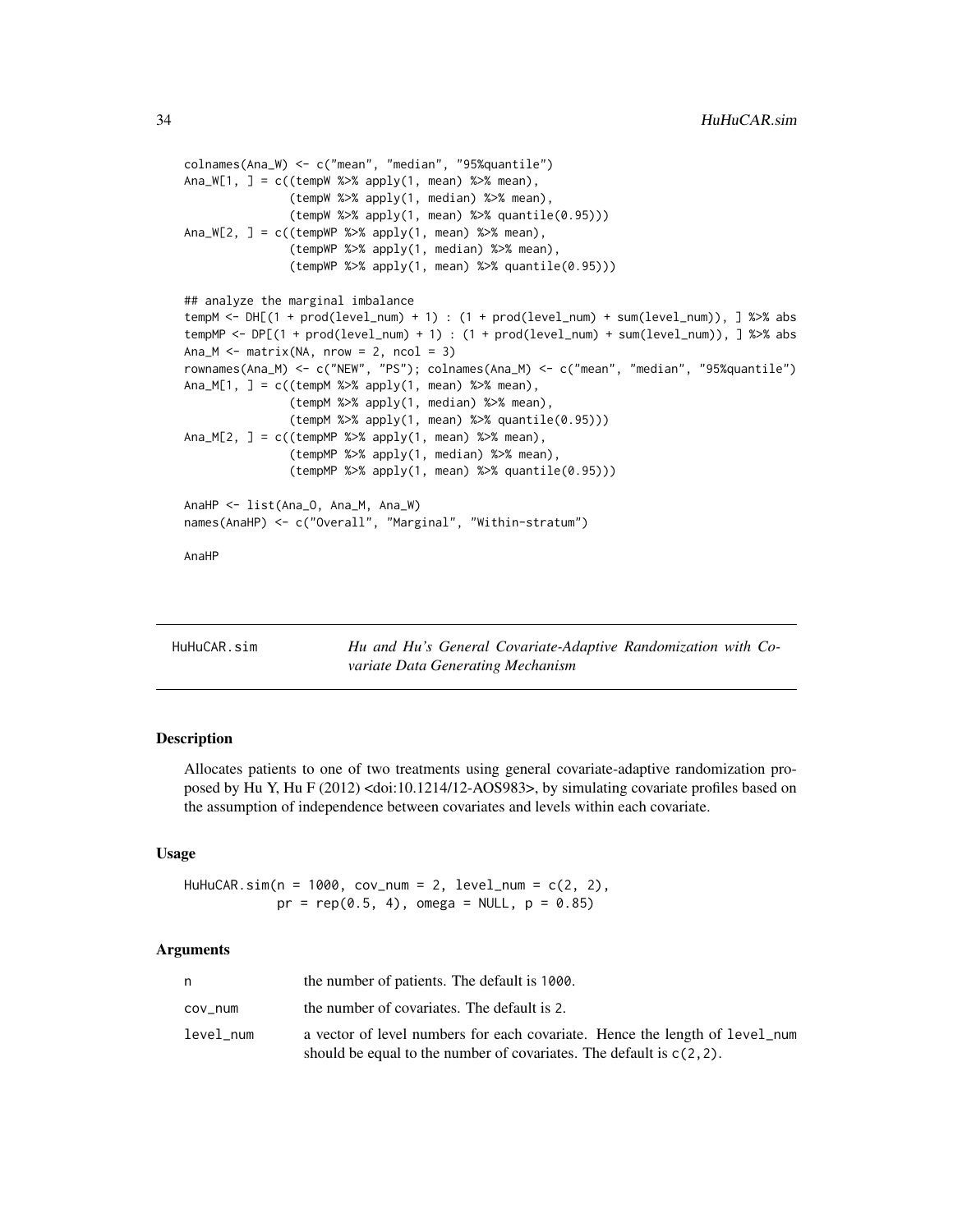<span id="page-34-0"></span>

| pr    | a vector of probabilities. Under the assumption of independence between co-<br>variates, pr is a vector containing probabilities for each level of each covariate.<br>The length of pr should correspond to the number of all levels, and the sum of<br>the probabilities for each margin should be 1. The default is $rep(0.5, 4)$ , which<br>corresponds to $cov_num = 2$ , and $level_num = c(2, 2)$ .                                         |
|-------|---------------------------------------------------------------------------------------------------------------------------------------------------------------------------------------------------------------------------------------------------------------------------------------------------------------------------------------------------------------------------------------------------------------------------------------------------|
| omega | a vector of weights at the overall, within-stratum, and within-covariate-margin<br>levels. It is required that at least one element is larger than 0. If omega = NULL<br>(default), the overall, within-stratum, and within-covariate-margin imbalances<br>are weighted with porportions $\theta$ . 2, $\theta$ . 3, and $\theta$ . 5/cov_num for each covariate-<br>margin, respectively, where cov_num is the number of covariates of interest. |
| p     | the biased coin probability. p should be larger than 1/2 and less than 1. The<br>default is $0.85$ .                                                                                                                                                                                                                                                                                                                                              |

# Details

See [HuHuCAR](#page-29-1).

# Value

See [HuHuCAR](#page-29-1).

# References

Hu Y, Hu F. *Asymptotic properties of covariate-adaptive randomization*[J]. The Annals of Statistics, 2012, 40(3): 1794-1815.

#### See Also

See [HuHuCAR](#page-29-1) for allocating patients with complete covariate data; See [HuHuCAR.ui](#page-34-1) for the commandline user interface.

<span id="page-34-1"></span>HuHuCAR.ui *Command-line User Interface Using Hu and Hu's General Covariateadaptive Randomization*

# Description

A call to the user-iterface function used to allocate patients to one of two treatments using Hu and Hu's general covariate-adaptive randomization method as proposed by Hu Y, Hu F (2012) <doi:10.1214/12-AOS983>.

#### Usage

HuHuCAR.ui(path, folder = "HuHuCAR")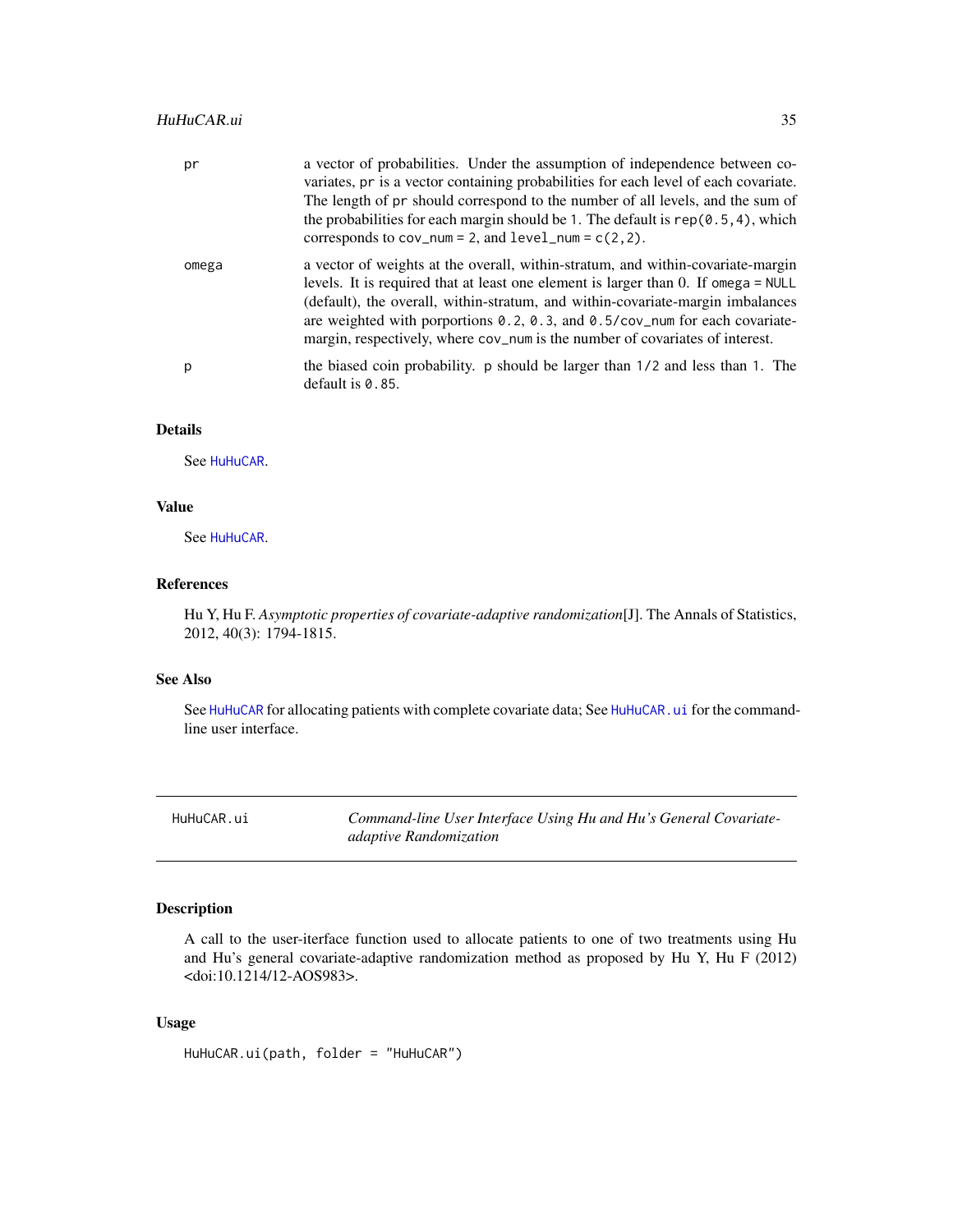# <span id="page-35-0"></span>**Arguments**

| path   | the path in which a folder used to store variables will be created.       |
|--------|---------------------------------------------------------------------------|
| folder | name of the folder. If default, a folder named "HuHuCAR" will be created. |

# Details

See [HuHuCAR](#page-29-1)

# Value

It returns an object of [class](#page-0-0) "carseq".

The function [print](#page-0-0) is used to obtain results. The generic accessor functions assignment, covariate, cov\_num, cov\_profile and others extract various useful features of the value returned by HuHuCAR.ui.

# Note

This function provides a command-line interface so that users should follow the prompts to enter data, including covariates as well as levels for each covariate, weights omega, biased probability p and the covariate profile of the new patient.

# References

Hu Y, Hu F. *Asymptotic properties of covariate-adaptive randomization*[J]. The Annals of Statistics, 2012, 40(3): 1794-1815.

# See Also

See [HuHuCAR](#page-29-1) for allocating patients with complete covariate data; See [HuHuCAR.sim](#page-33-1) for allocating patients with covariate data generating mechanism.

pats *Data of Covariate Profile of Patients*

# Description

Gives the simulated covariate profile of patients for clincal trials.

#### Usage

data(pats)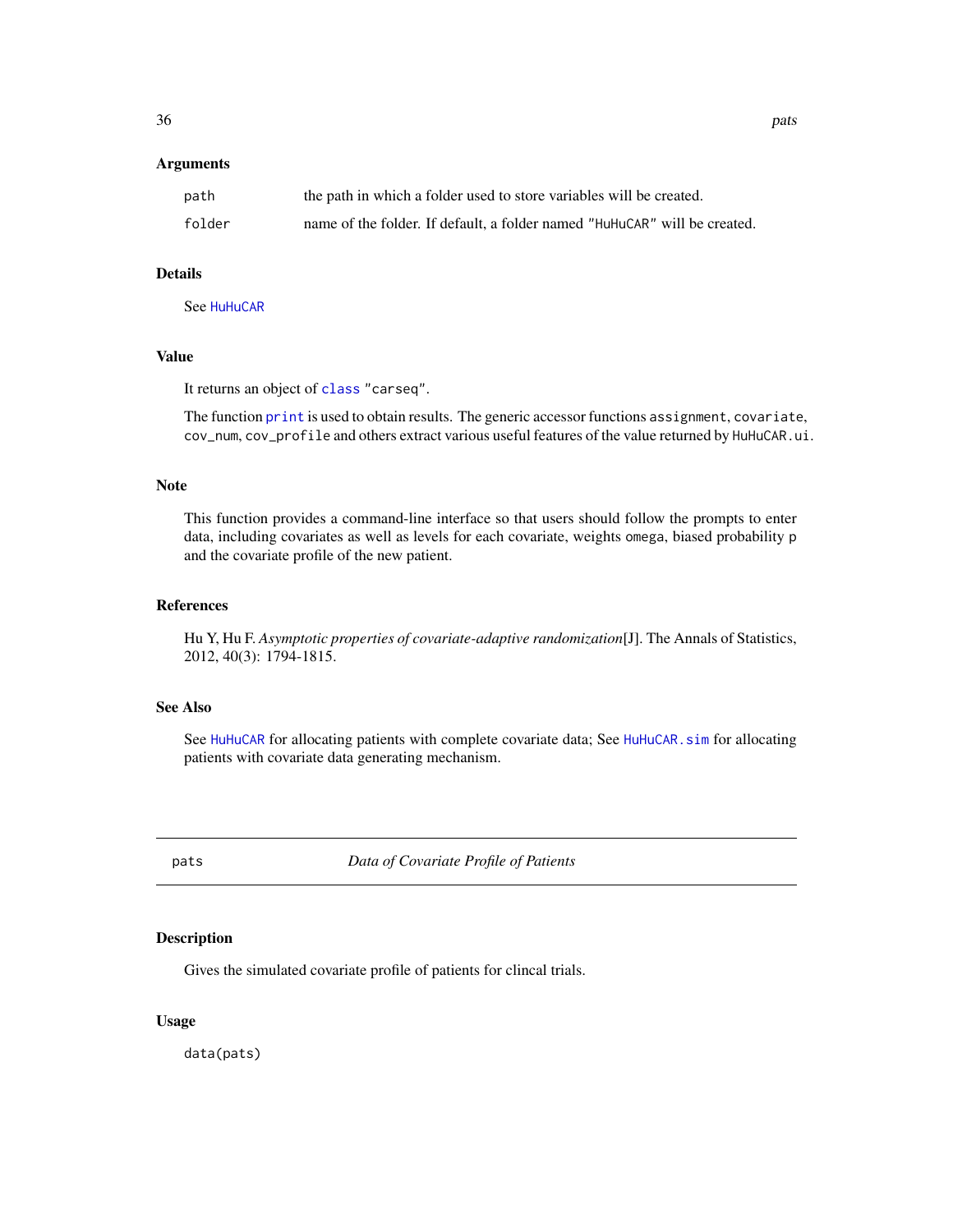#### <span id="page-36-0"></span>PocSimMIN 37

#### **Arguments**

| pats | a data frame. Each row contains an individual's covariate profile and each col-<br>umn corresponds to a covariate. It contains the following columns: |
|------|-------------------------------------------------------------------------------------------------------------------------------------------------------|
|      | <b>gender</b> Options are male and female.                                                                                                            |
|      | employment status Options are "unemployment" (unemp), "part time" (part.),<br>and "full time" (full.).                                                |
|      | <b>income</b> Options are $> = 1w$ , $\leq \theta$ . 5w, and 0.5~1w.                                                                                  |
|      | marriage status Options are unmarried, married, and divorced                                                                                          |
|      |                                                                                                                                                       |

<span id="page-36-1"></span>

PocSimMIN *Pocock and Simon's Method in the Two-Arms Case*

#### Description

Allocates patients to one of two treatments using Pocock and Simon's method proposed by Pocock S J, Simon R (1975) <doi:10.2307/2529712>.

#### Usage

PocSimMIN(data, weight = NULL,  $p = 0.85$ )

#### Arguments

| data   | a data frame. A row of the data frame corresponds to the covariate profile of a<br>patient.                                                                                                                                                                                         |
|--------|-------------------------------------------------------------------------------------------------------------------------------------------------------------------------------------------------------------------------------------------------------------------------------------|
| weight | a vector of weights for within-covariate-margin imbalances. It is required that<br>at least one element is larger than 0. If we ight $=$ NULL (default), the within-<br>covariate-margin imbalances are weighted with an equal proportion, 1/cov_num,<br>for each covariate-margin. |
| p      | the biased coin probability. p should be larger than 1/2 and less than 1. The<br>default is $0.85$ .                                                                                                                                                                                |

# Details

Consider I covariates and  $m_i$  levels for the *i*th covariate,  $i = 1, \ldots, I$ .  $T_j$  is the assignment of the *j*th patient and  $Z_j = (k_1, \ldots, k_I)$  indicates the covariate profile of this patient,  $j = 1, \ldots, n$ . For convenience,  $(k_1, \ldots, k_I)$  and  $(i; k_i)$  denote the stratum and margin, respectively.  $D_j(.)$  is the difference between the numbers of patients assigned to treatment 1 and treatment 2 at the corresponding levels after  $j$  patients have been assigned. The Pocock and Simon's minimization procedure is as follows:

(1) The first patient is assigned to treatment 1 with probability  $1/2$ ;

(2) Suppose that  $j - 1$  patients have been assigned  $(1 \lt j \leq n)$  and the jth patient falls within  $(k_1^*, \ldots, k_I^*)$ ;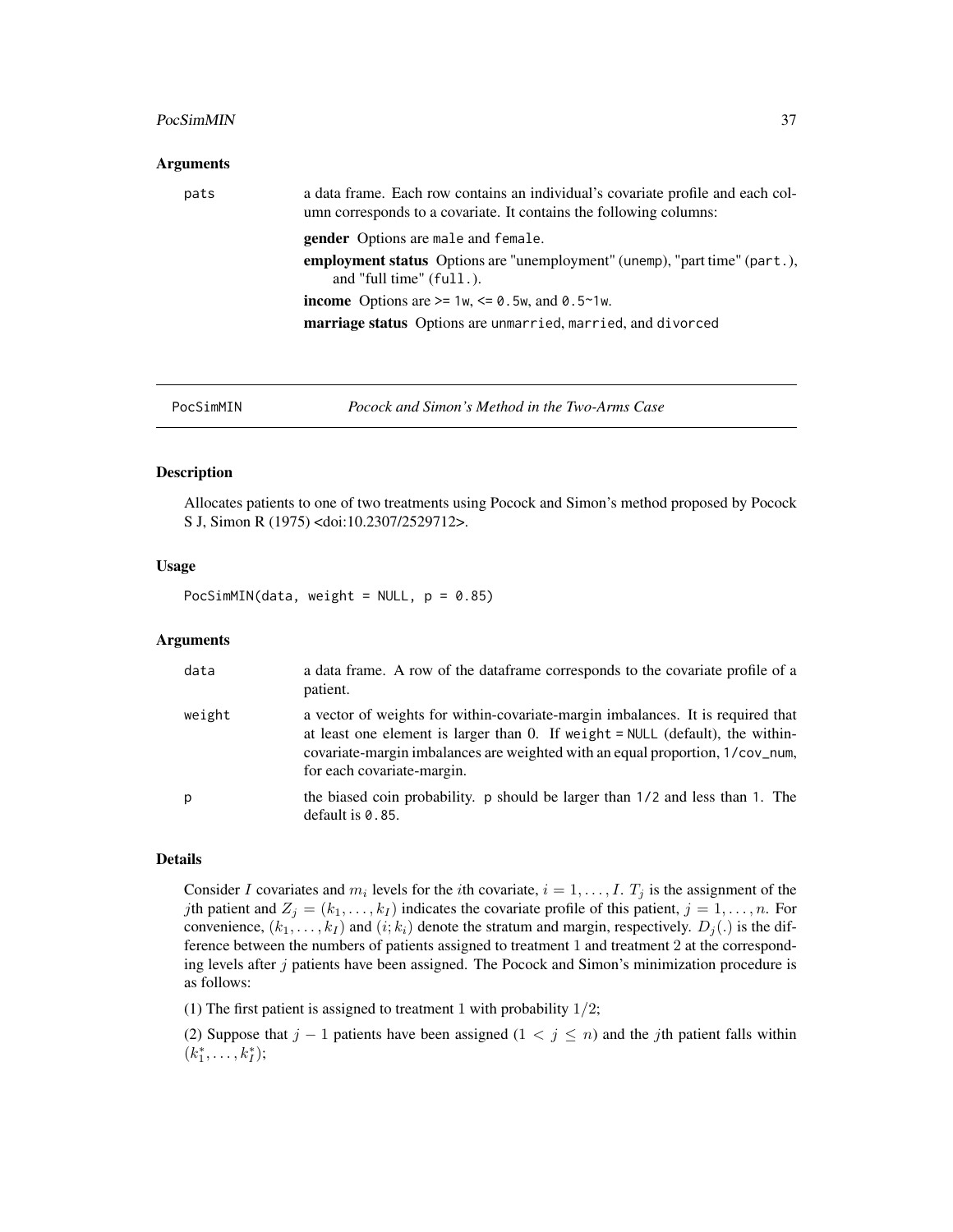<span id="page-37-0"></span>(3) If the *j*th patient were assigned to treatment 1, then the potential within-covariate-margin differences between the two treatments would be

$$
D_j^{(1)}(i;k_i^*) = D_{j-1}(i,k_i^*) + 1
$$

for margin  $(i; k_i^*)$ . Similarly, the potential differences would be obtained in the same way if the jth patient were assigned to treatment 2;

(4) An imbalance measure is defined by

$$
Im b_j^{(l)} = \sum_{i=1}^{I} \omega_{m,i} [D_j^{(l)}(i;k_i^*)]^2, l = 1,2;
$$

(5) Conditional on the assignments of the first  $(j - 1)$  patients as well as the covariate profiles of the first  $j$  patients, assign the  $j$ th patient to treatment 1 with the probability

$$
P(T_j = 1 | Z_j, T_1, \dots, T_{j-1}) = q
$$

for  $Imb_j^{(1)} > Imb_j^{(2)}$ ,

$$
P(T_j = 1 | Z_j, T_1, \dots, T_{j-1}) = p
$$

for  $Imb_j^{(1)} < Imb_j^{(2)},$  and

$$
P(T_j = 1 | Z_j, T_1, \dots, T_{j-1}) = 0.5
$$

for  $Imb_j^{(1)} = Imb_j^{(2)}$ .

Details of the procedure can be found in Pocock S J, Simon R (1975).

# Value

It returns an object of [class](#page-0-0) "carandom".

An object of class "carandom" is a list containing the following components:

| datanumeric | a bool indicating whether the data is a numeric data frame.                                                                                                                                                                                                                                |
|-------------|--------------------------------------------------------------------------------------------------------------------------------------------------------------------------------------------------------------------------------------------------------------------------------------------|
| covariates  | a character string giving the name(s) of the included covariates.                                                                                                                                                                                                                          |
| strt_num    | the number of strata.                                                                                                                                                                                                                                                                      |
| COV_NUM     | the number of covariates.                                                                                                                                                                                                                                                                  |
| level_num   | a vector of level numbers for each covariate.                                                                                                                                                                                                                                              |
| n           | the number of patients.                                                                                                                                                                                                                                                                    |
| Cov_Assig   | a (cov_num + 1) $*$ n matrix containing covariate profiles for all patients and the<br>corresponding assignments. The <i>i</i> th column represents the <i>i</i> th patient. The first<br>cov_num rows include patients' covariate profiles, and the last row contains the<br>assignments. |
| assignments | the randomization sequence.                                                                                                                                                                                                                                                                |
| All strata  | a matrix containing all strata involved.                                                                                                                                                                                                                                                   |
| Diff        | a matrix with only one column. There are final differences at the overall, within-<br>stratum, and within-covariate-margin levels.                                                                                                                                                         |
| method      | a character string describing the randomization procedure to be used.                                                                                                                                                                                                                      |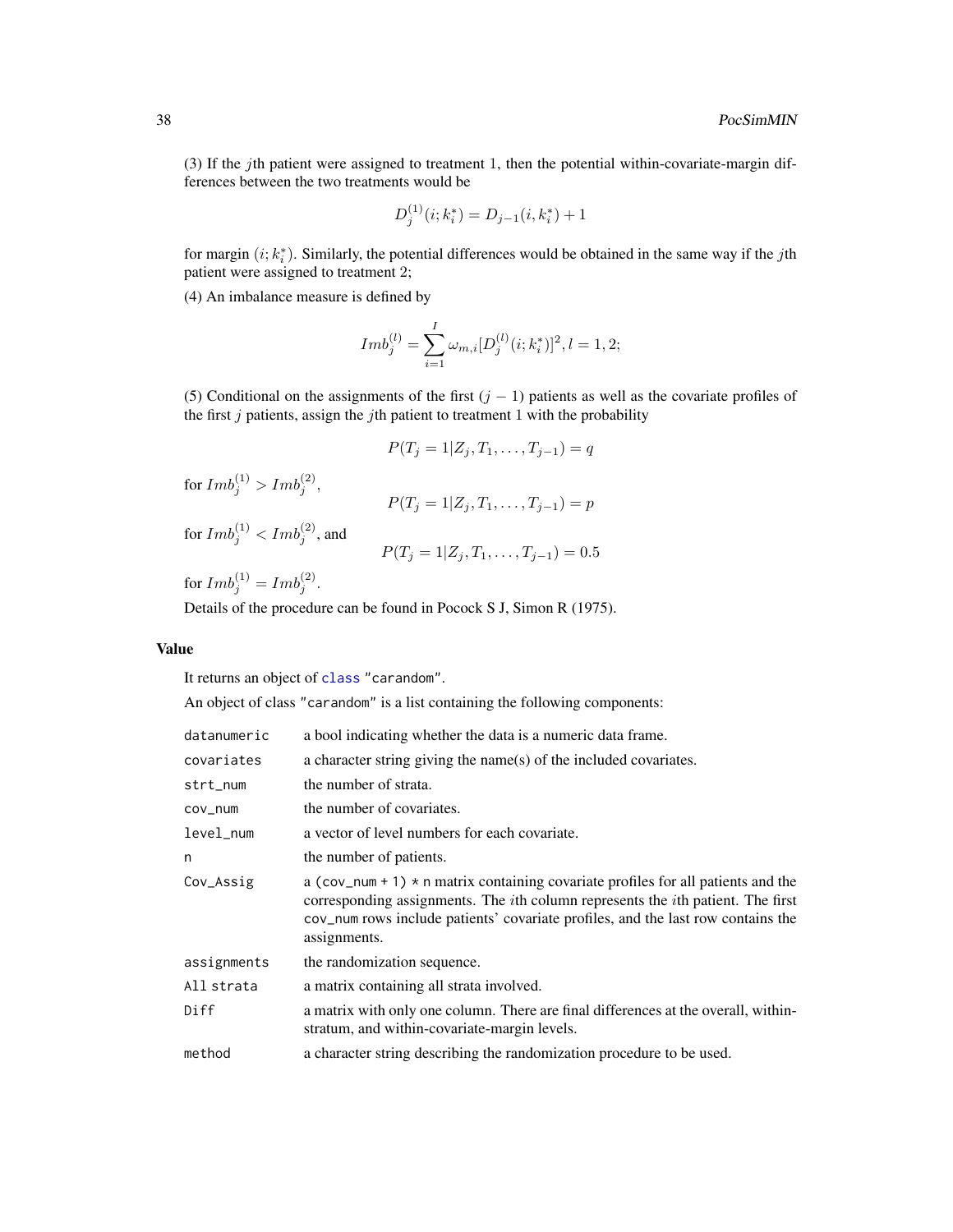#### <span id="page-38-0"></span>PocSimMIN 39

| Data Type | a character string giving the data type, Real or Simulated.                                            |
|-----------|--------------------------------------------------------------------------------------------------------|
| weight    | a vector giving the weights imposed on each covariate.                                                 |
| framework | the framework of the used randomization procedure: stratified randomization,<br>or model-based method. |
| data      | the data frame.                                                                                        |

# References

Pocock S J, Simon R. *Sequential treatment assignment with balancing for prognostic factors in the controlled clinical trial*[J]. Biometrics, 1975: 103-115.

#### See Also

See [PocSimMIN.sim](#page-40-1) for allocating patients with covariate data generating mechanism. See [PocSimMIN.ui](#page-41-1) for the command-line user interface.

#### Examples

```
# a simple use
## Real Data
## creat a dataframe
df <- data.frame("gender" = sample(c("female", "male"), 1000, TRUE, c(1 / 3, 2 / 3)),
                 "age" = sample(c("0-30", "30-50", ">50"), 1000, TRUE),
                 "jobs" = sample(c("stu.", "teac.", "others"), 1000, TRUE),
                 stringsAsFactors = TRUE)
weight <-c(1, 2, 1)Res <- PocSimMIN(data = df, weight)
## view the output
Res
## view all patients' profile and assignments
Res$Cov_Assig
## Simulated Data
cov_nnum = 3
level\_num = c(2, 3, 3)pr = c(0.4, 0.6, 0.3, 0.3, 0.4, 0.4, 0.3, 0.3)
Res.sim <- PocSimMIN.sim(n = 1000, cov_num, level_num, pr)
## view the output
Res.sim
## view the detials of difference
Res.sim$Diff
N < -5n <- 1000
cov_nnum \leq -3level_name < -c(2, 3, 5)# Set pr to follow two tips:
# (1) length of pr should be sum(level_num);
```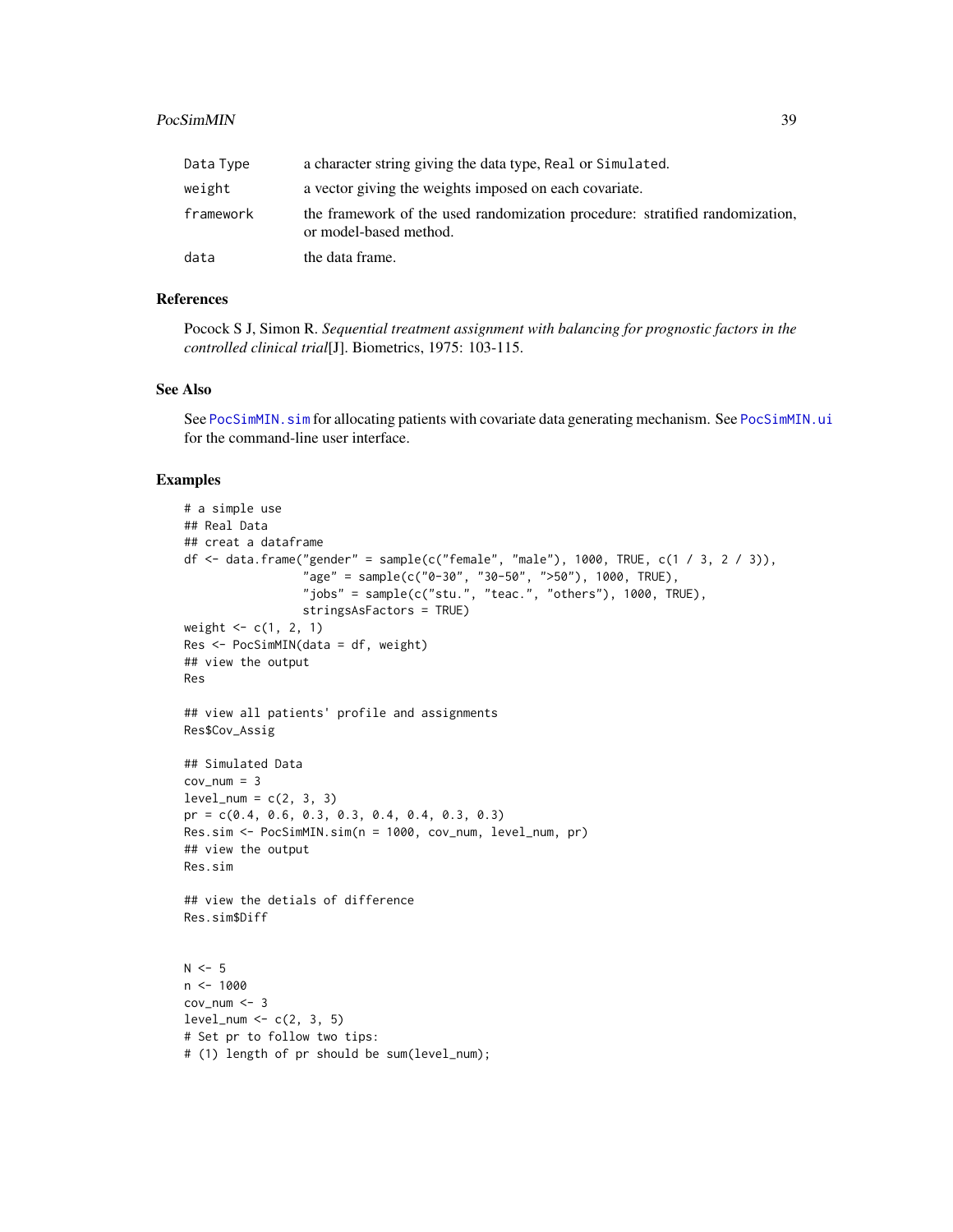```
# (2)sum of probabilities for each margin should be 1.
pr \leq c(0.4, 0.6, 0.3, 0.4, 0.3, rep(0.2, times = 5))omega <- c(0.2, 0.2, rep(0.6 / cov_num, times = cov_num))
weight \leq c(2, rep(1, times = cov_number - 1))## generate a container to contain Diff
DH \le matrix(NA, ncol = N, nrow = 1 + prod(level_num) + sum(level_num))
DP \leq - matrix(NA, ncol = N, nrow = 1 + prod(level_num) + sum(level_num))
for(i in 1 : N){
  result <- HuHuCAR.sim(n, cov_num, level_num, pr, omega)
  resultP <- PocSimMIN.sim(n, cov_num, level_num, pr, weight)
  DH[ , i] <- result$Diff; DP[ , i] <- resultP$Diff
}
## do some analysis
require(dplyr)
## analyze the overall imbalance
Ana_0 <- matrix(NA, nrow = 2, ncol = 3)
rownames(Ana_O) <- c("NEW", "PS")
colnames(Ana_O) <- c("mean", "median", "95%quantile")
temp <- DH[1, ] %>% abs
tempP <- DP[1, ] %>% abs
Ana_O[1, ] <- c((temp %>% mean), (temp %>% median),
                (temp %>% quantile(0.95)))
Ana_O[2, ] <- c((tempP %>% mean), (tempP %>% median),
                (tempP %>% quantile(0.95)))
## analyze the within-stratum imbalances
tempW <- DH[2 : (1 + prod(level_num)), ] %>% abs
tempWP <- DP[2 : 1 + prod(level_number), ] %>% abs
Ana_W \leq matrix(NA, nrow = 2, ncol = 3)
rownames(Ana_W) <- c("NEW", "PS")
colnames(Ana_W) <- c("mean", "median", "95%quantile")
Ana_W[1, ] = c((tempW % > % apply(1, mean) % > % mean)),
               (tempW %>% apply(1, median) %>% mean),
               (tempW %>% apply(1, mean) %>% quantile(0.95)))
Ana_W[2, ] = c((tempWP %> % apply(1, mean) % > % mean))(tempWP %>% apply(1, median) %>% mean),
               (tempWP %>> apply(1, mean) %>> quantile(0.95)))## analyze the marginal imbalance
tempM \leq DH[(1 + prod(level_number + 1) :(1 + prod(level_num) + sum(level_num)), ] %>% abs
tempMP \leftarrow DP[(1 + prod(level_number + 1) :(1 + prod(level_num) + sum(level_num)), ] %>% abs
Ana_M \leq matrix(NA, nrow = 2, ncol = 3)
rownames(Ana_M) <- c("NEW", "PS")
colnames(Ana_M) <- c("mean", "median", "95%quantile")
Ana_M[1, ] = c((tempM % > % apply(1, mean) % > % mean)),
               (tempM %>% apply(1, median) %>% mean),
               (tempM %>% apply(1, mean) %>% quantile(0.95)))
Ana_M[2, ] = c((tempMP % > % apply(1, mean) % > % mean),
```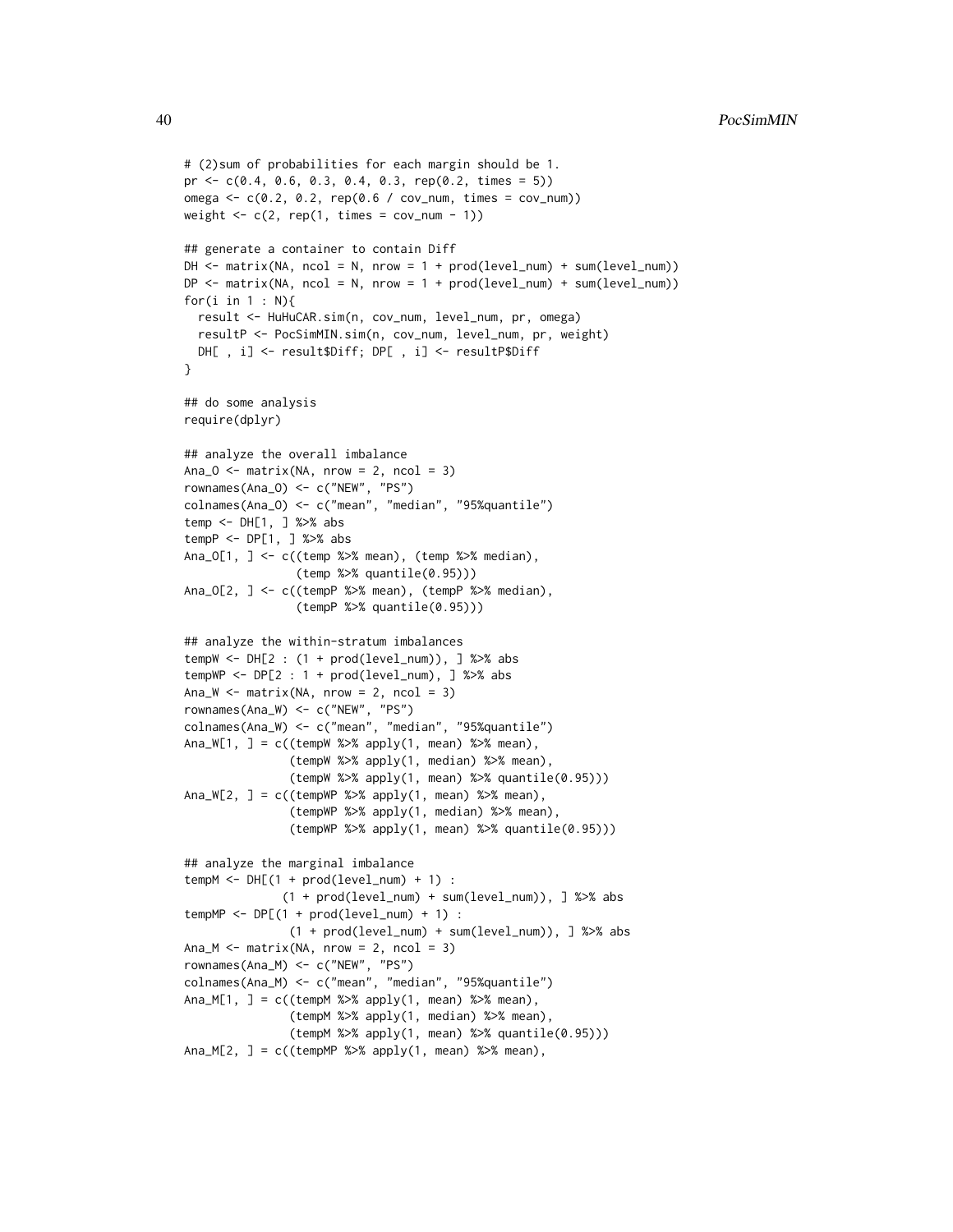```
(tempMP %>% apply(1, median) %>% mean),
               (tempMP %>% apply(1, mean) %>% quantile(0.95)))
AnaHP <- list(Ana_O, Ana_M, Ana_W)
names(AnaHP) <- c("Overall", "Marginal", "Within-stratum")
AnaHP
```
<span id="page-40-1"></span>

PocSimMIN.sim *Pocock and Simon's Method in the Two-Arms Case with Covariate Data Generating Mechanism*

# Description

Allocates patients to one of two treatments using Pocock and Simon's method proposed by Pocock S J, Simon R (1975) <doi:10.2307/2529712>, by simulating covariate profiles under the assumption of independence between covariates and levels within each covariate.

#### Usage

PocSimMIN.sim( $n = 1000$ , cov\_num = 2, level\_num = c(2, 2),  $pr = rep(0.5, 4)$ , weight = NULL,  $p = 0.85$ )

# Arguments

| n         | the number of patients. The default is 1000.                                                                                                                                                                                                                                                                                                                                                              |
|-----------|-----------------------------------------------------------------------------------------------------------------------------------------------------------------------------------------------------------------------------------------------------------------------------------------------------------------------------------------------------------------------------------------------------------|
| COV_NUM   | the number of covariates. The default is 2.                                                                                                                                                                                                                                                                                                                                                               |
| level_num | a vector of level numbers for each covariate. Hence the length of level_num<br>should be equal to the number of covariates. The default is $c(2, 2)$ .                                                                                                                                                                                                                                                    |
| pr        | a vector of probabilities. Under the assumption of independence between co-<br>variates, pr is a vector containing probabilities for each level of each covariate.<br>The length of pr should correspond to the number of all levels, and the sum of<br>the probabilities for each margin should be 1. The default is $rep(0.5, 4)$ , which<br>corresponds to $cov_num = 2$ , and $level_num = c(2, 2)$ . |
| weight    | a vector of weights for within-covariate-margin imbalances. It is required that<br>at least one element is larger than 0. If we ight $=$ NULL (default), the within-<br>covariate-margin imbalances are weighted with an equal proportion, 1/cov_num,<br>for each covariate-margin.                                                                                                                       |
| p         | the biased coin probability. p should be larger than 1/2 and less than 1. The<br>default is $0.85$ .                                                                                                                                                                                                                                                                                                      |

#### Details

See [PocSimMIN](#page-36-1).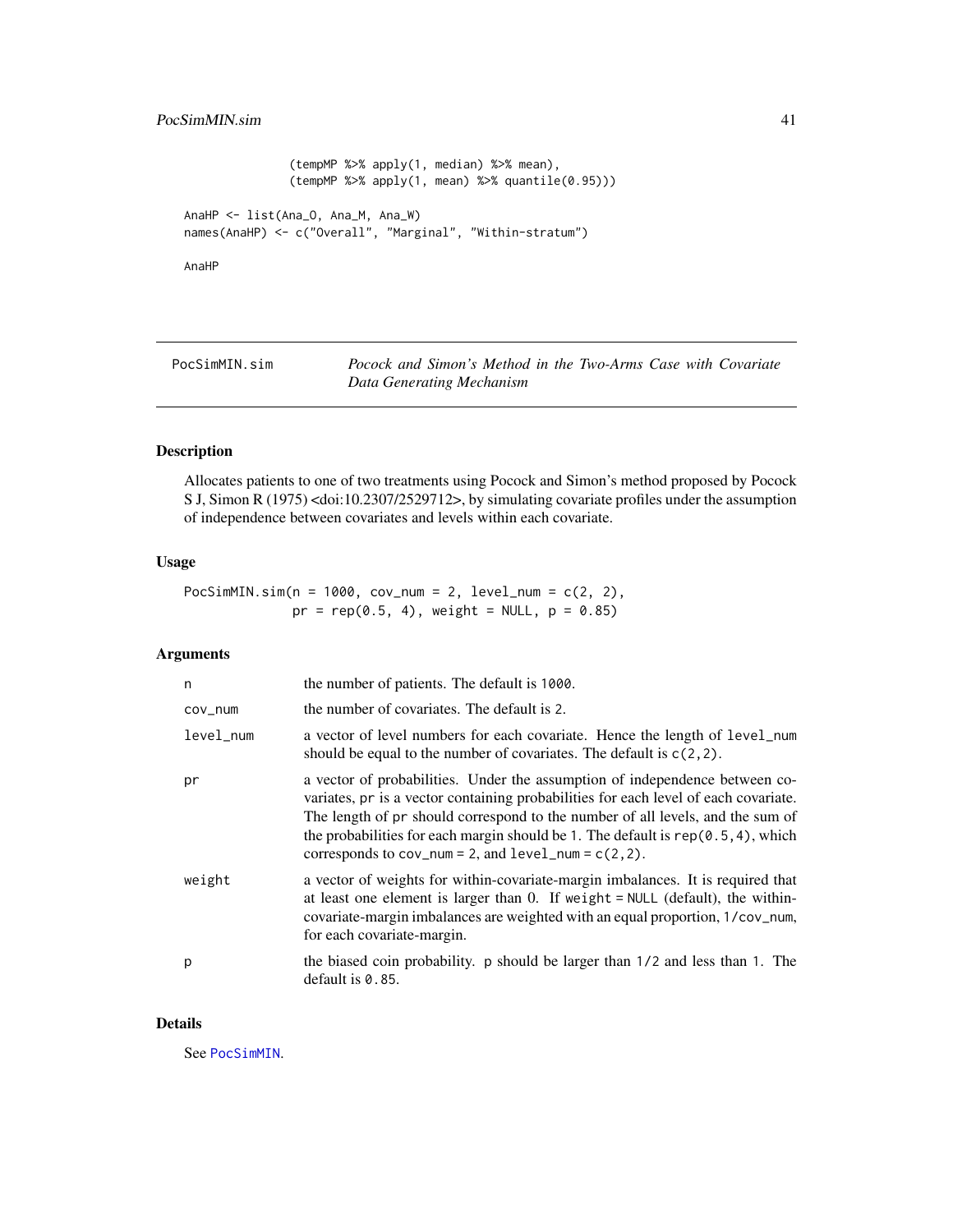# <span id="page-41-0"></span>Value

See [PocSimMIN](#page-36-1).

# References

Pocock S J, Simon R. *Sequential treatment assignment with balancing for prognostic factors in the controlled clinical trial*[J]. Biometrics, 1975: 103-115.

# See Also

See [PocSimMIN](#page-36-1) for allocating patients with complete covariate data; See [PocSimMIN.ui](#page-41-1) for the command-line user interface.

<span id="page-41-1"></span>

| PocSimMIN.ui | Command-line User Interface Using Pocock and Simon's Procedure |
|--------------|----------------------------------------------------------------|
|              | with Two-Arms Case                                             |

# Description

A call to the user-iterface function used to allocate patients to one of two treatments using Pocock and Simon's method proposed by Pocock S J, Simon R (1975) <doi:10.2307/2529712>.

#### Usage

PocSimMIN.ui(path, folder = "PocSimMIN")

#### Arguments

| path   | the path in which a folder used to storage variables will be created.       |
|--------|-----------------------------------------------------------------------------|
| folder | name of the folder. If default, a folder named "PocSimMIN" will be created. |

# Details

See [PocSimMIN](#page-36-1).

#### Value

It returns an object of [class](#page-0-0) "carseq".

The function [print](#page-0-0) is used to obtain results. The generic accessor functions assignment, covariate, cov\_num, cov\_profile and others extract various useful features of the value returned by PocSimMIN.ui.

# Note

This function provides a command-line interface and users should follow the prompts to enter data including covariates as well as levels for each covariate, weight, biased probability p and the covariate profile of the new patient.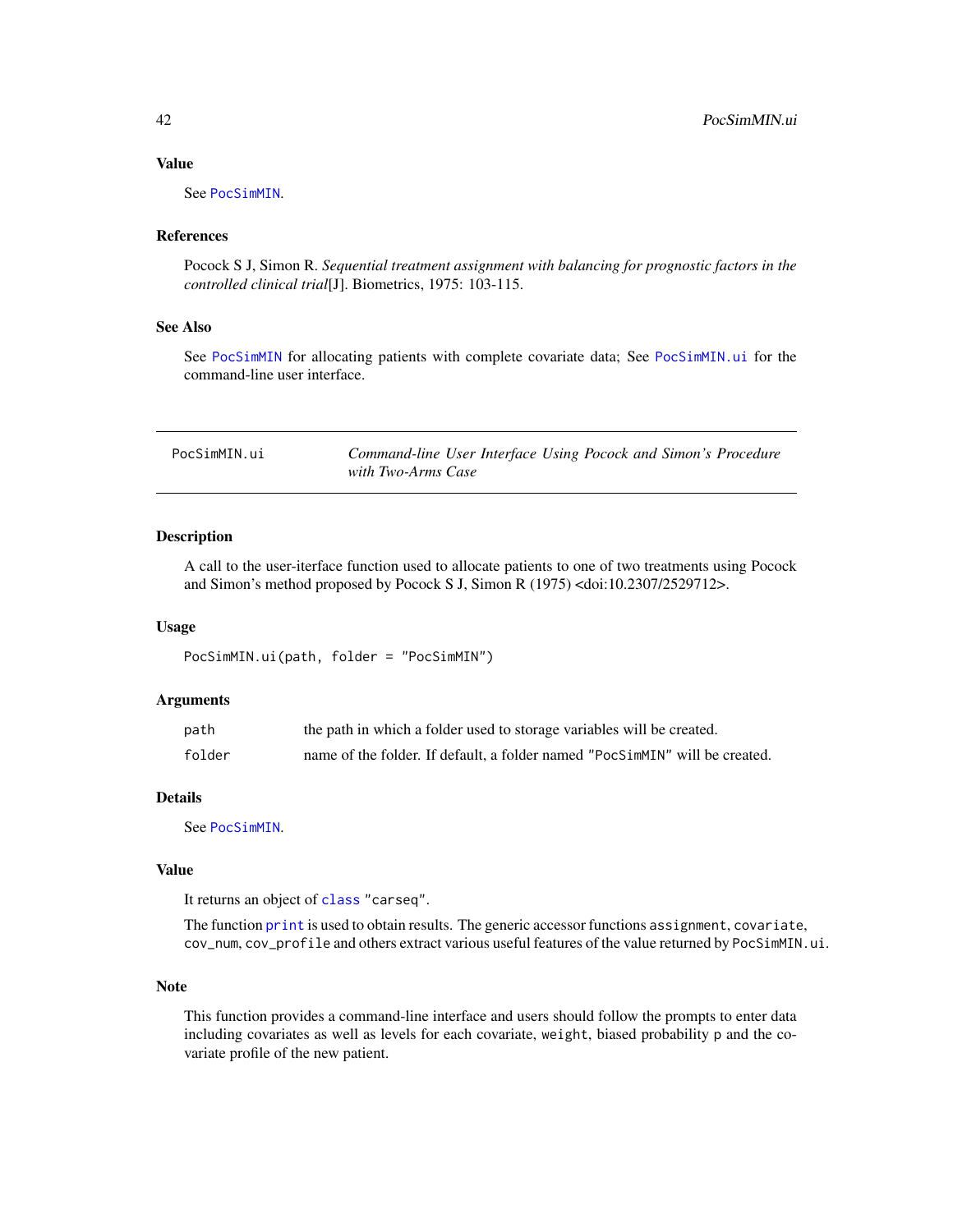#### <span id="page-42-0"></span>rand.test 43

# References

Pocock S J, Simon R. *Sequential treatment assignment with balancing for prognostic factors in the controlled clinical trial*[J]. Biometrics, 1975: 103-115.

# See Also

See [PocSimMIN](#page-36-1) for allocating a given completely collected data; See [PocSimMIN.sim](#page-40-1) for allocating patients with covariate data generating mechanism.

rand.test *Randomization Test*

# Description

Performs randomization test on treatment effects.

# Usage

```
rand.test(data, Reps = 200, method = c("HuHuCAR", "PocSimMIN", "StrBCD",
                                     "StrPBR", "DoptBCD", "AdjBCD"),
       conf = 0.95, binwidth = 30, ...)
```
#### Arguments

| See getData.                                                                                                                                                                                                                      | a data frame. It consists of patients' profiles, treatment assignments and outputs. |
|-----------------------------------------------------------------------------------------------------------------------------------------------------------------------------------------------------------------------------------|-------------------------------------------------------------------------------------|
| an integer. It is the number of randomized replications used in the randomization<br>Reps<br>test. The default is 200.                                                                                                            |                                                                                     |
| the randomization procedure to be used for testing. This package provides tests<br>method<br>for "HuHuCAR", "PocSimMIN", "StrBCD", "StrPBR", "AdjBCD", and "DoptBCD".                                                             |                                                                                     |
| confidence level of the interval. The default is $0.95$ .<br>conf                                                                                                                                                                 |                                                                                     |
| binwidth<br>the number of bins for each bar in histogram. The default is 30.                                                                                                                                                      |                                                                                     |
| arguments to be passed to method. These arguments depend on the randomiza-<br>.<br>tion method used and the following arguments are accepted:                                                                                     |                                                                                     |
| <b>omega</b> a vector of weights at the overall, within-stratum, and within-covariate-<br>margin levels. It is required that at least one element is larger than 0. Note<br>that omega is only needed when HuHuCAR is to be used. |                                                                                     |
| weight a vector of weights for within-covariate-margin imbalances. It is re-<br>quired that at least one element is larger than 0. Note that weight is only<br>needed when PocSimMIN is to be used.                               |                                                                                     |
| p the biased coin probability. p should be larger than 1/2 and less than 1. Note<br>that p is only needed when "HuHuCAR", "PocSimMIN" and "StrBCD" are to<br>be used.                                                             |                                                                                     |
| a a design parameter governing the degree of randomness. Note that a is only<br>needed when "AdjBCD" is to be used.                                                                                                               |                                                                                     |
| <b>bsize</b> the block size for stratified randomization. It is required to be a multiple<br>of 2. Note that bsize is only needed when "StrPBR" is to be used.                                                                    |                                                                                     |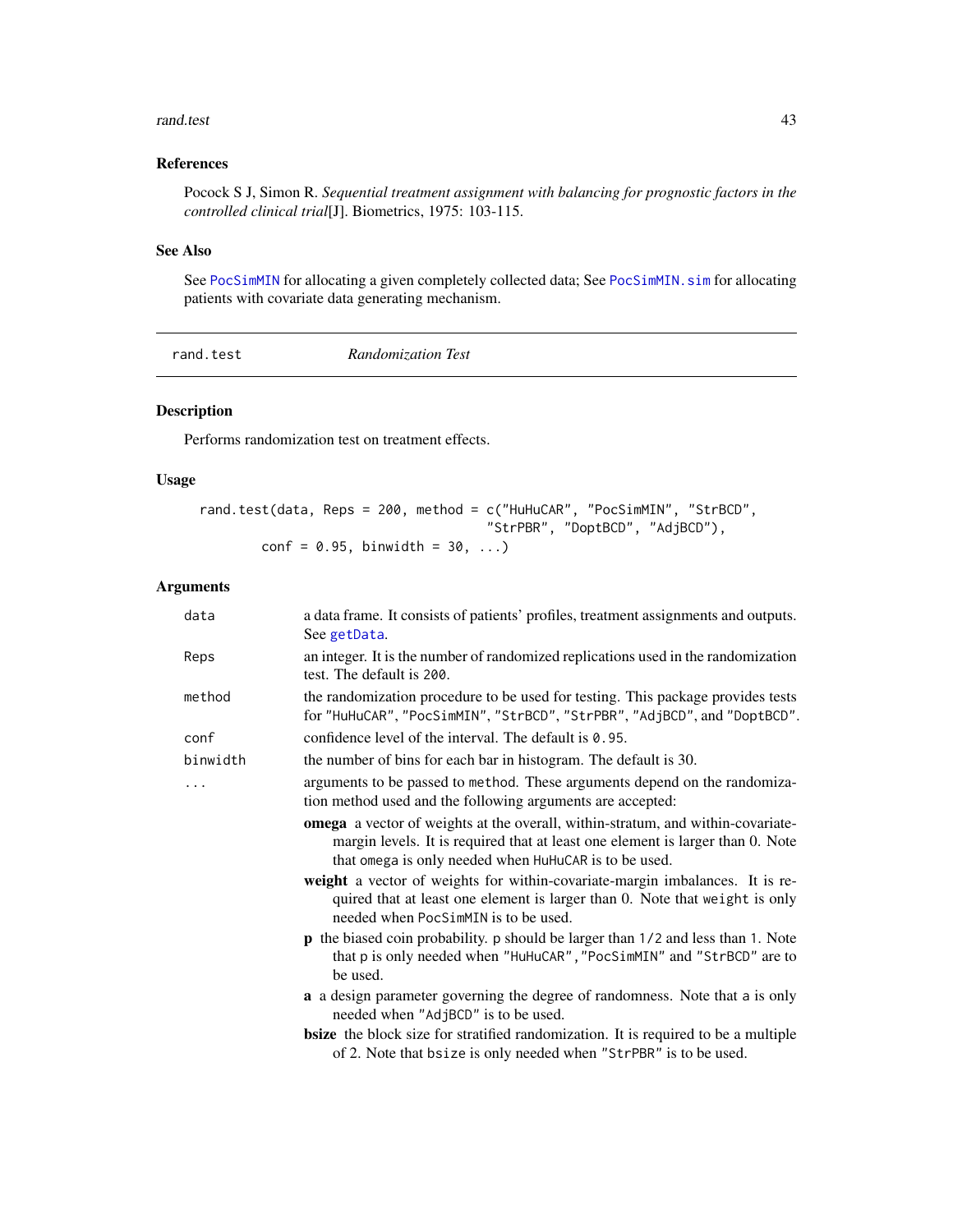# Details

The randomization test is described as follows: 1) For the observed responses  $Y_1, \ldots, Y_n$  and the treatment assignments  $T_1, T_2, \ldots, T_n$ , compute the observed test statistic

$$
S_{obs} = \frac{-\sum_{i=1}^{n} Y_i * (T_i - 2)}{n_1} - \frac{\sum_{i=1}^{n} Y_i * (T_i - 1)}{n_0}
$$

where  $n_1$  is the number of patients assigned to treatment 1 and  $n_0$  is the number of patients assigned to treatment 2;

2) Perform the covariate-adaptive randomization procedure to obtain the new treatment assignments and calculate the corresponding test statistic  $S_i$ . And repeat this process L times;

3) Calculate the two-sided Monte Carlo p-value estimator

$$
p = \frac{\sum_{l=1}^{L} I(|S_l| \ge |S_{obs}|)}{L}
$$

# Value

It returns an object of class "htest".

An object of class "htest" is a list containing the following components:

| p.value   | p-value of the test, the null hypothesis is rejected if the p-value is less than sl.                                                                                                                                                                                       |
|-----------|----------------------------------------------------------------------------------------------------------------------------------------------------------------------------------------------------------------------------------------------------------------------------|
| estimate  | the estimated difference in treatment effects between treatment 1 and treatment<br>2.                                                                                                                                                                                      |
| conf.int  | a confidence interval under the chosen level conf for the difference in treatment<br>effect between treatment 1 and treatment 2. As the randomization test is a non-<br>parametric method, we cannot calculate the confidence interval, so it is hidden<br>in this result. |
| method    | a character string indicating what type of test was performed.                                                                                                                                                                                                             |
| data.name | a character string giving the name(s) of the data.                                                                                                                                                                                                                         |
| statistic | the value of the t-statistic. As the randomization test is a nonparametric method,<br>we cannot calculate the t-statistic, so it is hidden in this result.                                                                                                                 |

#### References

Rosenberger W F, Lachin J M. Randomization in clinical trials: *theory and practice*[M]. John Wiley & Sons, 2015.

# Examples

```
##generate data
set.seed(100)
n = 1000
cov\_num = 5level\_num = c(2, 2, 2, 2, 2)pr = rep(0.5,10)beta = c(0.1, 0.4, 0.3, 0.2, 0.5)mu1 = 0
```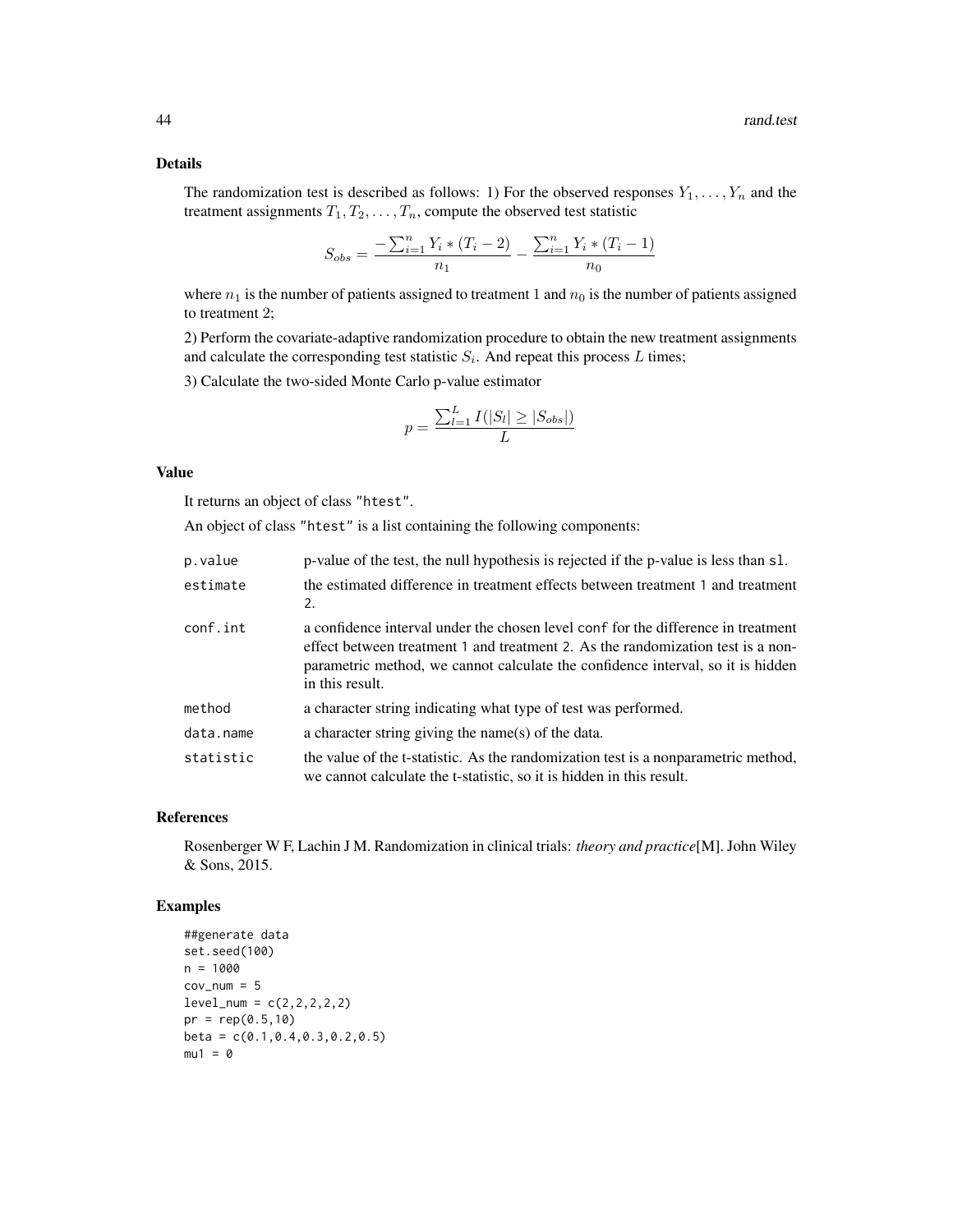#### <span id="page-44-0"></span>StrBCD 45

```
mu2 = 0.01sigma = 1type = "linear"
p = 0.85dataS = getData(n, cov_num, level_num, pr, type,
              beta, mu1, mu2, sigma, "StrBCD", p)
#run the randomization test
library("ggplot2")
Strt = rand.test(data = dataS, Reps = 200,method = "StrBCD",
                conf = 0.95, binwidth = 30,
                p = 0.85Strt
```
<span id="page-44-1"></span>

StrBCD *Shao's Method in the Two-Arms Case*

#### Description

Allocates patients to one of the two treatments using Shao's method proposed by Shao J, Yu X, Zhong B (2010) <doi:10.1093/biomet/asq014>.

#### Usage

StrBCD(data,  $p = 0.85$ )

# Arguments

| data | a data frame. A row of the dataframe corresponds to the covariate profile of a<br>patient.           |
|------|------------------------------------------------------------------------------------------------------|
| D    | the biased coin probability. p should be larger than 1/2 and less than 1. The<br>default is $0.85$ . |

# Details

Consider I covariates and  $m_i$  levels for the *i*th covariate,  $i = 1, \ldots, I$ .  $T_j$  is the assignment of the jth patient and  $Z_j = (k_1, \ldots, k_l)$  indicates the covariate profile of this patient,  $j = 1, \ldots, n$ . For convenience,  $(k_1, \ldots, k_l)$  and  $(i; k_i)$  denote the stratum and margin, respectively.  $D_i(.)$  is the difference between the numbers of patients assigned to treatment 1 and treatment 2 at the corresponding levels after  $j$  patients have been assigned. The stratified biased coin design is as follows:

(1) The first patient is assigned to treatment 1 with probability  $1/2$ ;

(2) Suppose  $j - 1$  patients have been assigned  $(1 \lt j \leq n)$  and the jth patient falls within  $(k_1^*, \ldots, k_I^*)$ ;

(3) If the *j*th patient were assigned to treatment 1, then the potential within-stratum difference between the two treatments would be

$$
D_j^{(1)}(k_1^*,\ldots,k_I^*) = D_j(k_1^*,\ldots,k_I^*) + 1
$$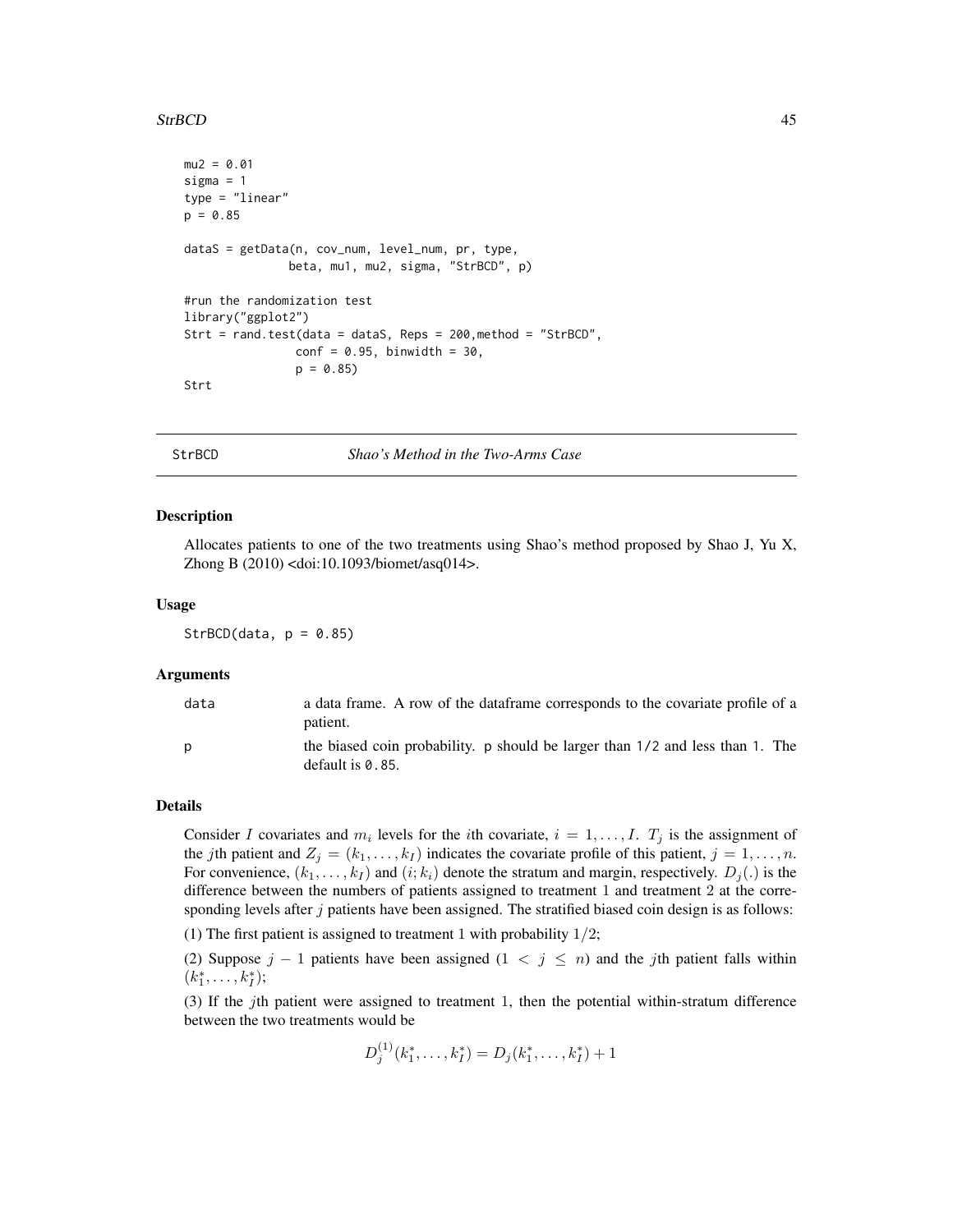<span id="page-45-0"></span>for stratum  $(k_1^*, \ldots, k_l^*)$ . Similarly, the potential difference would be obtained in the same way if the *j*th patient were assigned to treatment 2;

(4) An imbalance measure is defined by

$$
Im b_j^{(l)} = [D_j^{(l)}(k_1^*, \ldots, k_I^*)]^2, l = 1, 2;
$$

(5) Conditional on the assignments of the first  $(j - 1)$  patients as well as the covariates' profiles of the first  $j$  patients, assign the  $j$ th patient to treatment 1 with probability

$$
P(T_j = 1 | Z_j, T_1, \dots, T_{j-1}) = q
$$

for  $Imb_j^{(1)} > Imb_j^{(2)},$ 

 $P(T_j = 1 | Z_j, T_1, \ldots, T_{j-1}) = p$ 

for  $Imb_j^{(1)} < Imb_j^{(2)}$ , and

$$
P(T_j = 1 | Z_j, T_1, \dots, T_{j-1}) = 0.5
$$

for  $Imb_j^{(1)} = Imb_j^{(2)}$ .

Details of the procedure can be found in Shao J, Yu X, Zhong B (2010).

# Value

It returns an object of [class](#page-0-0) "carandom".

An object of class "carandom" is a list containing the following components:

| datanumeric | a bool indicating whether the data is a numeric data frame.                                                                                                                                                                                                                                |
|-------------|--------------------------------------------------------------------------------------------------------------------------------------------------------------------------------------------------------------------------------------------------------------------------------------------|
| covariates  | a character string giving the name(s) of the included covariates.                                                                                                                                                                                                                          |
| strt_num    | the number of strata.                                                                                                                                                                                                                                                                      |
| COV_num     | the number of covariates.                                                                                                                                                                                                                                                                  |
| level_num   | a vector of level numbers for each covariate.                                                                                                                                                                                                                                              |
| n           | the number of patients.                                                                                                                                                                                                                                                                    |
| Cov_Assig   | a (cov_num + 1) $*$ n matrix containing covariate profiles for all patients and the<br>corresponding assignments. The <i>i</i> th column represents the <i>i</i> th patient. The first<br>cov_num rows include patients' covariate profiles, and the last row contains the<br>assignments. |
| assignments | the randomization sequence.                                                                                                                                                                                                                                                                |
| All strata  | a matrix containing all strata involved.                                                                                                                                                                                                                                                   |
| Diff        | a matrix with only one column. There are final differences at the overall, within-<br>stratum, and within-covariate-margin levels.                                                                                                                                                         |
| method      | a character string describing the randomization procedure to be used.                                                                                                                                                                                                                      |
| Data Type   | a character string giving the data type, Real or Simulated.                                                                                                                                                                                                                                |
| framework   | the framework of the used randomization procedure: stratified randomization,<br>or model-based method.                                                                                                                                                                                     |
| data        | the data frame.                                                                                                                                                                                                                                                                            |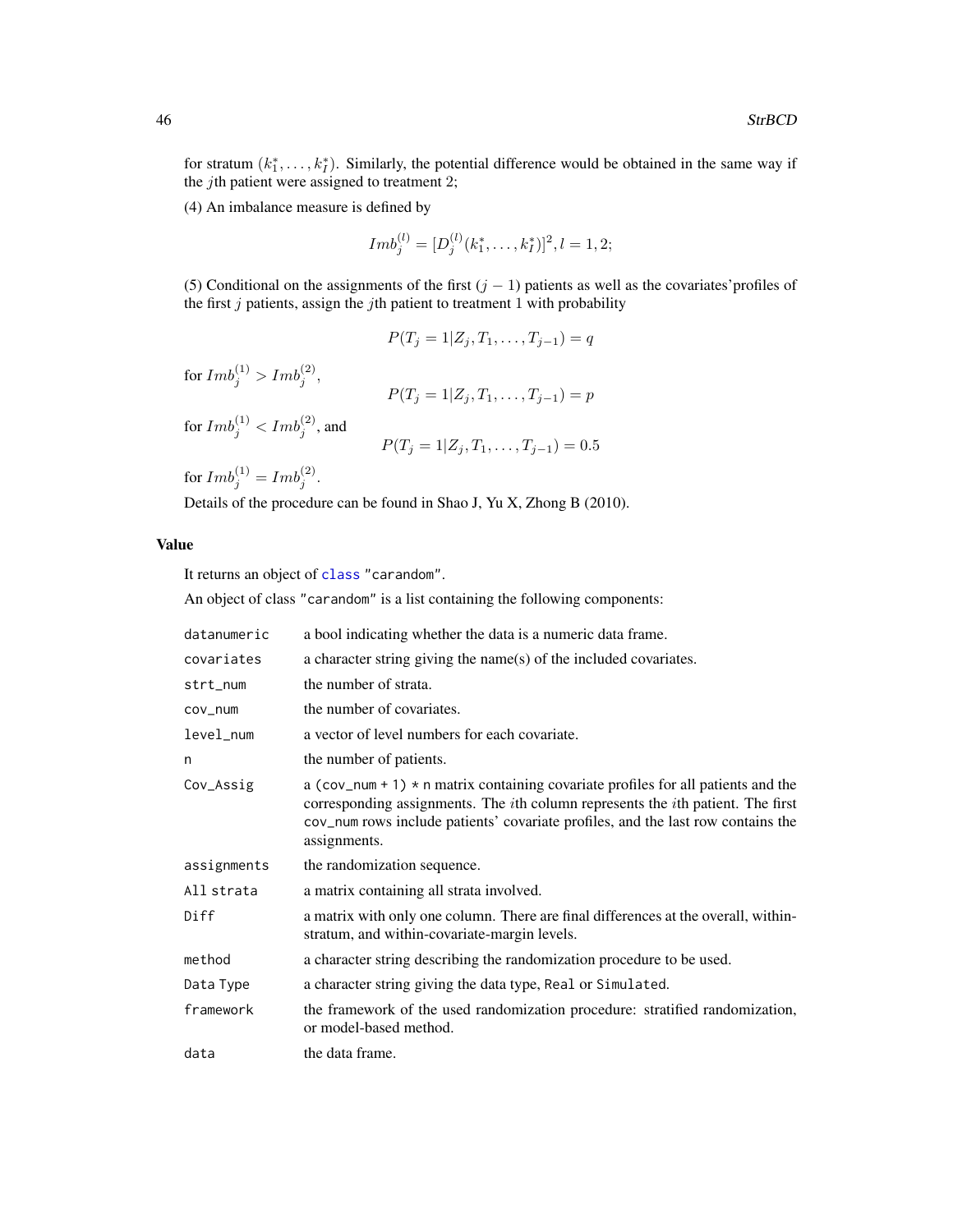#### <span id="page-46-0"></span>StrBCD 47

# References

Shao J, Yu X, Zhong B. *A theory for testing hypotheses under covariate-adaptive randomization*[J]. Biometrika, 2010, 97(2): 347-360.

#### See Also

See StrBCD. sim for allocating patients with covariate data generating mechanism. See [StrBCD.ui](#page-49-1) for command-line user interface.

#### Examples

```
# a simple use
## Real Data
## creat a dataframe
df \le data.frame("gender" = sample(c("female", "male"), 1000, TRUE, c(1 / 3, 2 / 3)),
                 "age" = sample(c("0-30", "30-50", ">50"), 1000, TRUE),
                 "jobs" = sample(c("stu.", "teac.", "others"), 1000, TRUE),
                 stringsAsFactors = TRUE)
Res <- StrBCD(data = df)
## view the output
Res
## view all patients' profile and assignments
Res$Cov_Assig
## Simulated Data
cov_nnum = 3
level\_num = c(2, 3, 3)pr = c(0.4, 0.6, 0.3, 0.4, 0.3, 0.4, 0.3, 0.3)
Res.sim <- StrBCD.sim(n = 1000, cov_num, level_num, pr)
## view the output
Res.sim
## view the detials of difference
Res.sim$Diff
N < -5n < -1000cov_num < -3level\_num \leq c(2, 3, 5)# Set pr to follow two tips:
# (1) length of pr should be sum(level_num);
# (2)sum of probabilities for each margin should be 1
pr <- c(0.4, 0.6, 0.3, 0.4, 0.3, rep(0.2, times = 5))omega <- c(0.2, 0.2, rep(0.6 / cov_num, times = cov_num))
## generate a container to contain Diff
DH \le matrix(NA, ncol = N, nrow = 1 + prod(level_num) + sum(level_num))
DS \le matrix(NA, ncol = N, nrow = 1 + prod(level_num) + sum(level_num))
for(i in 1 : N){
  result <- HuHuCAR.sim(n, cov_num, level_num, pr, omega)
```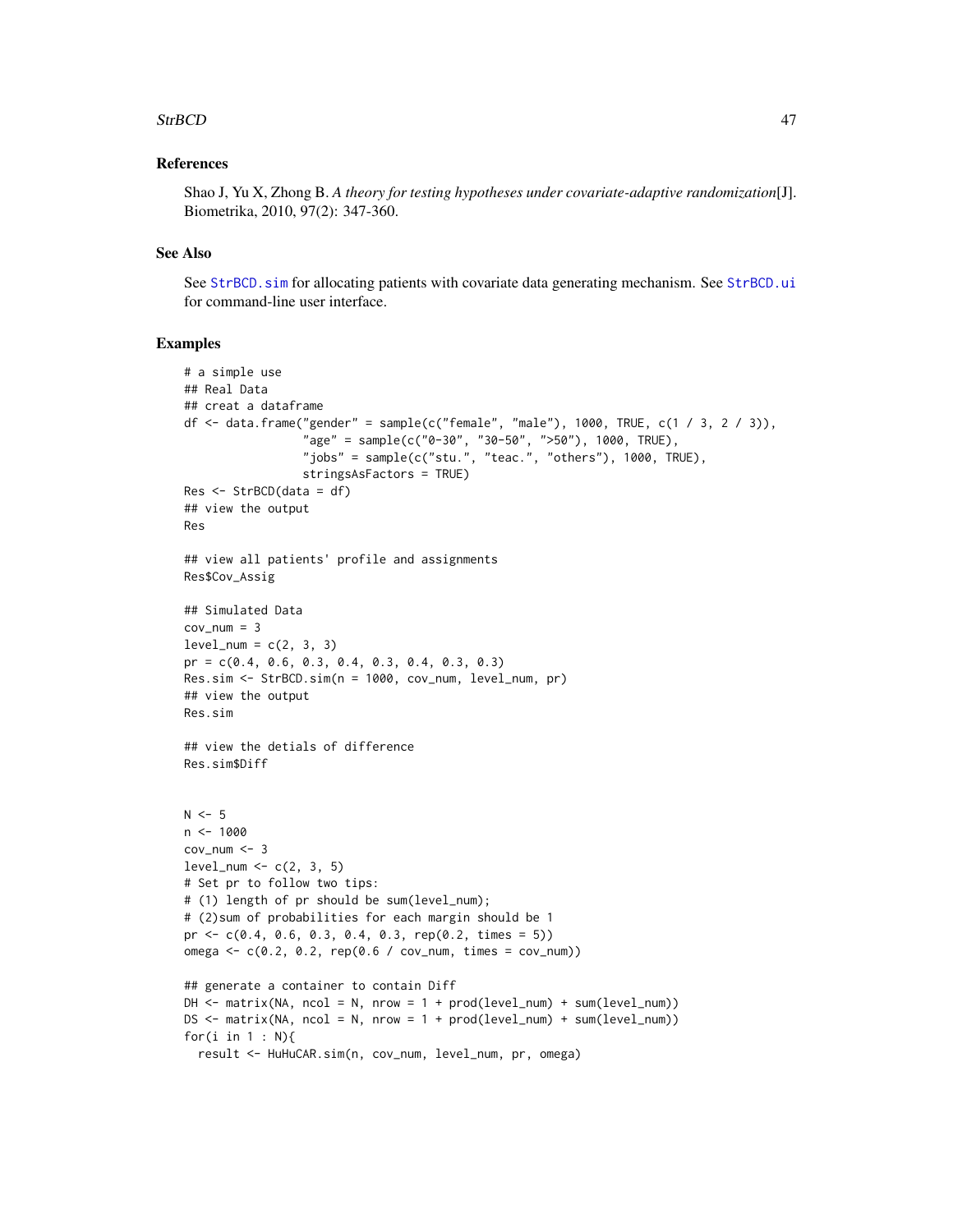```
resultS <- StrBCD.sim(n, cov_num, level_num, pr)
 DH[ , i] <- result$Diff; DS[ , i] <- resultS$Diff
}
## do some analysis
require(dplyr)
## analyze the overall imbalance
Ana_0 \le matrix(NA, nrow = 2, ncol = 3)
rownames(Ana_O) <- c("NEW", "Shao")
colnames(Ana_O) <- c("mean", "median", "95%quantile")
temp <- DH[1, ] %>% abs
tempS <- DS[1, ] %>% abs
Ana_O[1, ] <- c((temp %>% mean), (temp %>% median),
                (temp %>% quantile(0.95)))
Ana_O[2, ] <- c((tempS %>% mean), (tempS %>% median),
                (tempS %>% quantile(0.95)))
## analyze the within-stratum imbalances
tempW \leq DH[2 : (1 + prod(level_number)), ] %>% abs
tempWS <- DS[2 : 1 + prod(level_number), ] %>% abs
Ana_W \leq matrix(NA, nrow = 2, ncol = 3)
rownames(Ana_W) <- c("NEW", "Shao")
colnames(Ana_W) <- c("mean", "median", "95%quantile")
Ana_W[1, ] = c((tempW % > % apply(1, mean) % > % mean),(tempW %>% apply(1, median) %>% mean),
               (tempW %>>% apply(1, men) %>>% quantile(0.95))Ana_W[2, ] = c((tempWS %>% apply(1, mean) %>% mean),
               (tempWS %>% apply(1, median) %>% mean),
               (tempWS %>% apply(1, mean) %>% quantile(0.95)))
## analyze the marginal imbalance
tempM < -DH[(1 + prod(level_number) + 1) :(1 + prod(level_num) + sum(level_num)), ] %>% abs
tempMS \leq DIS[(1 + prod(level_number) + 1) :(1 + prod(level_num) + sum(level_num)), ] %>% abs
Ana_M \leq matrix(NA, nrow = 2, ncol = 3)
rownames(Ana_M) <- c("NEW", "Shao")
colnames(Ana_M) <- c("mean", "median", "95%quantile")
Ana_M[1, ] = c((tempM % > % apply(1, mean) % > % mean)),
               (tempM %>% apply(1, median) %>% mean),
               (tempM %>% apply(1, mean) %>% quantile(0.95)))
Ana_M[2, ] = c((tempMS %>% apply(1, mean) %>% mean),
               (tempMS %>% apply(1, median) %>% mean),
               (tempMS %>% apply(1, mean) %>% quantile(0.95)))
AnaHP <- list(Ana_O, Ana_M, Ana_W)
names(AnaHP) <- c("Overall", "Marginal", "Within-stratum")
```
AnaHP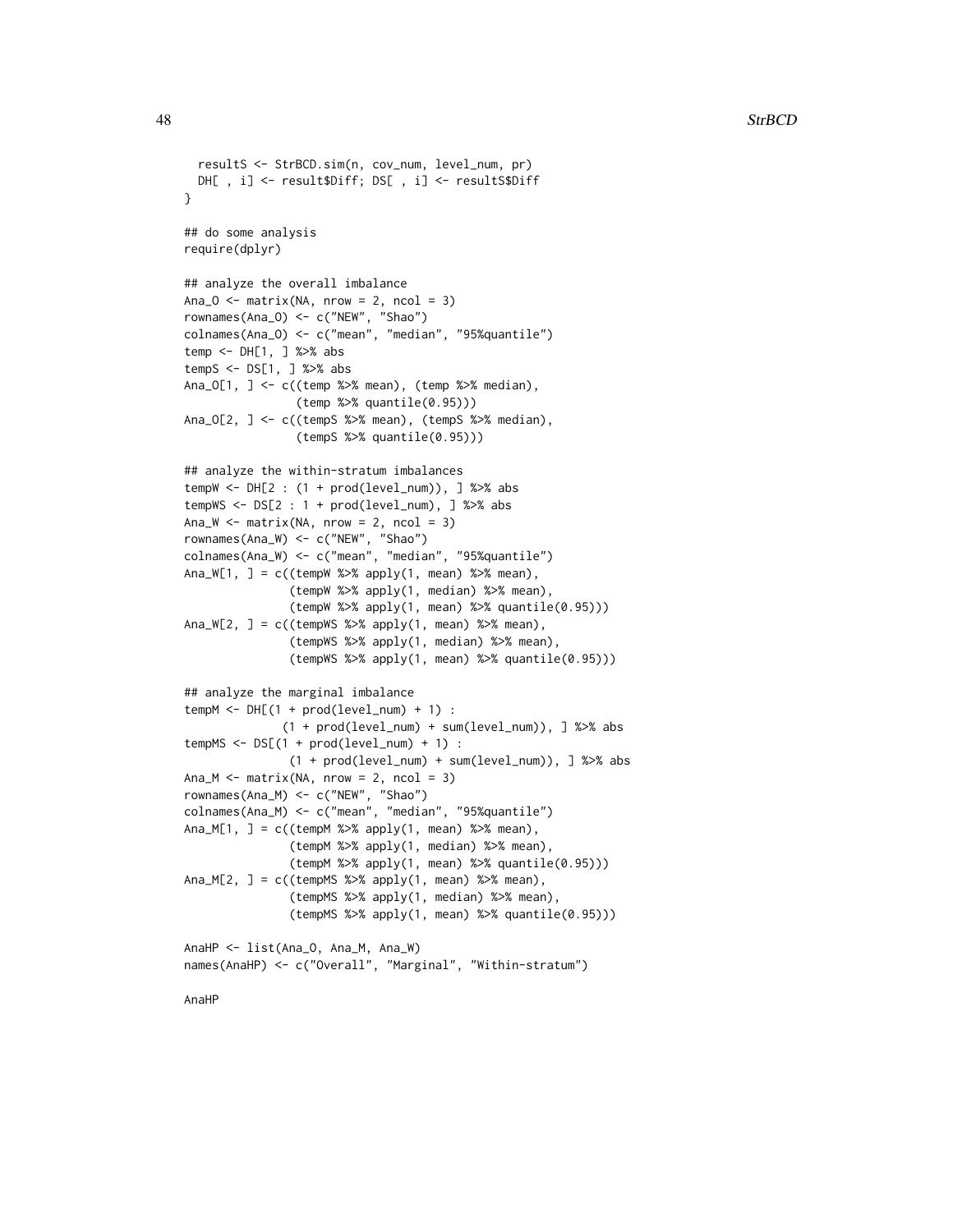<span id="page-48-1"></span><span id="page-48-0"></span>Allocates patients to one of two treatments using Shao's method proposed by Shao J, Yu X, Zhong B (2010) <doi:10.1093/biomet/asq014>, by simulating covariate profiles under the assumption of independence between covariates and levels within each covariate.

#### Usage

 $StrBCD.sim(n = 1000, cov_nnum = 2, level_nnum = c(2, 2),$  $pr = rep(0.5, 4), p = 0.85)$ 

#### Arguments

| n         | the number of patients. The default is 1000.                                                                                                                                                                                                                                                                                                                                                              |
|-----------|-----------------------------------------------------------------------------------------------------------------------------------------------------------------------------------------------------------------------------------------------------------------------------------------------------------------------------------------------------------------------------------------------------------|
| cov_num   | the number of covariates. The default is 2.                                                                                                                                                                                                                                                                                                                                                               |
| level_num | a vector of level numbers for each covariate. Hence the length of level_num<br>should be equal to the number of covariates. The default is $c(2, 2)$ .                                                                                                                                                                                                                                                    |
| рr        | a vector of probabilities. Under the assumption of independence between co-<br>variates, pr is a vector containing probabilities for each level of each covariate.<br>The length of pr should correspond to the number of all levels, and the sum of<br>the probabilities for each margin should be 1. The default is $rep(0.5, 4)$ , which<br>corresponds to $cov_num = 2$ , and $level_num = c(2, 2)$ . |
| p         | the biased coin probability. p should be larger than 1/2 and less than 1. The<br>default is $0.85$ .                                                                                                                                                                                                                                                                                                      |
|           |                                                                                                                                                                                                                                                                                                                                                                                                           |

# Details

See [StrBCD](#page-44-1).

# Value

See [StrBCD](#page-44-1).

# References

Shao J, Yu X, Zhong B. *A theory for testing hypotheses under covariate-adaptive randomization*[J]. Biometrika, 2010, 97(2): 347-360.

# See Also

See [StrBCD](#page-44-1) for allocating patients with complete covariate data; See [StrBCD.ui](#page-49-1) for the commandline user interface.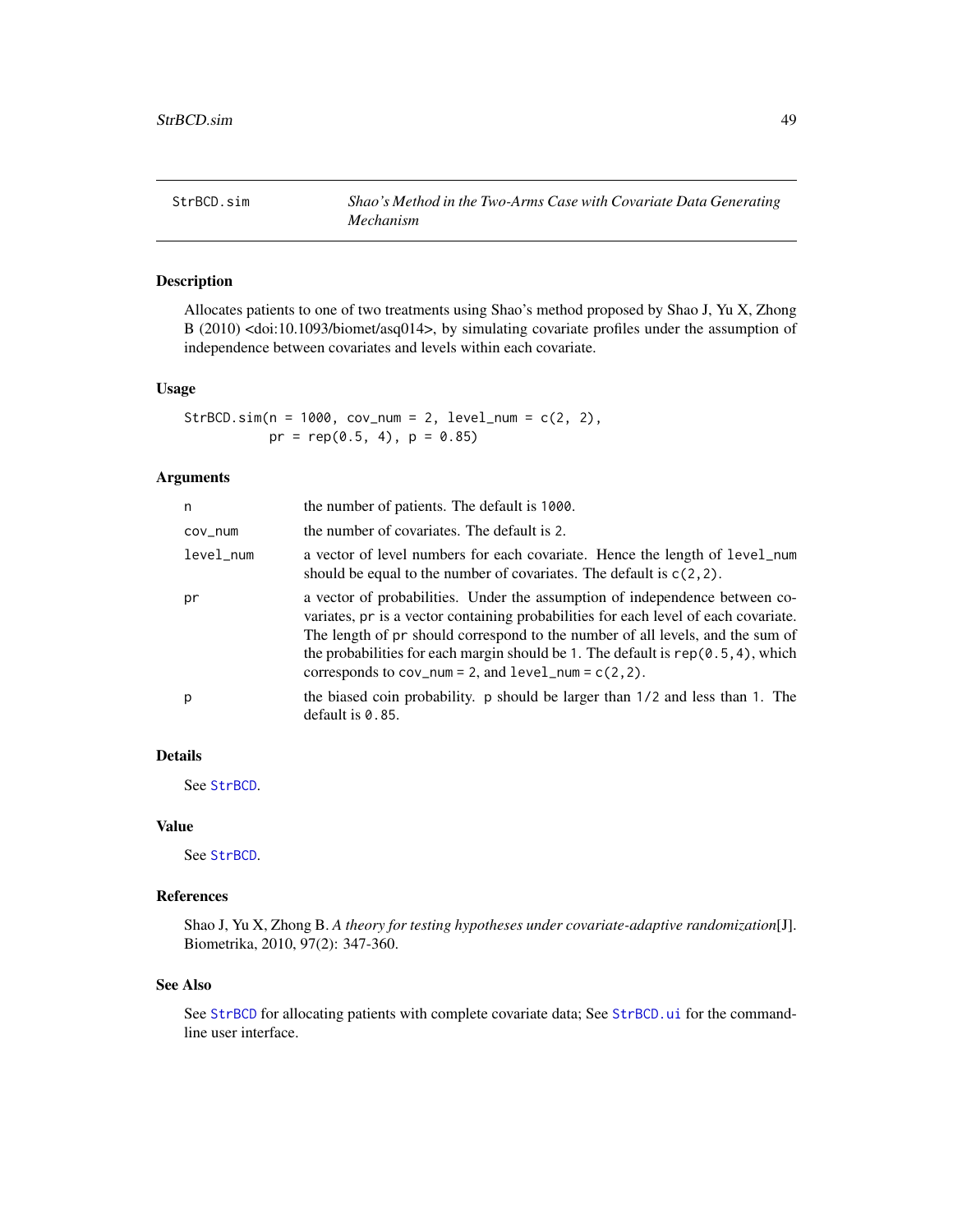<span id="page-49-1"></span><span id="page-49-0"></span>

A call to the user-interface function used to allocate patients to one of two treatments using Shao's method proposed by Shao J, Yu X, Zhong B (2010) <doi:10.1093/biomet/asq014>.

#### Usage

```
StrBCD.ui(path, folder = "StrBCD")
```
#### Arguments

| path   | the path in which a folder used to storage variables will be created.    |
|--------|--------------------------------------------------------------------------|
| folder | name of the folder. If default, a folder named "StrBCD" will be created. |

# Details

See [StrBCD](#page-44-1).

# Value

It returns an object of [class](#page-0-0) "carseq".

The function [print](#page-0-0) is used to obtain results. The generic accessor functions assignment, covariate, cov\_num, cov\_profile and others extract various useful features of the value returned by StrBCD.ui.

#### Note

This function provides a command-line interface and users should follow the prompts to enter data including covariates as well as levels for each covariate, biased probability p and the covariate profile of the new patient.

#### References

Shao J, Yu X, Zhong B. *A theory for testing hypotheses under covariate-adaptive randomization*[J]. Biometrika, 2010, 97(2): 347-360.

# See Also

See [StrBCD](#page-44-1) for allocating patients with complete covariate data; See [StrBCD.sim](#page-48-1) for allocating patients with covariate data generating mechanism.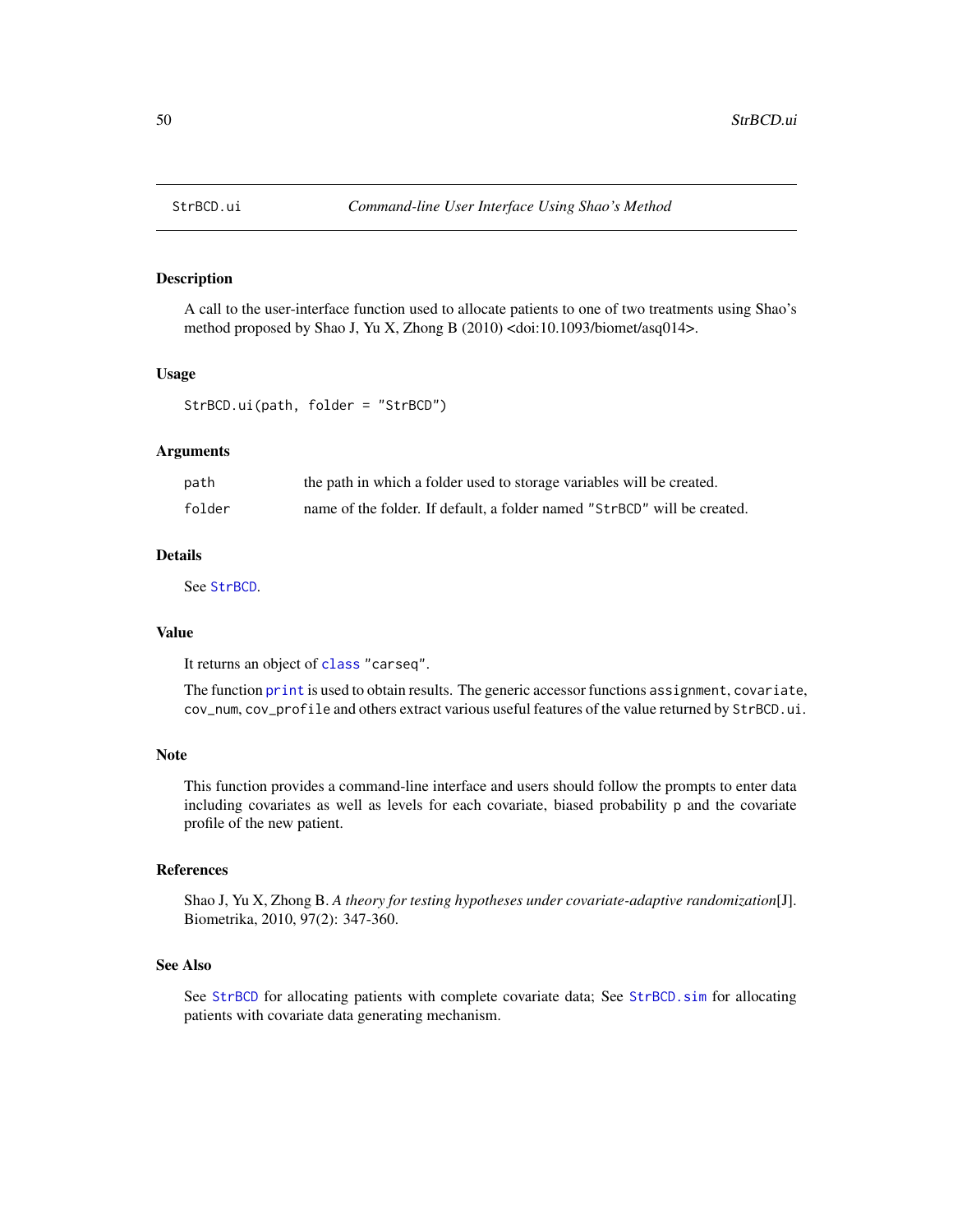<span id="page-50-1"></span><span id="page-50-0"></span>

Allocates patients to one of two treatments using stratified permuted block randomization proposed by Zelen M (1974) <doi:10.1016/0021-9681(74)90015-0>.

# Usage

```
StrPBR(data, bsize = 4)
```
# Arguments

| data  | a data frame. A row of the dataframe corresponds to the covariate profile of a                          |
|-------|---------------------------------------------------------------------------------------------------------|
|       | patient.                                                                                                |
| bsize | the block size for stratified randomization. It is required to be a multiple of 2.<br>The default is 4. |

#### Details

Different covariate profiles are defined to be strata, and then permuted block randomization is applied to each stratum. It works efficiently when the number of strata is small. However, when the number of strata increases, the stratified permuted block randomization fails to obtain balance between two treatments.

Permuted block randomization, or blocking, is used to balance treatments within a block so that there are the same number of subjects in each treatment. A block contains the same number of each treatment and blocks of different sizes are combined to make up the randomization list.

Details of the procedure can be found in Zelen M (1974).

# Value

It returns an object of [class](#page-0-0) "carandom".

An object of class "carandom" is a list containing the following components:

| datanumeric | a bool indicating whether the data is a numeric data frame.                                                                                                                                                                                                                                |
|-------------|--------------------------------------------------------------------------------------------------------------------------------------------------------------------------------------------------------------------------------------------------------------------------------------------|
| covariates  | a character string giving the name(s) of the included covariates.                                                                                                                                                                                                                          |
| strt_num    | the number of strata.                                                                                                                                                                                                                                                                      |
| cov_num     | the number of covariates.                                                                                                                                                                                                                                                                  |
| level num   | a vector of level numbers for each covariate.                                                                                                                                                                                                                                              |
| n           | the number of patients.                                                                                                                                                                                                                                                                    |
| Cov_Assig   | a (cov_num + 1) $*$ n matrix containing covariate profiles for all patients and the<br>corresponding assignments. The <i>i</i> th column represents the <i>i</i> th patient. The first<br>cov_num rows include patients' covariate profiles, and the last row contains the<br>assignments. |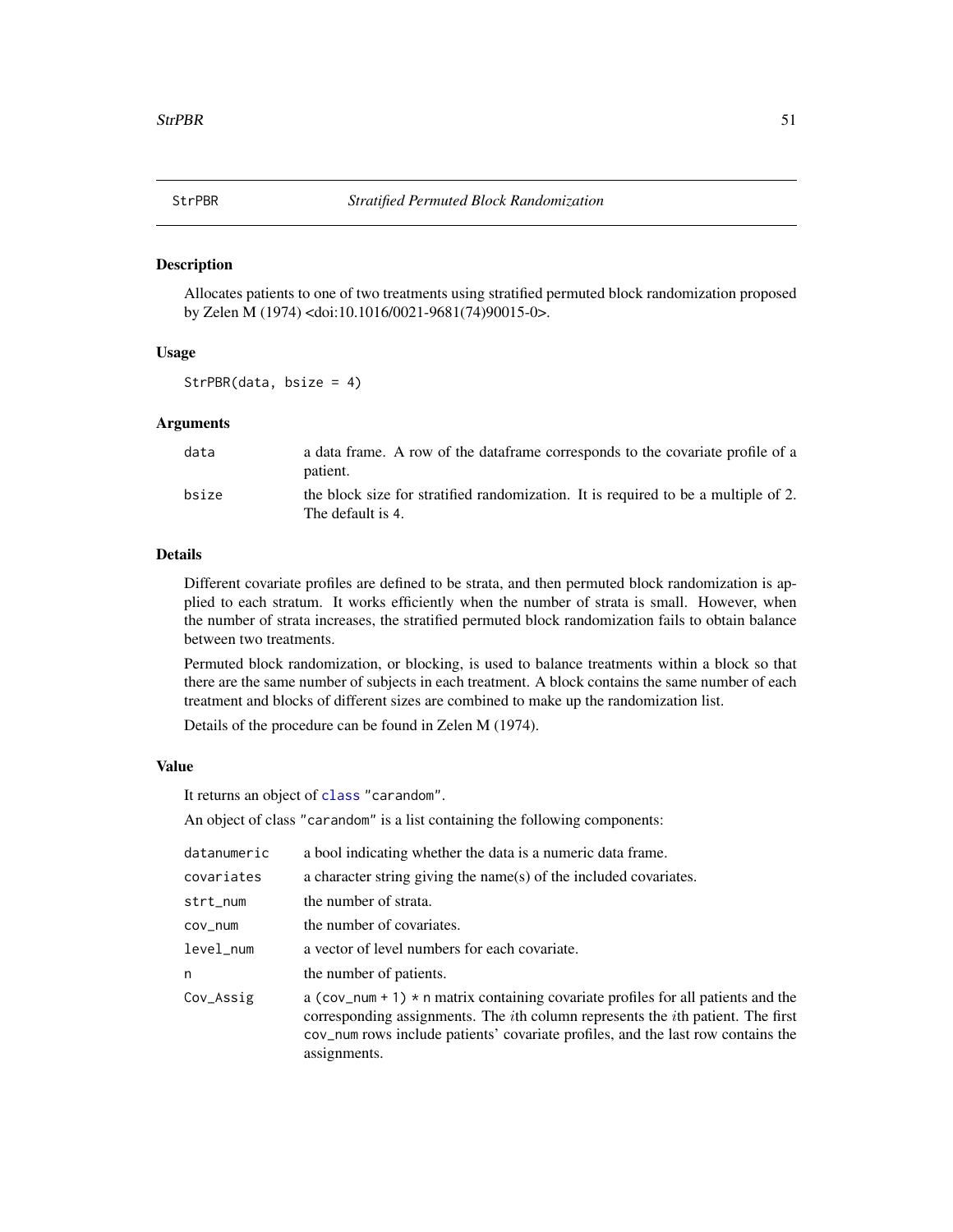<span id="page-51-0"></span>

| assignments                      | the randomization sequence.                                                                                                        |
|----------------------------------|------------------------------------------------------------------------------------------------------------------------------------|
| All strata                       | a matrix containing all strata involved.                                                                                           |
| Diff                             | a matrix with only one column. There are final differences at the overall, within-<br>stratum, and within-covariate-margin levels. |
| method                           | a character string describing the randomization procedure to be used.                                                              |
| Data Type                        | a character string giving the data type, Real or Simulated.                                                                        |
| framework                        | the framework of the used randomization procedure: stratified randomization,<br>or model-based method.                             |
| data                             | the data frame.                                                                                                                    |
| bsize                            | the block size.                                                                                                                    |
| numbers of pats for each stratum |                                                                                                                                    |
|                                  | a vector giving the numbers of patients for each stratum.                                                                          |

#### References

Zelen M. *The randomization and stratification of patients to clinical trials*[J]. Journal of chronic diseases, 1974, 27(7): 365-375.

# See Also

See [StrPBR.sim](#page-53-1) for allocating patients with covariate data generating mechanism. See [StrPBR.ui](#page-54-1) for the command-line user interface.

# Examples

```
# a simple use
## Real Data
## creat a dataframe
df <- data.frame("gender" = sample(c("female", "male"), 100, TRUE, c(1 / 3, 2 / 3)),
                 "age" = sample(c("0-30", "30-50", ">50"), 100, TRUE),
                 "jobs" = sample(c("stu.", "teac.", "others"), 100, TRUE),
                 stringsAsFactors = TRUE)
Res < - StrPBR(data = df, bsize = 4)## view the output
Res
## view all patients' profile and assignments
Res$Cov_Assig
## Simulated data
cov_num < -3level\_num \leftarrow c(2, 3, 3)pr <- c(0.4, 0.6, 0.3, 0.4, 0.3, 0.4, 0.3, 0.3)
Res.sim <- StrPBR.sim(n = 100, cov_num, level_num, pr)
## view the output
Res.sim
## view the detials of difference
Res.sim$Diff
```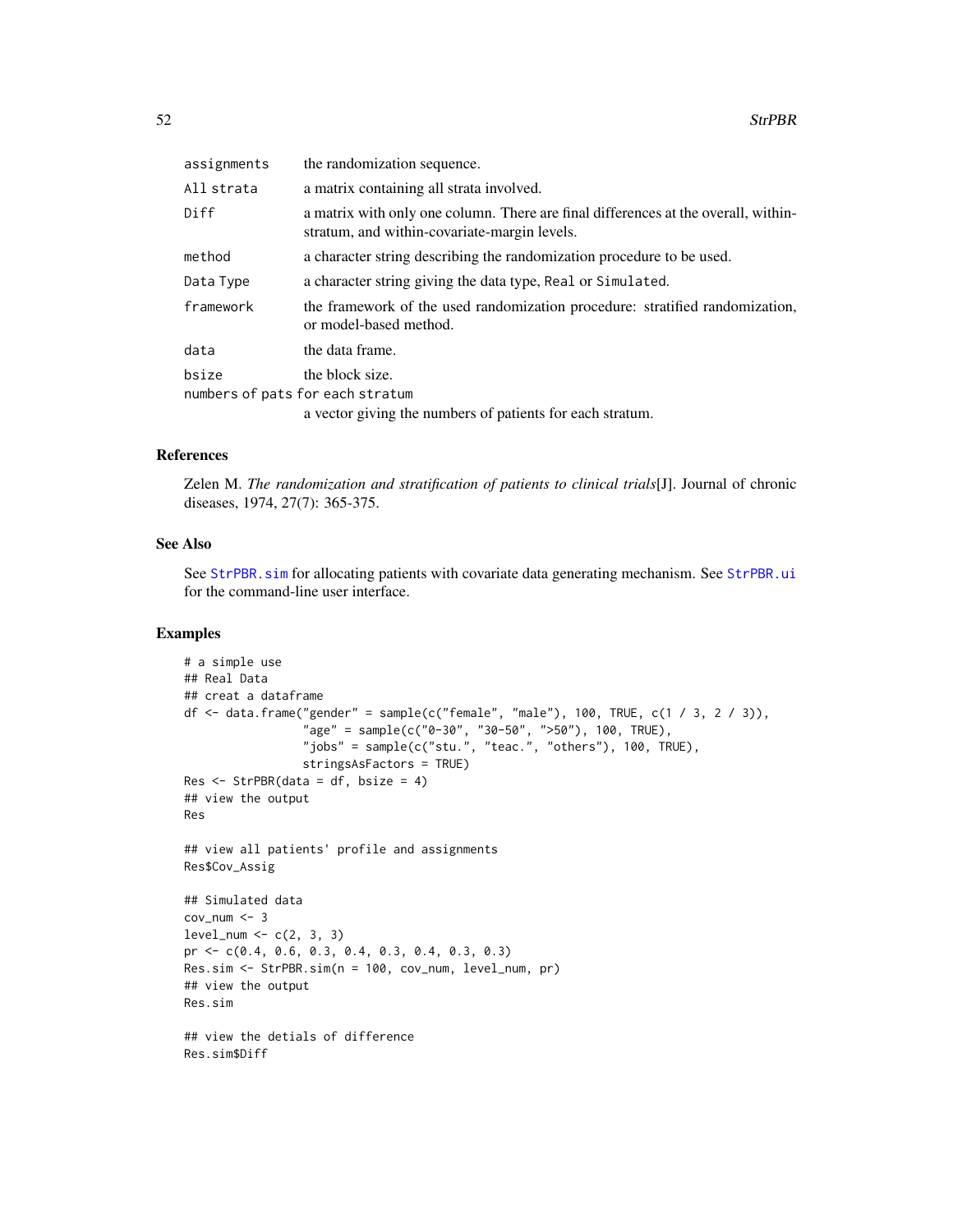```
N < -5n < - 1000cov\_num < - 3level_name < -c(2, 3, 5)# Set pr to follow two tips:
#(1) length of pr should be sum(level_num);
#(2)sum of probabilities for each margin should be 1.
pr \leq c(0.4, 0.6, 0.3, 0.4, 0.3, rep(0.2, times = 5))omega <- c(0.2, 0.2, rep(0.6 / cov_num, times = cov_num))
# Set block size for stratified randomization
bsize <-4## generate a container to contain Diff
DS \le matrix(NA, ncol = N, nrow = 1 + prod(level_num) + sum(level_num))
for(i in 1 : N){
  rtS <- StrPBR.sim(n, cov_num, level_num, pr, bsize)
 DS[ , i] <- rtS$Diff
}
## do some analysis
require(dplyr)
## analyze the overall imbalance
Ana_0 \le matrix(NA, nrow = 1, ncol = 3)
rownames(Ana_O) <- c("Str.R")
colnames(Ana_O) <- c("mean", "median", "95%quantile")
tempS <- DS[1, ] %>% abs
Ana_O[1, ] <- c((tempS %>% mean), (tempS %>% median),
                (tempS %>% quantile(0.95)))
## analyze the within-stratum imbalances
tempWS <- DS[2 : 1 + prod(level_number), ] %>% abs
Ana_W \leq matrix(NA, nrow = 1, ncol = 3)
rownames(Ana_W) <- c("Str.R")
colnames(Ana_W) <- c("mean", "median", "95%quantile")
Ana_W[1, ] = c((tempWS %>% apply(1, mean) %>% mean),
               (tempWS %>% apply(1, median) %>% mean),
               (tempWS %>% apply(1, mean) %>% quantile(0.95)))
## analyze the marginal imbalance
tempMS <- DS[(1 + prod(level_num) + 1) : (1 + prod(level_num) + sum(level_num)), ] %>% abs
Ana_M \leq matrix(NA, nrow = 1, ncol = 3)
rownames(Ana_M) <- c("Str.R");
colnames(Ana_M) <- c("mean", "median", "95%quantile")
Ana_M[1, ] = c((tempMS %>% apply(1, mean) %>% mean),
               (tempMS %>% apply(1, median) %>% mean),
               (tempMS %>% apply(1, mean) %>% quantile(0.95)))
AnaHP <- list(Ana_O, Ana_M, Ana_W)
names(AnaHP) <- c("Overall", "Marginal", "Within-stratum")
AnaHP
```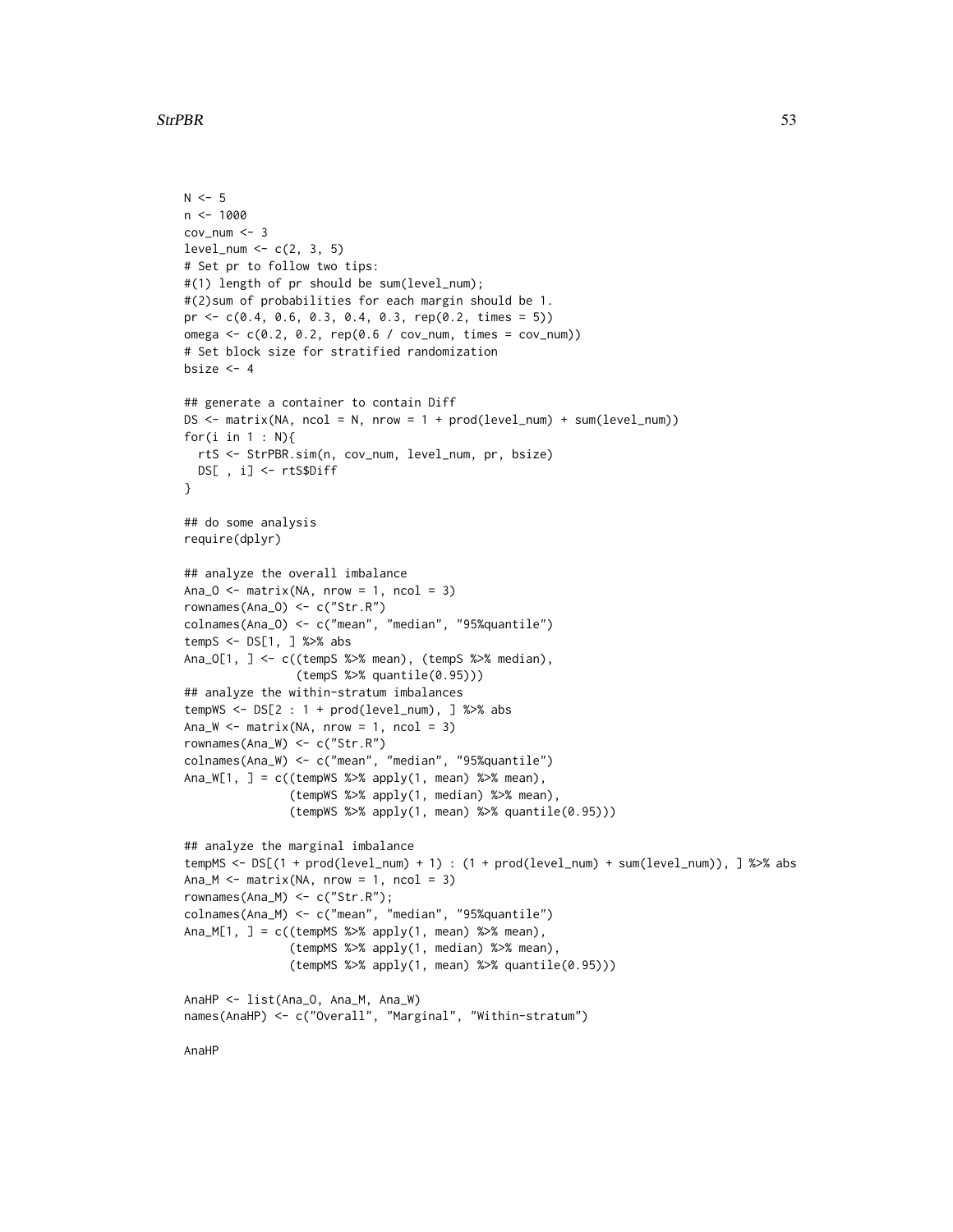<span id="page-53-1"></span><span id="page-53-0"></span>StrPBR.sim *Stratified Permuted Block Randomization with Covariate Data Generating Mechanism*

# Description

Allocates patients to one of two treatments using stratified randomization proposed by Zelen M (1974) <doi:10.1016/0021-9681(74)90015-0>, by simulating covariates-profile on assumption of independence between covariates and levels within each covariate.

# Usage

StrPBR.sim( $n = 1000$ , cov\_num = 2, level\_num = c(2, 2),  $pr = rep(0.5, 4), bisize = 4)$ 

# Arguments

| n         | the number of patients. The default is 1000.                                                                                                                                                                                                                                                                                                                                                              |
|-----------|-----------------------------------------------------------------------------------------------------------------------------------------------------------------------------------------------------------------------------------------------------------------------------------------------------------------------------------------------------------------------------------------------------------|
| COV_num   | the number of covariates. The default is 2.                                                                                                                                                                                                                                                                                                                                                               |
| level_num | a vector of level numbers for each covariate. Hence the length of level_num<br>should be equal to the number of covariates. The default is $c(2, 2)$ .                                                                                                                                                                                                                                                    |
| pr        | a vector of probabilities. Under the assumption of independence between co-<br>variates, pr is a vector containing probabilities for each level of each covariate.<br>The length of pr should correspond to the number of all levels, and the sum of<br>the probabilities for each margin should be 1. The default is $rep(0.5, 4)$ , which<br>corresponds to $cov_num = 2$ , and $level_num = c(2, 2)$ . |
| bsize     | the block size for the stratified randomization. It is required to be a multiple of<br>2. The default is 4.                                                                                                                                                                                                                                                                                               |

# Details

See [StrPBR](#page-50-1).

#### Value

See [StrPBR](#page-50-1).

#### References

Zelen M. *The randomization and stratification of patients to clinical trials*[J]. Journal of chronic diseases, 1974, 27(7): 365-375.

# See Also

See [StrPBR](#page-50-1) for allocating patients with complete covariate data; See [StrPBR.ui](#page-54-1) for the commandline user interface.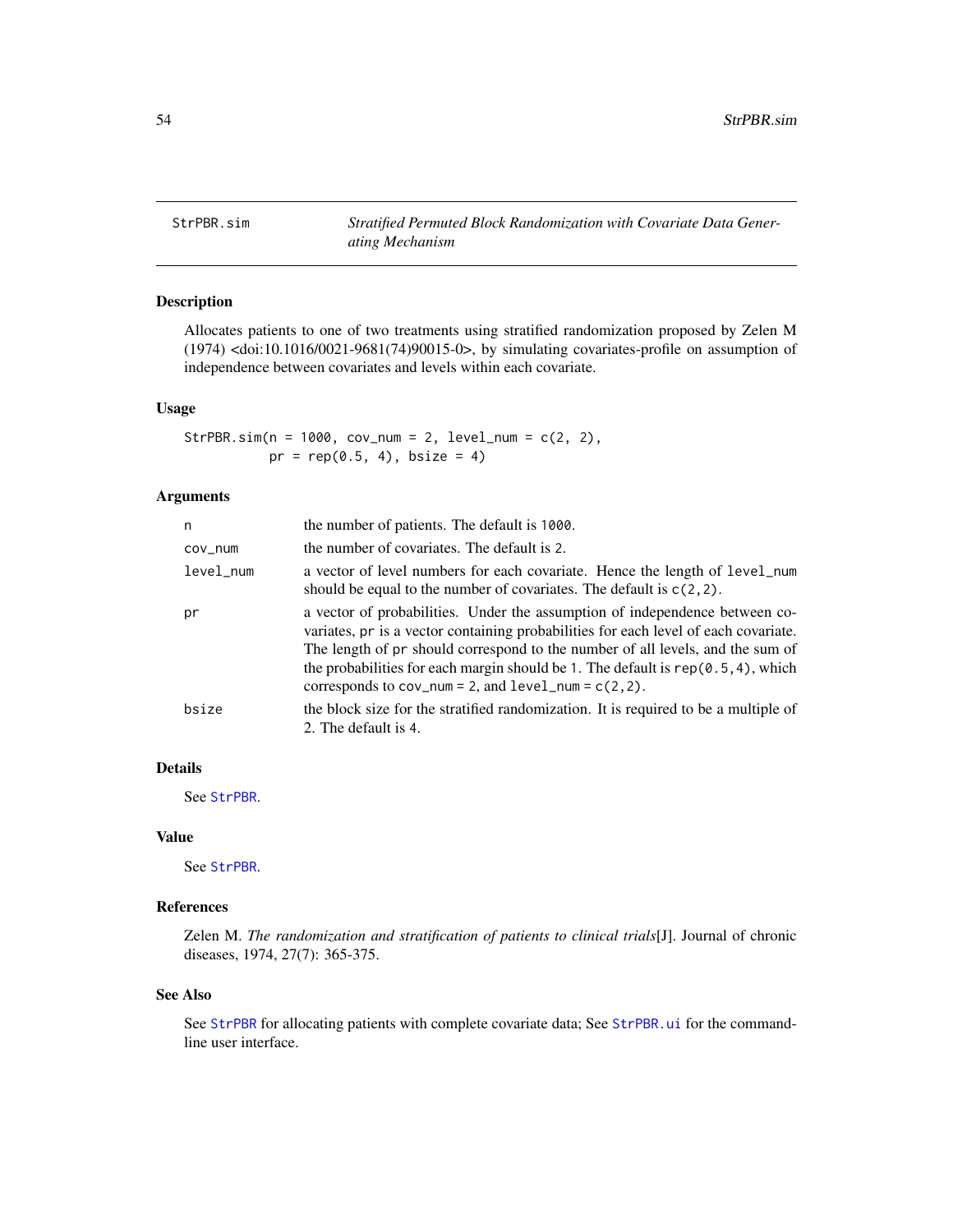<span id="page-54-1"></span><span id="page-54-0"></span>StrPBR.ui *Command-line User Interface Using Stratified Permuted Block Randomization with Two-Arms Case*

# Description

A call to the user-iterface function used to allocate patients to one of two treatments using stratified permuted block randomization proposed by Zelen M (1974) <doi: 10.1016/0021-9681(74)90015-  $0$  $>$ .

#### Usage

StrPBR.ui(path, folder = "StrPBR")

#### **Arguments**

| path   | the path in which a folder used to storage variables will be created.    |
|--------|--------------------------------------------------------------------------|
| folder | name of the folder. If default, a folder named "StrPBR" will be created. |

# Details

See [StrPBR](#page-50-1).

#### Value

It returns an object of [class](#page-0-0) "carseq".

The function [print](#page-0-0) is used to obtain results. The generic accessor functions assignment, covariate, cov\_num, cov\_profile and others extract various useful features of the value returned by StrPBR.ui.

#### Note

This function provides a command-line interface and users should follow the prompts to enter data including covariates as well as levels for each covariate, block size bsize and the covariate profile of the new patient.

#### References

Zelen M. *The randomization and stratification of patients to clinical trials*[J]. Journal of chronic diseases, 1974, 27(7): 365-375.

#### See Also

See [StrPBR](#page-50-1) for allocating patients with complete covariate data; See [StrPBR.sim](#page-53-1) for allocating patients with covariate data generating mechanism.